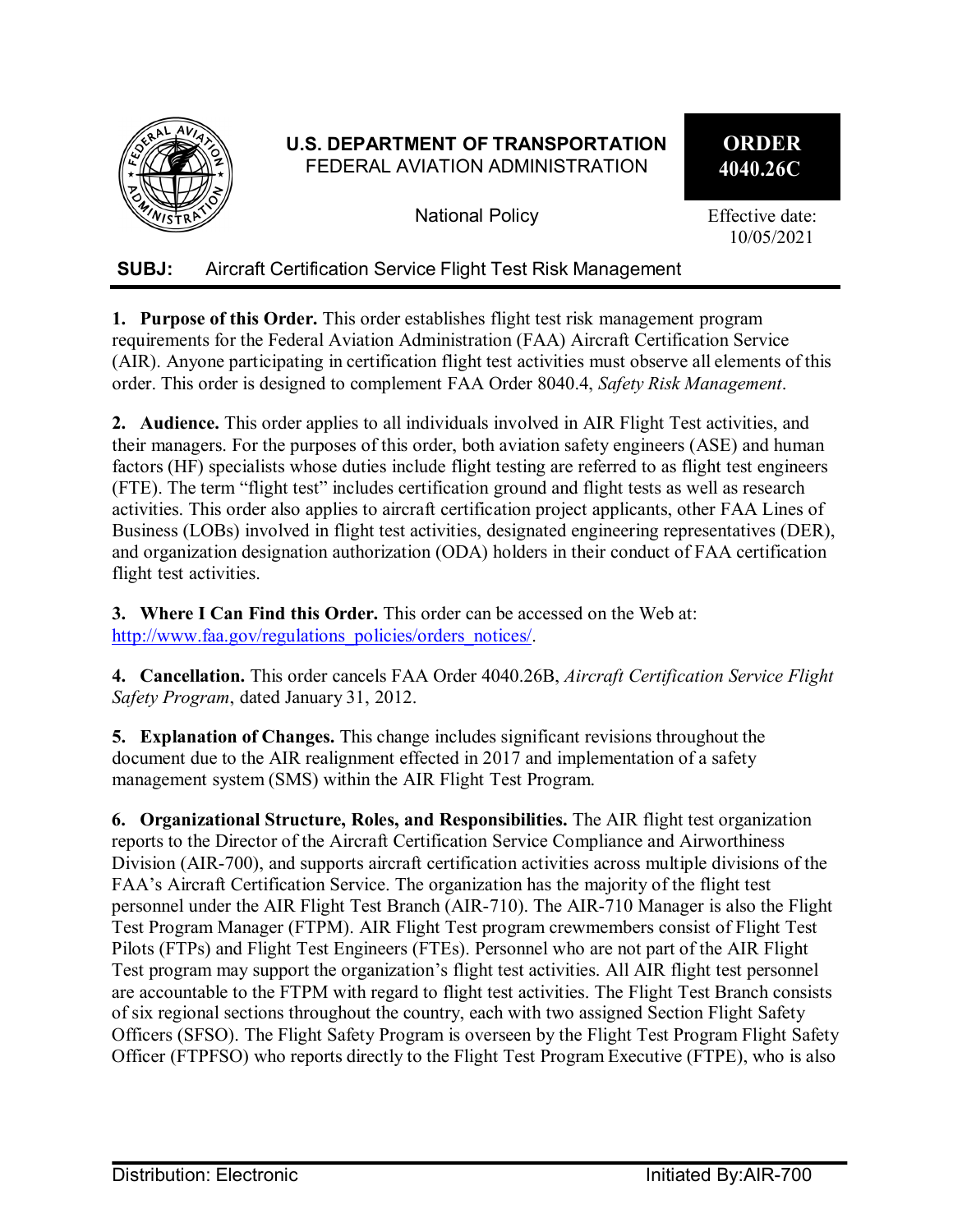the Director of the Aircraft Certification Service Compliance and Airworthiness Division (AIR-700).

# **7. Flight Test Risk Management.**

**a. General.**The AIR Flight Test Program's Risk Management (RM) program is implemented in accordance with FAA Order 8040.4, *Safety Risk Management*, and is an integral part of the AIR Flight Test Program's SMS. The RM program ensures that hazards are identified, eliminated, or their causes are sufficiently mitigated to an acceptable level. The AIR Flight Test Program RM process as described in Appendix C must be performed and documented for all ground and flight tests (such as certification, validation, familiarization, research flight activities, etc.) conducted under a Type Inspection Authorization (TIA) or Letter of Authorization (LOA). The RM process applies not just to certification flight tests flown by FAA flight test crews but also those that are delegated to DER test pilots and flight analysts, since they must follow applicable orders. In addition, this process applies when FAA certification flight tests are conducted by a delegated organization in accordance with a TIA. Applicants who will be conducting flight tests under an ODA must include in their ODA procedures manual a Flight Test RM process that complies with this order.

**b. RM Procedures.** The RM process and principles are detailed in Appendix C. Essentially it consists of three steps.

(1) Determine the Risk for the testing. This consists of the following steps:

- (a) Determine the tests to be performed.
- (b) Identify the hazards for those tests and consequences if the hazard occurs.
- (c) Estimate the probability of those hazards occurring.
- (d) Determine mitigations and emergency procedures for those hazards.

(e) Estimate the Risk level for the test based on the probability and consequence of the hazard occurring.

(2) Approve and document the RM plan. Management will approve the RM plan as adequate to eliminate or minimize the specific risk associated with planned testing. Test plan approval does not constitute RM plan approval. While the RM Plan may be included in a test plan or stand-alone document, the RM plan approval does not occur until TIA or LOA approval. RM must be documented within or attached to the TIA or applicable LOA. Appendices D and E contain examples of accepted RM documentation forms; however, other formats may be acceptable.

Approval Authority. RM approval/signature must be commensurate with the pre-mitigation risk level. A Flight Test Section Manager has the discretion to retain RM plan approval for all risk levels, however, the authority to sign an RM approval may be delegated as follows: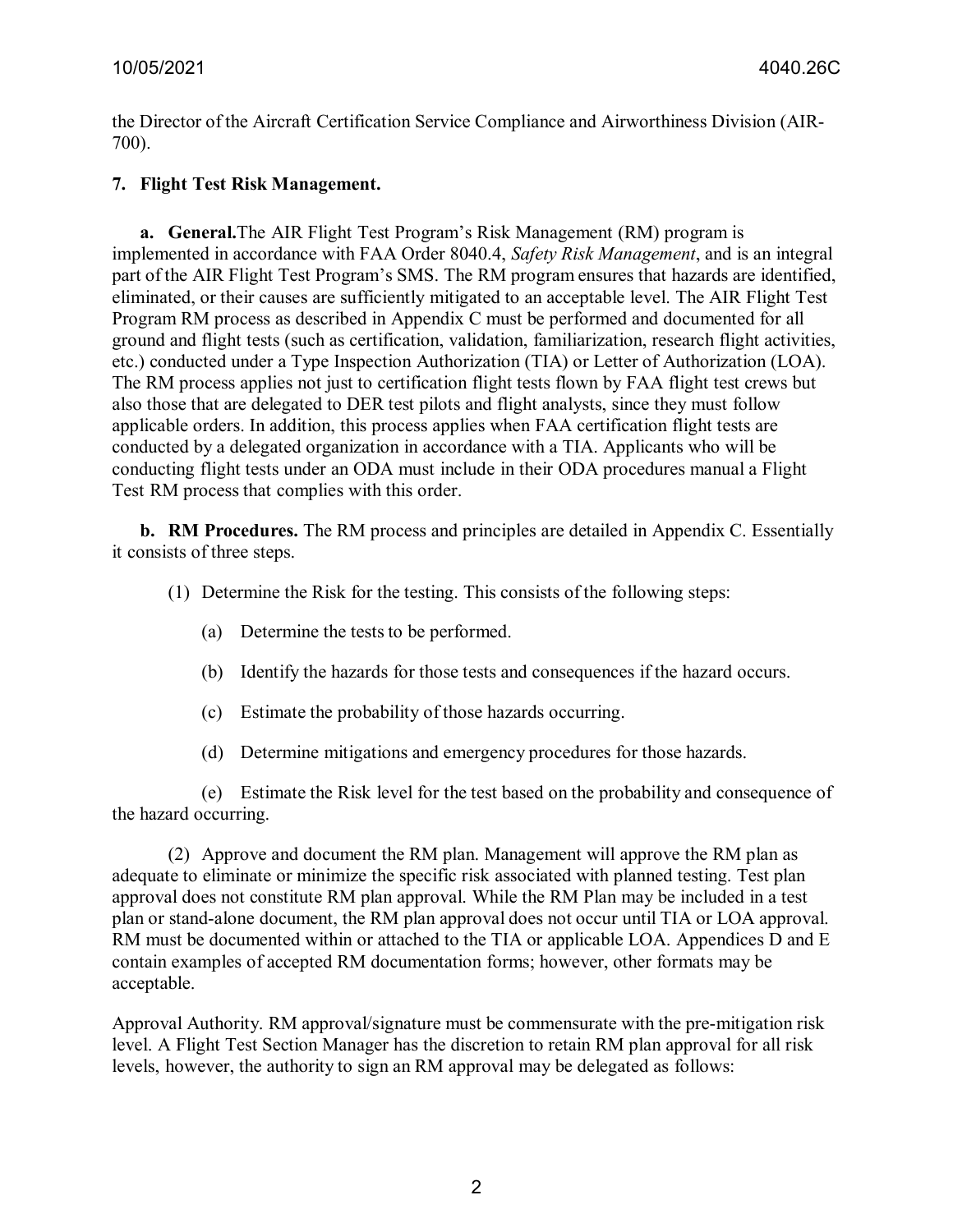- Low Risk The project pilot or project FTE.
- Medium Risk An SFSO or another FAA test pilot or FTE not involved with developing the RM Plan. The test pilot or FTE flying the test shall not approve their own RM plan for Medium risk tests.
- High A Flight Test Section Manager (If the manager is flying the test, then another Section manager or higher level AIR-710 manager can approve).

(3) Accept risk for flight test execution. Risk acceptance for FAA personnel is an inherent responsibility of FAA flight test managers. For FAA flight test crews participating in ground or flight testing, the FAA will document acceptance of the residual risk via a specific Letter of Authorization (LOA). An LOA template for both TIA and non-TIA flights is provided in Appendix E.

**c. Requirements.** Applicants who are regularly engaged in activities requiring FAA certification flight tests should be encouraged to develop an FAA-accepted RM process.

(1) Projects involving applicants with an FAA-accepted RM process.

(a) To be found acceptable by the cognizant FAA Flight Test organization, the applicant's RM process must comply, at a minimum, with the requirements of this order. The FAA should ensure that appropriate items of the FAA Flight Test Briefing Guide (Appendix B) are incorporated in company-developed briefing guides. Acceptance of an applicant's RM process must be formally documented (see Appendix F for an example).

(b) Order or company process changes: When changes to this order are made, previously accepted company RM processes should be reviewed to ensure they are still compliant with this order. If an applicant makes changes to their FAA-accepted RM process, then the applicant must forward the new process to the FAA to verify it still complies with this order.

(c) Project review. Acceptance of a company RM process does not relieve the FAA or an ODA of responsibility to review each project's risk assessment in order to evaluate the possibility of additional hazards and/or mitigations.

(d) Operations. In cases where flight testing is conducted with a company that has an accepted RM process, all AIR flight test crewmembers are expected to follow that company's process. Flight test managers and/or crews, however, always have the option to raise an issue with any flight test profiles, procedures, and/or limitations as necessary to satisfy FAA safety concerns. The FAA always has the option to halt testing if it is felt the tests are not being conducted safely. The approved risk level will dictate the level of review required to resume testing following settlement of the issue.

(2) Projects involving applicants without an FAA-accepted RM process. For those certification flight test projects where the applicant has no accepted RM process, the procedures specified in this order should be used to ensure proper RM. The RM process should be a collaborative effort between the applicant and the FAA.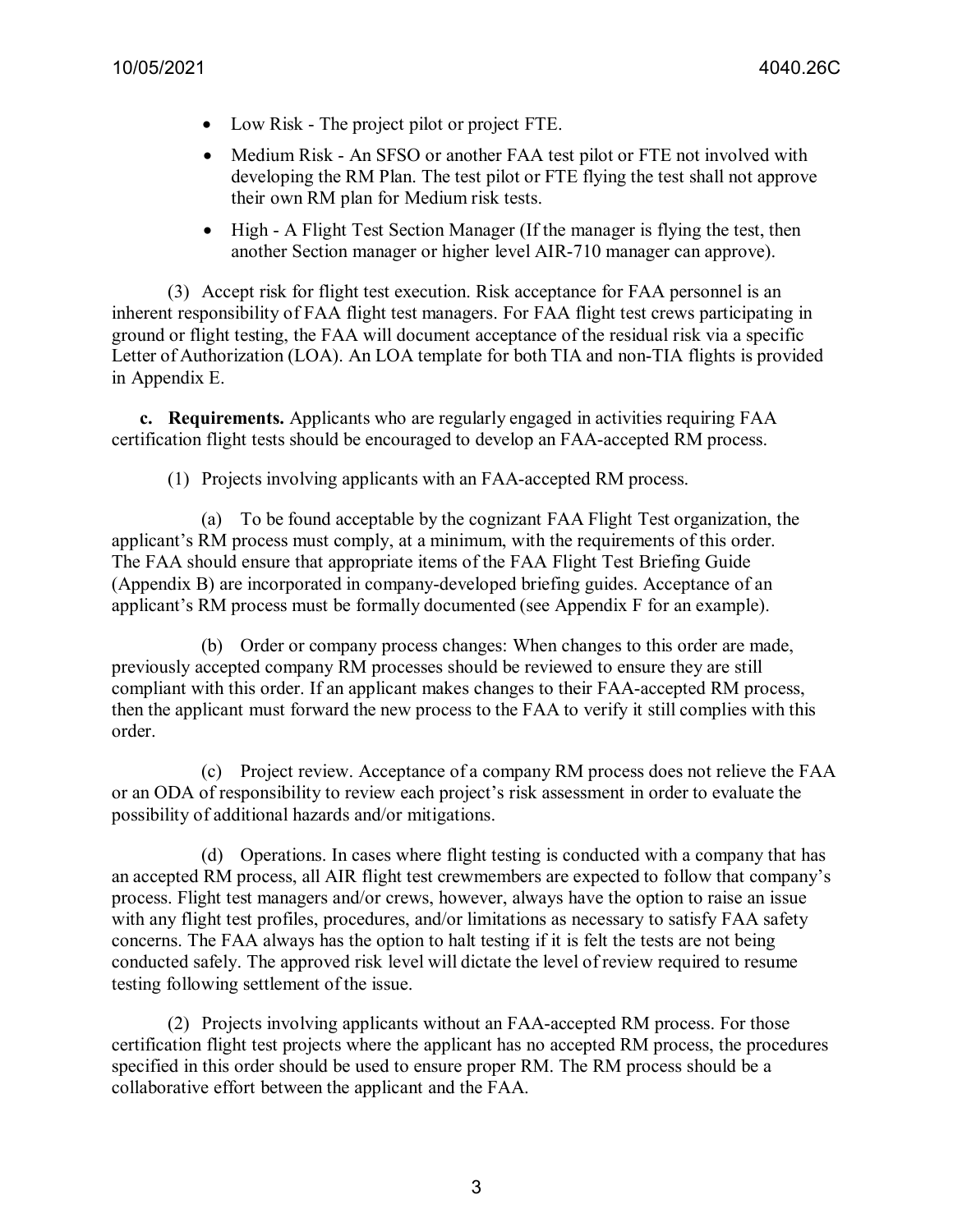**d. References.** In addition to the above-mentioned documents, the following resources are available when establishing a flight test risk management program:

(1) Flight Test SafetyCommittee website [\(http://www.flighttestsafety.org/\)](http://www.flighttestsafety.org/).

(2) Flight Test Safety Database website [\(https://ftsdb.grc.nasa.gov/\)](https://ftsdb.grc.nasa.gov/)

(3) Society of Experimental Test Pilots (SETP) website [\(https://www.setp.org/\)](https://www.setp.org/)

(4) Society of Flight Test Engineers (SFTE) website [\(http://sfte.org/\)](http://sfte.org/)

(5) FAA Order 8000.369B, *Safety Management Systems*. [\(https://drs.faa.gov/\)](https://drs.faa.gov/), search for 8000.369B **Definitions.** The terms used within this order are defined in Appendix A.

**8. Safety Event Reporting.** AIR is dedicated to providing the highest level of safety while accomplishing all flight operations. A key element in promoting safety is sharing lessons learned and/or recommendations with all flight test personnel. Throughout AIR, flight test crewmembers must report not only accidents and incidents, but must also report Safety Significant Events (SSEs) in accordance with this order and the AIR Flight Test SMS. Below are details of the various reports.

**a. SSE Report.** The SSE report is the main reporting tool used to report all flight test safety events. An SSE is any flight test safety related event determined to be of significance to the flight test community. This includes accidents and incidents as defined in 49 CFR part 830, *Initial Notification of Aircraft Accidents, Incidents, and Overdue Aircraft.* It is also used to pass on any safety lessons learned for the flight test community. DERs, ODAs, and applicants with an FAAaccepted risk management process are strongly encouraged to submit SSEs in accordance with this order. To ensure all certification flight test personnel are kept informed of SSEs, DERs and ODAs are to report any SSE through the AIR flight test section responsible for their oversight. DERs and ODAs may use the AIR-710 SSE Report format (available from the SFSO), or a suitable alternate format mutually agreed upon between the SFSO and the DER/ODA. The primary focus of SSE reporting is to expeditiously raise awareness of a potentially unsafe condition, to restart the RM process (as required), document and disseminate critical safety information, and preclude a repeat occurrence. Personal and applicant identifying information will be removed to ensure the confidentiality of SSE submitters. Proprietary data cannot and will not be shared outside the FAA. In the interest of sharing safety data, the FAA should also share their SSE data with applicants. Events to be reported include:

- (1) Accidents or incidents as defined by 49 CFR part 830.
- (2) Ground or flight events whose outcome:
	- (a) Affected the safety of a crewmember and/or test participant.
	- (b) Exposed an increase from the assessed and approved level of risk.
	- (c) Was unexpected and developed, or could have developed, into an unsafe

condition.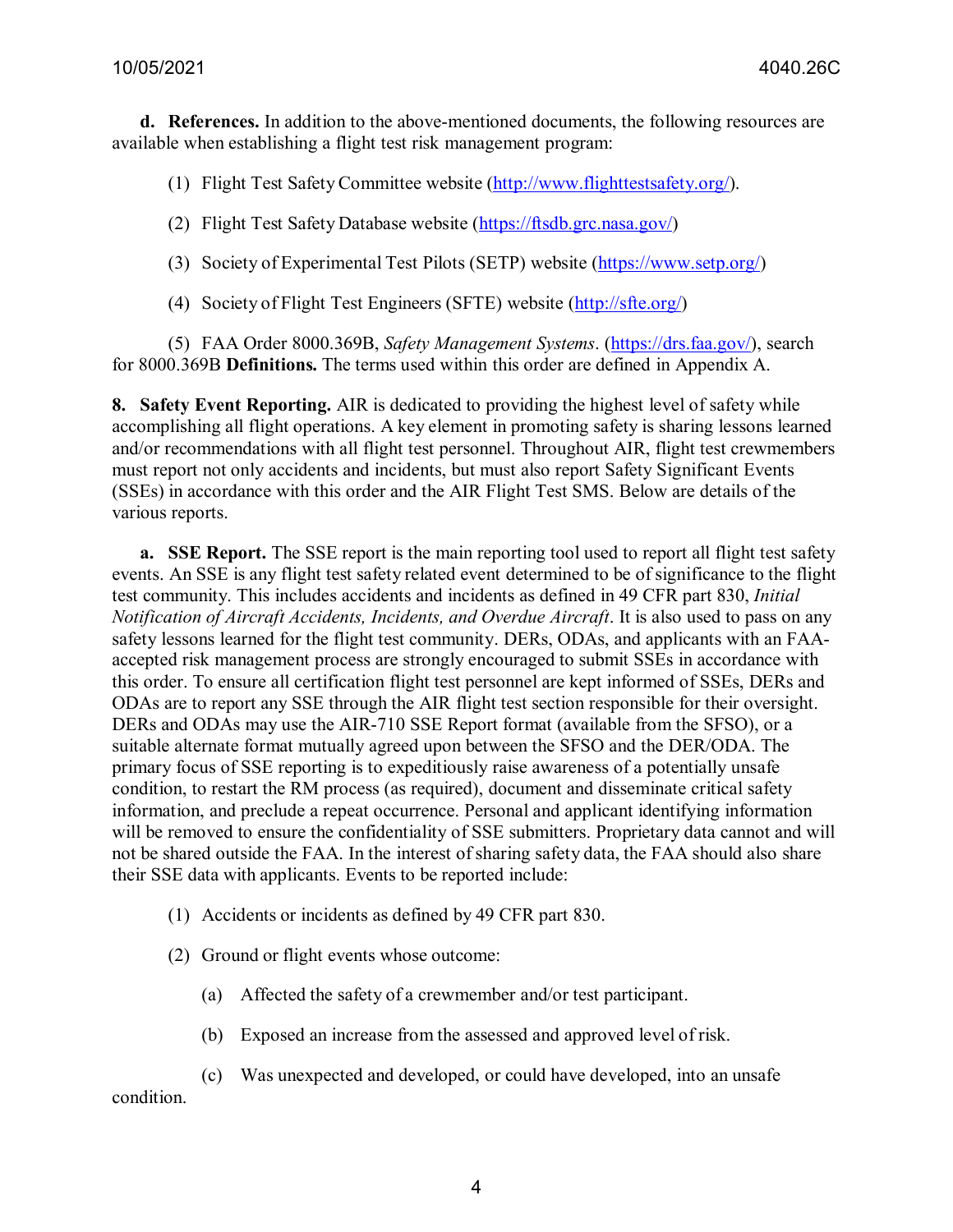(d) Resulted in aircraft damage.

(e) Resulted in injury to personnel, damage to equipment or property, loss of material, or loss of use.

(f) Produced lessons learned or recommendations which could be beneficial to the FAA and flight test community.

**b. National Transportation Safety Board (NTSB) Reports.** [49 CFR part 830](https://www.ecfr.gov/cgi-bin/text-idx?SID=b64b6fbff8d815040bd0873db9fb528f&mc=true&node=se49.7.830_15&rgn=div8) identifies unplanned or unexpected events that must be reported immediately to the NTSB. See 49 CFR part 830 for details of what data are required to be reported. If there is doubt as to "reportable," a courtesy notification is prudent. Contact the NTSB Response Operations Center [\(http://www.ntsb.gov\)](http://www.ntsb.gov/) and describe the event.

**9. Accident Response Plan (ARP).** All flight test operations must be conducted under an approved AIR ARP by Section or otherwise approved by AIR-710. The accident response plan reflects the pertinent steps to be taken by various office personel in case of an accident involving FAA personel. The accident response plan should be flexible enough to accommodate variations in the appropriate response. The plan should also account for variations in the organizational structure of the office or facility involved, and the resources available to those personnel tasked with implementing the response plan. In order to assure currency of contacts and procedures, a desktop exercise of the accident response plan must be performed annually and documented by memorandum to the FTPFSO.

**10. FAA Personnel Participation in Flight Testing.** Only qualified flight test crewmembers can participate in the full range of flight test activities conducted by the FAA. Qualified flight test crewmembers include FTPs, FTEs, and HF Specialists in the Flight Test Flight Program who are current in accordance with Flight Test Operations Manual (FTOM) requirements. These requirements include medical certification, physiological, survival, and specific flight test training. Only qualified flight test crewmembers may participate on high-risk tests as defined in this order. FAA personnel (AIR ASEs, technical specialists, etc.) who are not qualified Flight Test Program crewmembers may only participate on medium- and low-risk tests if all of the following requirements have been met:

a. Clear justification for the participation of those personnel.

b. For any flight conducted prior to completion of pressurization system certification requirements or where pressurization envelope may be a concern, those personnel must have completed physiological training, to include either altitude chamber or Portable Reduced Oxygen Training Enclosure.

c. Hold at least an FAA Class III Medical certificate.

d. All personnel participating in the flight must attend the preflight briefing, to include specific emphasis on emergency and egress procedures.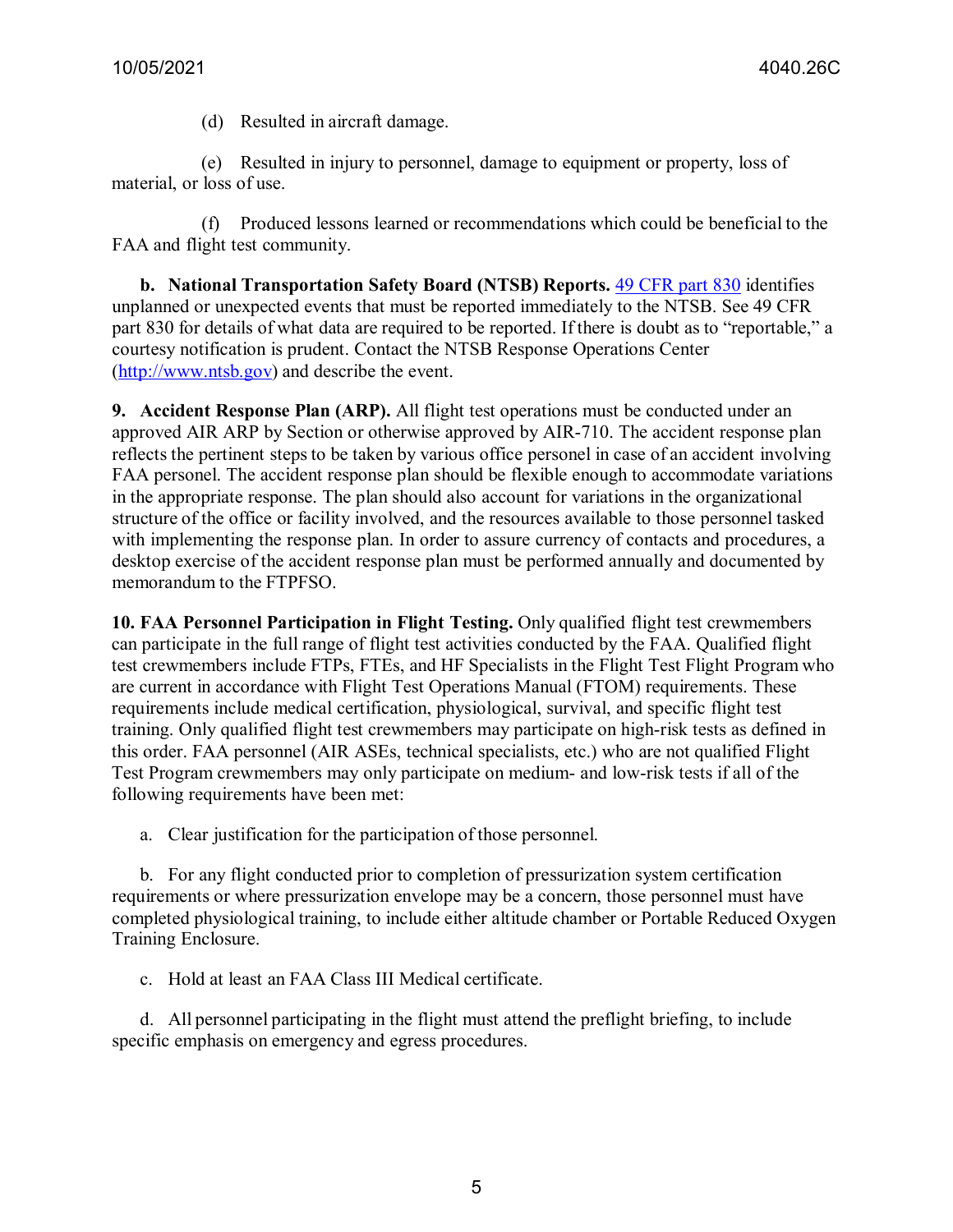e. The Letter of Authorization, as required by this order, must be endorsed by their manager with final approval by the AIR Flight Test Program Executive (or his or her designee).

LANCE T GANT Digitally signed by LANCE T GANT Date: 2021.10.05 10:44:58 -05'00'

Lance Gant Aviation Safety

Director, Compliance and Airworthiness Division Aircraft Certification Service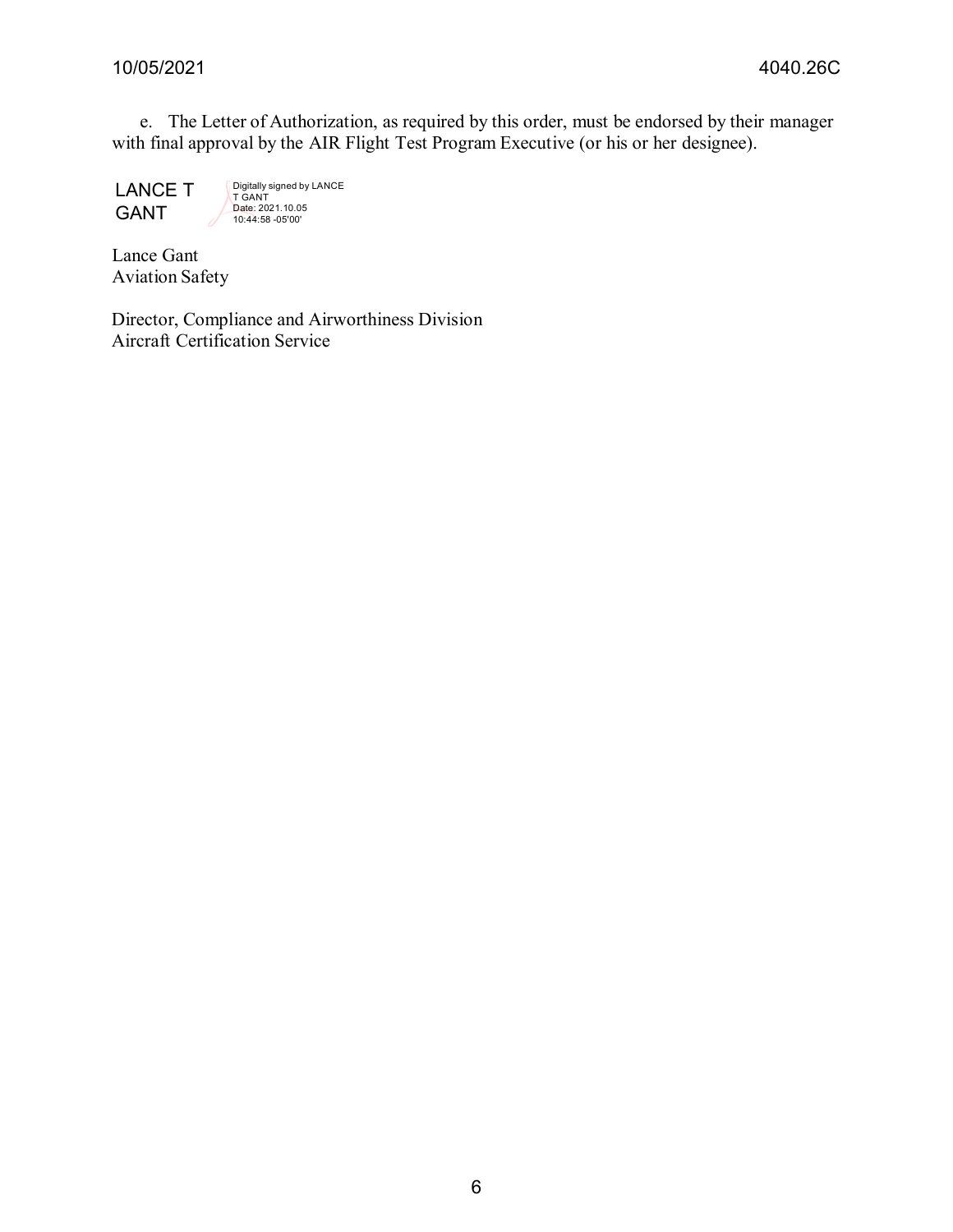# **Appendix A. Definitions and Abbreviations**

#### **1. The following terms are defined for the purposes of this order:**

- **Cause** Condition that results in a hazard; source.
- **Desktop review** A method of examining and determining the adequacy of a project flight test risk management plan which relies on individual review by the assigned safety reviewers.
- **Effect** The result of the hazard; consequence.
- **Emergency Procedures** The recommended steps in the event a hazard occurs to reduce the severity of the hazard effect (e.g., loss of control recovery procedure or technique).
- **Hazard** A condition, event, object, or circumstance, which could lead to an unplanned or undesired effect or event (i.e., injury to personnel, damage to equipment or property, loss of material, or loss of function).
- Letter of Authorization (LOA) FAA's internal method of authorizing FAA flight crewmembers to fly onboard non-FAA aircraft for purposes of specified tests and/or evaluations. A signed LOA denotes flight test management's acceptance of residual risk.
- **Mitigations** The actions taken to reduce the severity of a hazard's effect (e.g., spin chute) or the probability of a hazard's occurrence (e.g., build-up). Actions directed at the causes of a hazard, as conscious and systematic steps to prevent escalation to a more dangerous condition and lower the risk to an acceptable level. This term is often used interchangeably in other documents with the term "Minimizing Actions" or "Minimizing Procedures."
- **Probability** The likelihood of the hazard occurring, taking into account the amount of exposure to the hazard. Probability levels are shown below. These subjective probability levels are specific to the flight test environment and are NOT related to 14 CFR 2X.1309 values.
	- o **Frequent** Often occurs
	- o **Probable** Likely to occur
	- o **Occasional** Infrequently occurs
	- o **Remote** Rarely occurs
	- o **Improbable**  Unlikely to occur
- **Risk** A situation involving exposure to hazards; future impact of a hazard that is not controlled or eliminated. It can be viewed as future uncertainty created by a hazard.
- **Risk Assessment** The process by which probability and severity of the pre-mitigation hazards are defined for a specific test. This results in a subjective expression of risk (typically high, medium, or low). The risk is expressed as: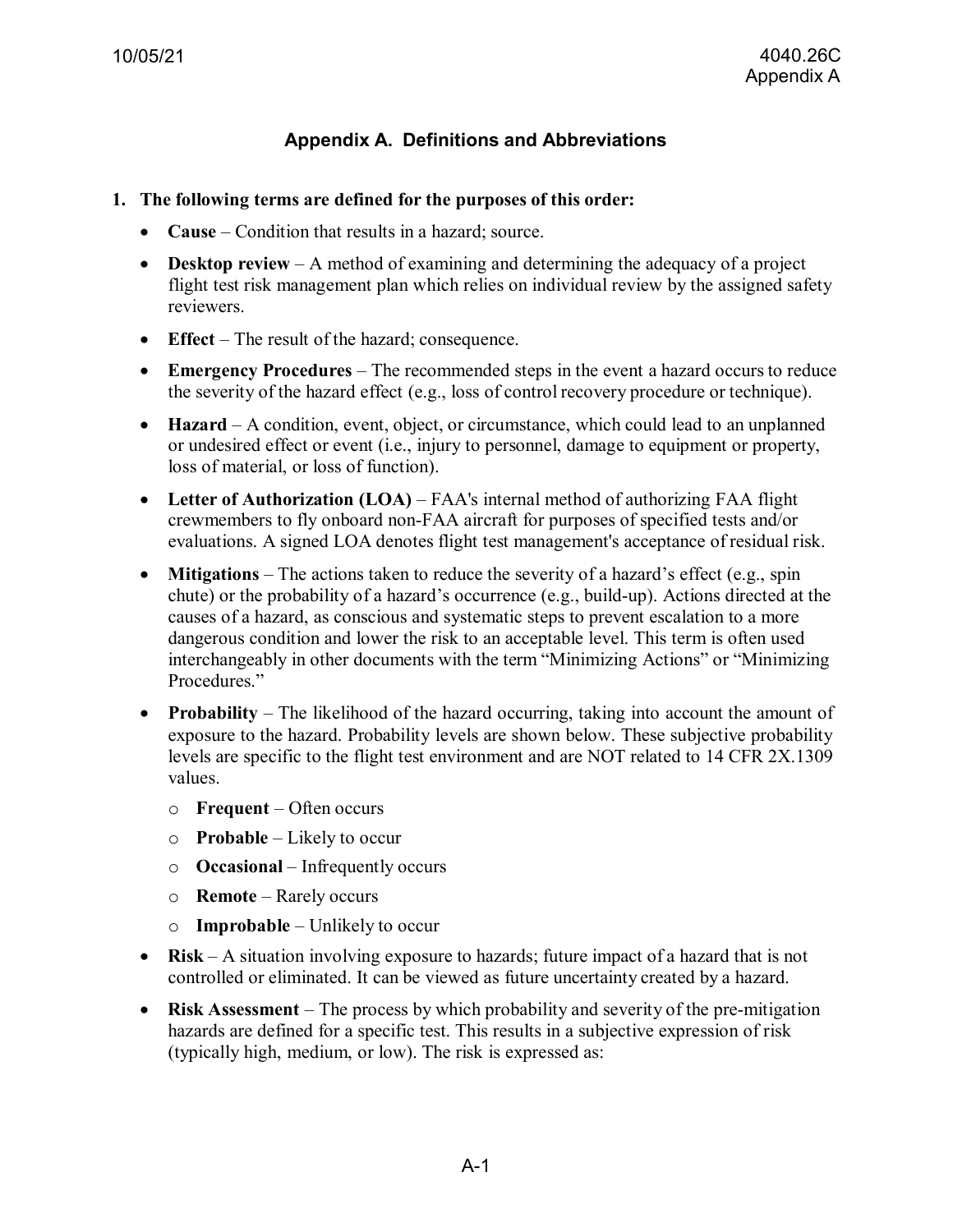- o **Low**  Test or activity that presents no greater risk to personnel, equipment, or property than normal operations (presents no greater risk than the intended in-service operation).
- o **Medium**  Test or activity that presents a greater risk to personnel, equipment, or property than normal operations and requires more than routine oversight.
- o **High** Test or activity that presents a significant risk to personnel, equipment, or property. This necessitates close oversight at all levels.
- o **Avoid**  Test or activity which presents an unacceptable risk to personnel, equipment, or property. Flight test must not be conducted if the probability or consequence of the hazard cannot be reduced.
- **Risk Management (RM)** The process of identifying hazards and applying appropriate mitigations to either eliminate risk or reduce it to an acceptable level. RM includes all steps taken before, during, and after flight test that are designed to reduce current and future risk.
- **RM Plan** A project-specific plan formulated using an accepted RM process to minimize or eliminate risks associated with planned testing. The RM plan may be documented either as part of an approved flight test plan or as a stand-alone RM plan.
- **RM Process** This order defines the AIR-accepted process for managing flight test risk. Other processes may be defined in writing by applicants and accepted by the FAA so long as they comply with the spirit and intent of this order.
- **Severity** The consequence if the hazard occurs, expressed in terms of injury to personnel, damage to aircraft, reduction in safety margins, or increase in crew workload. Typical levels of severity are shown below:
	- o **No Safety Effect** There is no impact on safety. No worse than normal operations.
	- o **Minor**  There is no significant effect on the aircraft or aircrew safety, but does slightly increase aircrew workload and/or decrease safety.
	- o **Major** There is a significant reduction in safety margins; slight injuries to aircrew or minor damage to aircraft.
	- o **Hazardous**  There is a large reduction in safety margins; serious injury to aircrew or significant damage to aircraft.
	- o **Catastrophic** There is loss of aircrew life or loss of aircraft.
- **Safety Significant Event (SSE)** Any flight test safety related event occurring on any flight conducted by or with FAA certification personnel (or designees) determined to be of significance to the flight test community. Determination of significance is made in consultation with the SFSO and reported as outlined in this order.
- **Safety Management System (SMS)** A formal top-down approach to managing safety risk and assuring the effectiveness of safety risk controls. The SMS includes systematic procedures, practices, and policies for the management of safety risk.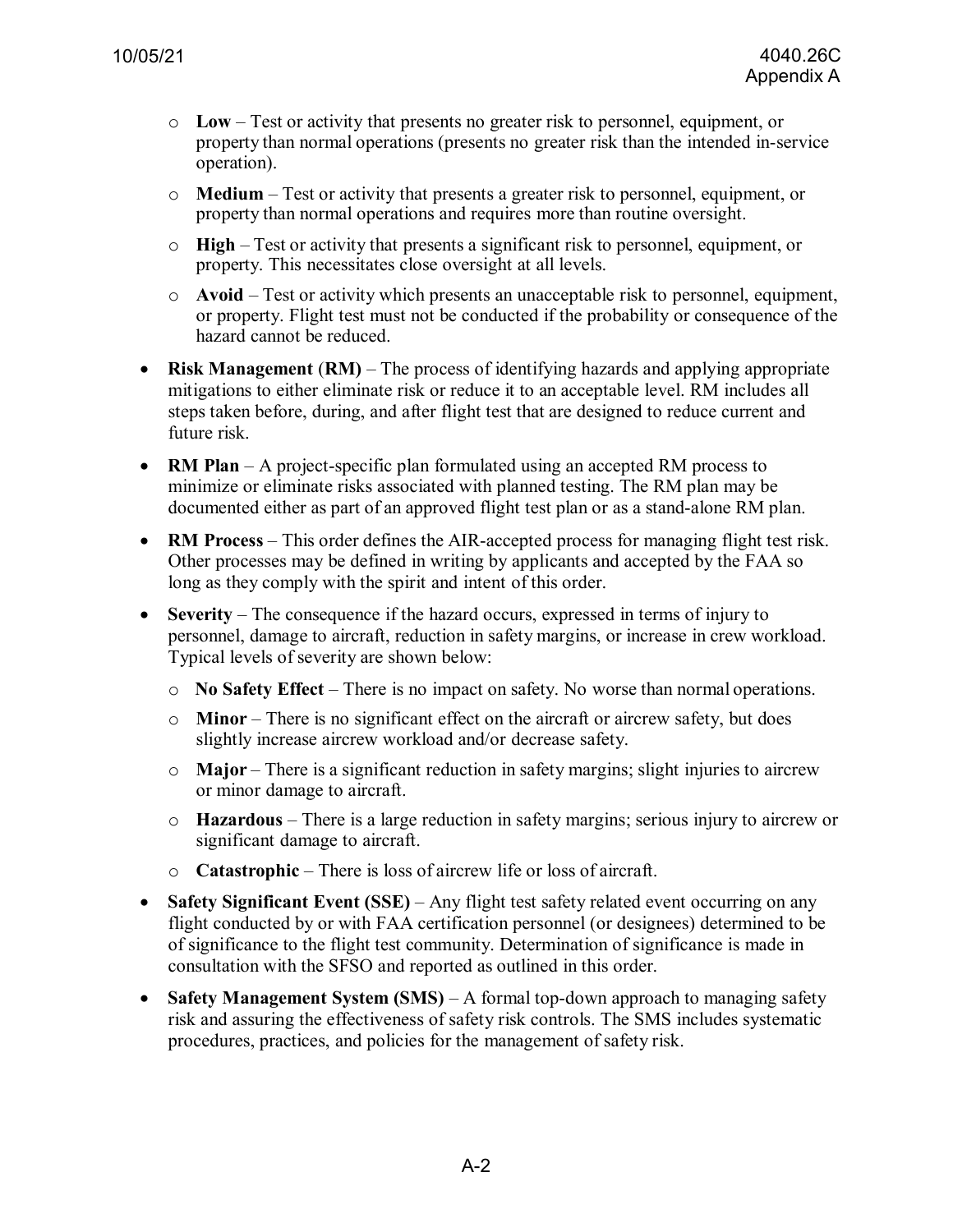- **Safety Review Board (SRB)** A formal meeting of a group of people charged with the responsibility and authority to evaluate a project-specific Risk Management Plan to assess if all the possible hazards are defined and adequate mitigations are applied.
- **Section Flight Safety Officer** The FAA FSO assigned to a particular section.

## **2. Abbreviation List**

#### **Abbreviation Description**  $\Delta/C$   $\Delta$   $\Delta$

| A/C          | Aircraft                                       |  |  |  |
|--------------|------------------------------------------------|--|--|--|
| <b>ACAS</b>  | Airborne Collision and Avoidance System        |  |  |  |
| <b>ACO</b>   | Aircraft Certification Office                  |  |  |  |
| <b>AED</b>   | <b>Aircraft Evaluation Division</b>            |  |  |  |
| <b>AFM</b>   | Airplane Flight Manual                         |  |  |  |
| AGL          | Above Ground Level                             |  |  |  |
| <b>AIR</b>   | <b>Aircraft Certification Service</b>          |  |  |  |
| <b>AOA</b>   | Angle of Attack                                |  |  |  |
| <b>ARP</b>   | <b>Accident Response Plan</b>                  |  |  |  |
| ASE          | <b>Aviation Safety Engineer</b>                |  |  |  |
| <b>ASRS</b>  | <b>Aviation Safety Reporting System</b>        |  |  |  |
| <b>CFR</b>   | Code of Federal Regulations                    |  |  |  |
| <b>CFTP</b>  | Certification Flight Test Plan                 |  |  |  |
| CG           | Center of Gravity                              |  |  |  |
| CofA         | Certificate of Airworthiness                   |  |  |  |
| <b>CRM</b>   | <b>Crew Resource Management</b>                |  |  |  |
| <b>DAR</b>   | Designated Airworthiness Representative        |  |  |  |
| <b>DER</b>   | Designated Engineering Representative          |  |  |  |
| <b>ECAM</b>  | <b>Electronic Centralized Aircraft Monitor</b> |  |  |  |
| <b>EFIS</b>  | Electronic Flight Instrumentation System       |  |  |  |
| <b>EICAS</b> | Engine Indication and Crew Alerting System     |  |  |  |
| EMI          | Electromagnetic Interference                   |  |  |  |
| FAA          | <b>Federal Aviation Administration</b>         |  |  |  |
| <b>FADEC</b> | Full Authority Digital Engine Control          |  |  |  |
| <b>FHA</b>   | Failure Hazards Analysis                       |  |  |  |
| <b>FMEA</b>  | Failure Modes and Effects Analysis             |  |  |  |
| <b>FMS</b>   | <b>Flight Management System</b>                |  |  |  |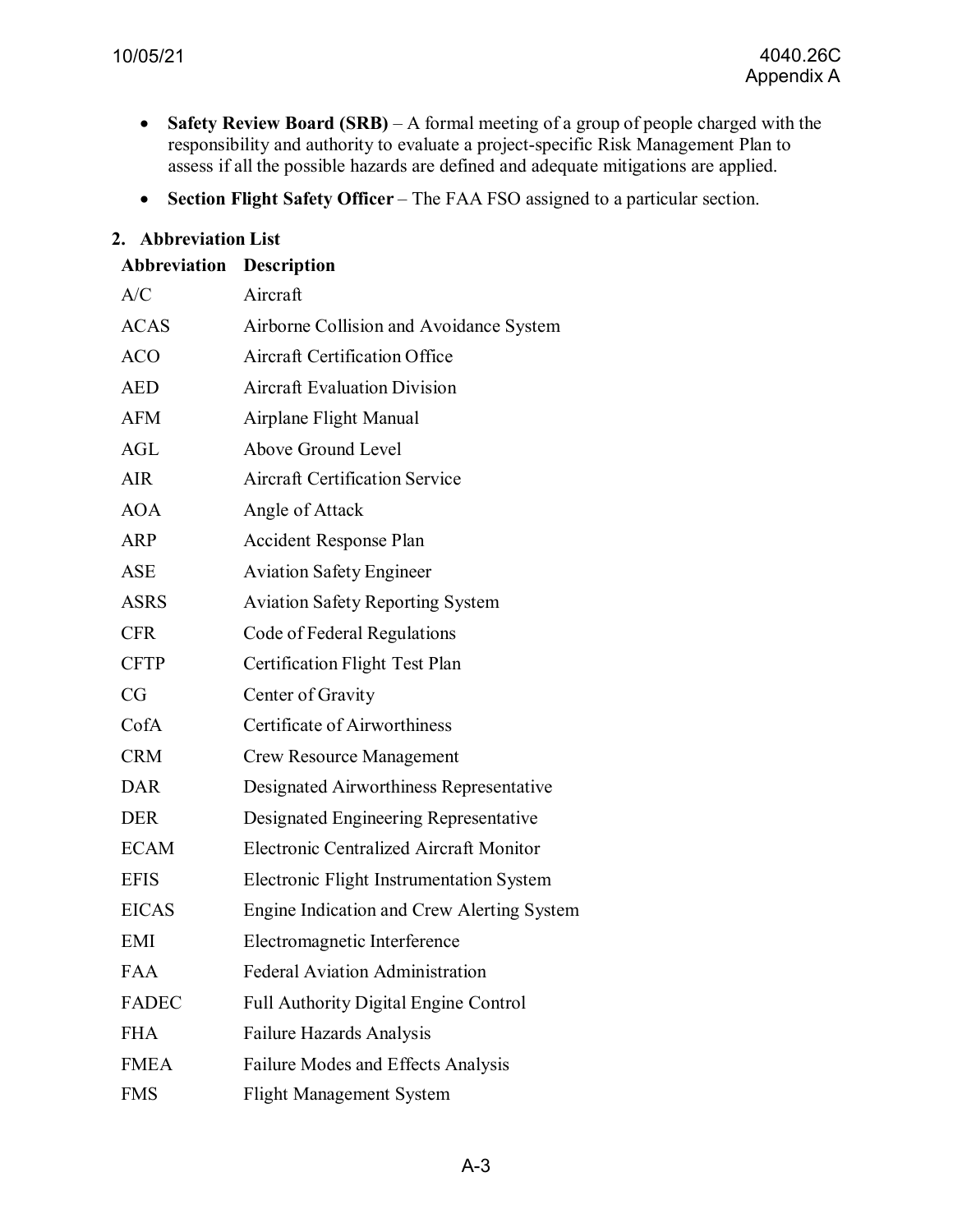| <b>Abbreviation Description</b> |                                                  |  |  |  |
|---------------------------------|--------------------------------------------------|--|--|--|
| <b>FSO</b>                      | Flight Safety Officer                            |  |  |  |
| <b>FTE</b>                      | <b>Flight Test Engineer</b>                      |  |  |  |
| <b>FTP</b>                      | <b>Flight Test Pilot</b>                         |  |  |  |
| <b>FTPE</b>                     | Flight Test Program Executive (AIR-700 Director) |  |  |  |
| <b>FTOM</b>                     | <b>Flight Test Operations Manual</b>             |  |  |  |
| <b>FTPFSO</b>                   | Flight Test Program Flight Safety Officer        |  |  |  |
| <b>GPS</b>                      | Global Positioning System                        |  |  |  |
| <b>GW</b>                       | Gross Weight                                     |  |  |  |
| H/V                             | Height/Velocity                                  |  |  |  |
| <b>IAW</b>                      | In Accordance With                               |  |  |  |
| <b>IFR</b>                      | <b>Instrument Flight Rules</b>                   |  |  |  |
| <b>IMC</b>                      | <b>Instrument Meteorological Conditions</b>      |  |  |  |
| <b>LOA</b>                      | Letter of Authorization                          |  |  |  |
| <b>LTA</b>                      | Lighter-Than-Air                                 |  |  |  |
| <b>MIDO</b>                     | Manufacturing Inspection District Office         |  |  |  |
| $M_{MO}$                        | Maximum Operating Limit Speed (Mach)             |  |  |  |
| <b>NASA</b>                     | National Aeronautics and Space Administration    |  |  |  |
| <b>NOTAM</b>                    | Notice to Airman                                 |  |  |  |
| <b>NSC</b>                      | National Safety Council                          |  |  |  |
| <b>NTSB</b>                     | National Transportation Safety Board             |  |  |  |
| <b>ODA</b>                      | Organization Designation Authorization           |  |  |  |
| OEI                             | One Engine Inoperative                           |  |  |  |
| <b>OPR</b>                      | Open Problem Report                              |  |  |  |
| <b>PFD</b>                      | Primary Flight Display                           |  |  |  |
| <b>PFTCB</b>                    | Pre-Flight Type Certification Board              |  |  |  |
| PIO                             | <b>Pilot Induced Oscillation</b>                 |  |  |  |
| <b>PND</b>                      | Primary Navigation Display                       |  |  |  |
| QA                              | <b>Quality Assurance</b>                         |  |  |  |
| <b>RFI</b>                      | Radio Frequency Interference                     |  |  |  |
| <b>RM</b>                       | <b>Risk Management</b>                           |  |  |  |
| <b>RTO</b>                      | Rejected Takeoff                                 |  |  |  |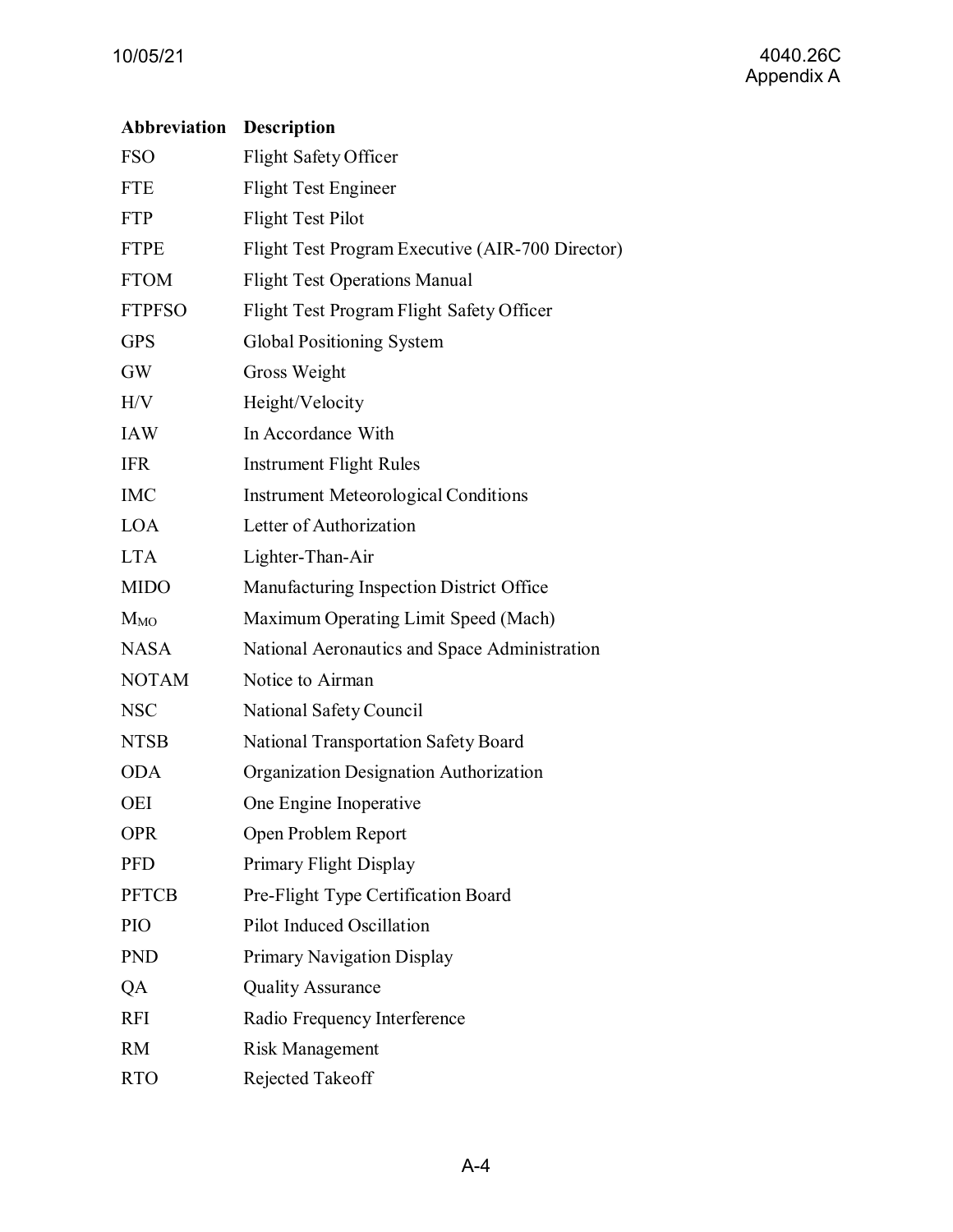| Abbreviation     | <b>Description</b>                                  |  |  |  |  |
|------------------|-----------------------------------------------------|--|--|--|--|
| <b>SETP</b>      | Society of Experimental Test Pilots                 |  |  |  |  |
| <b>SFSO</b>      | Section Flight Safety Officer                       |  |  |  |  |
| <b>SFTE</b>      | Society of Flight Test Engineers                    |  |  |  |  |
| <b>SMS</b>       | <b>Safety Management System</b>                     |  |  |  |  |
| <b>SRB</b>       | <b>Safety Review Board</b>                          |  |  |  |  |
| <b>SSA</b>       | <b>System Safety Assessment</b>                     |  |  |  |  |
| <b>SSE</b>       | Safety Significant Event                            |  |  |  |  |
| <b>TAWS</b>      | Terrain Awareness and Warning System                |  |  |  |  |
| <b>TCAS</b>      | Traffic Alert and Collision Avoidance System        |  |  |  |  |
| <b>THA</b>       | <b>Test Hazard Analysis</b>                         |  |  |  |  |
| <b>TIA</b>       | Type Inspection Authorization                       |  |  |  |  |
| <b>TM</b>        | Telemetry                                           |  |  |  |  |
| <b>TRB</b>       | <b>Technical Review Board</b>                       |  |  |  |  |
| <b>TRR</b>       | <b>Test Readiness Review</b>                        |  |  |  |  |
| <b>UM</b>        | Unit Member (ref: FAA Order 8100.15 ODA Procedures) |  |  |  |  |
| V <sub>MCA</sub> | Minimum Control Speed, Air                          |  |  |  |  |
| $V_{MCG}$        | Minimum Control Speed, Ground                       |  |  |  |  |
| $V_{MO}$         | Maximum Operating Limit Airspeed                    |  |  |  |  |
| $V_{MU}$         | Minimum Unstick Speed                               |  |  |  |  |
| $V_{NE}$         | Never Exceed Speed                                  |  |  |  |  |
| <b>VMC</b>       | Visual Meteorological Conditions                    |  |  |  |  |
| <b>VSRP</b>      | <b>Voluntary Safety Reporting Program</b>           |  |  |  |  |
| <b>WAT</b>       | Weight/Altitude/Temperature                         |  |  |  |  |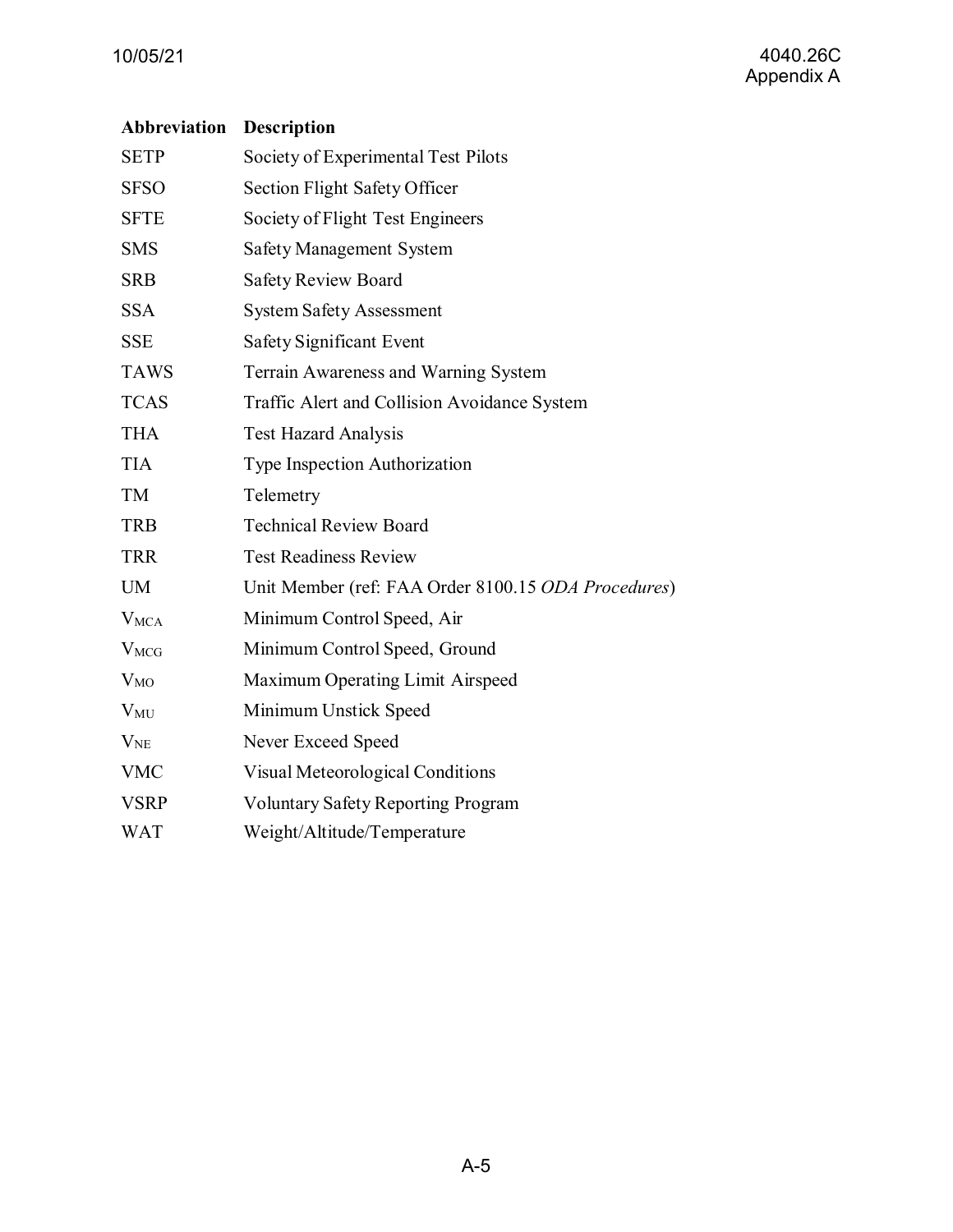Intentionally blank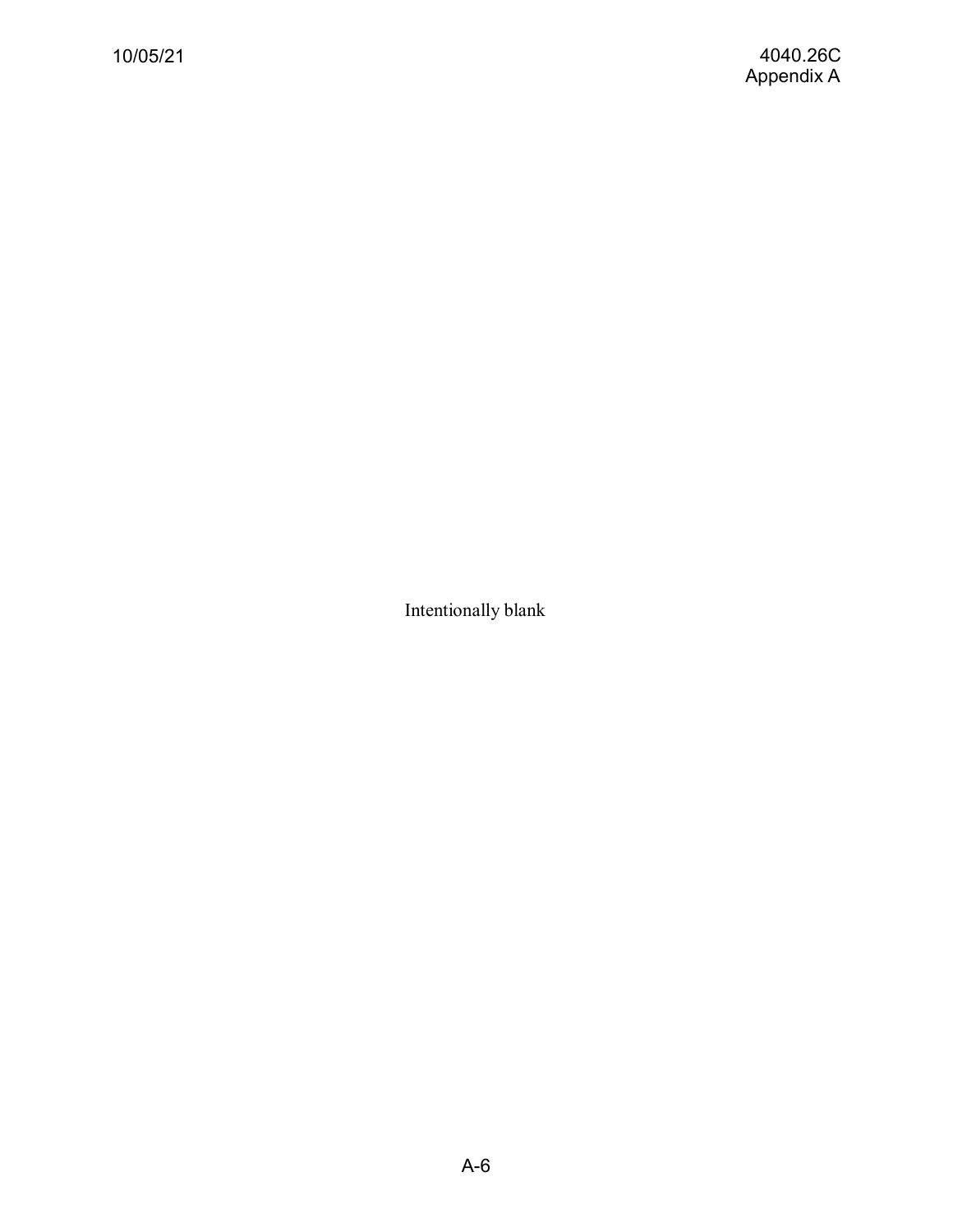# **Appendix B. FAA Flight Test Briefing Guide**

The following Flight Test Briefing Guide is a detailed list of most things that should be covered in a thorough pre- and post-flight briefing. This briefing guide may also be used for ground test. Some items may not apply, such as chase plane, or you may have items unique to your program that are beyond the scope of this list. Some items may be covered in detail during the TRB/SRB process; therefore, the following briefing guide should be tailored to fit your program.

# **PRE-FLIGHT**

- **1. General/Admin:**
	- Date/Flight number/test number.
	- Time hack.
	- Test Objective.
	- Overall risk level.
	- Roll Call/call sign(s).
		- o Pilot in command, seat assignments, and rules for in-flight changes
		- o Co-pilot
		- o Test Director
		- o FTE(s)/specialists (instrumentation, photographer, etc.)
		- o Chase Pilot
		- o Observer(s)
		- o Ground personnel (TM, crash/rescue, ATC, camera/video, maintenance, etc.)
	- Newcomers to aircraft. Arrange safety briefing.
	- Crew fit to fly, crew rest, crew duty day (flight crew and TM room participants).
	- Personal safety equipment (e.g., helmets, parachutes, and their wind limits).
	- Ground personnel (see above) responsibilities.
	- Security Concerns/Requirements.
- **2. TIA/LOA signed.**
- **3. Review times: Station, start, takeoff, test area, landing.**

# **4. Test aircraft (A/C) configuration and status:**

- Test aircraft info (type/model/serial number/registration/etc.).
- Flight Squawks.
- Open maintenance items.
- Test Instrumentation status (e.g., Pressure transducers, strain gages, smoke generators, ice probes).
- Instrumentation calibrations currency (e.g., pitot-static).
- Inoperative test aircraft systems.
- Temporary operating limitations.
- Conformity inspection (currency of the inspection).
- Airworthiness certificate.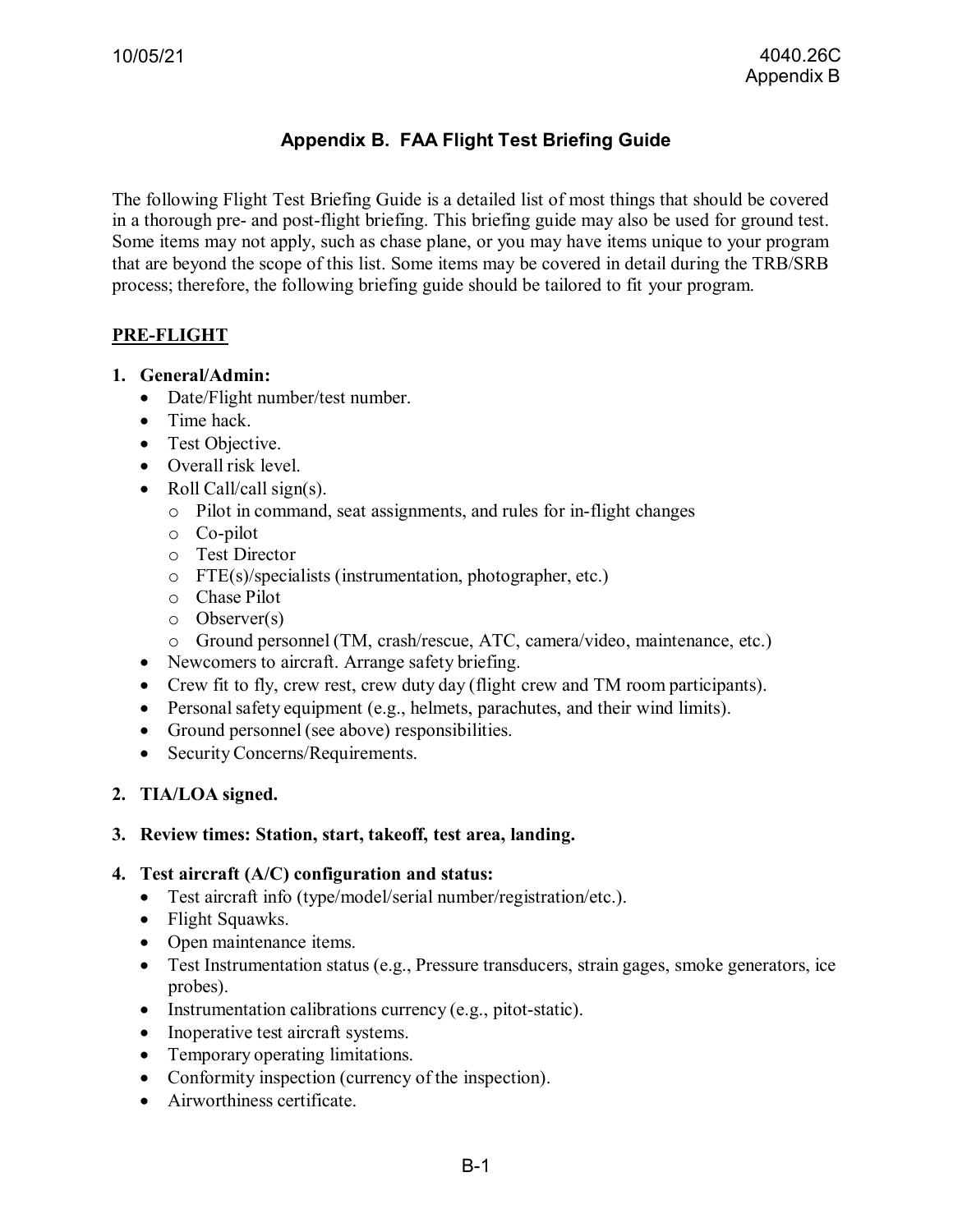- Changes since last flight (e.g., maintenance, instrumentation, software, etc.).
- Weight and Balance /CG.
	- $\circ$  Takeoff & target gross weight & cg for test.
	- o Cargo/ballast configuration and movement.
- Fuel on board/refueling options.
- Thrust rating.

# **5. Local Info:**

- Local airfield environment (runway conditions and surrounding obstructions).
- Aircraft takeoff performance versus existing conditions.
- Communications: primary/secondary/emergency/test area frequencies.
- Test area: (boundaries, terrain features, obstacles).
- Test mission profile.
- Weather/Forecast:
	- o Takeoff field
	- o Test Area
	- o Landing field
	- o Alternate field
	- o Go/no-go requirements
	- o Sunrise/sunset
- NOTAMs.
- Fuel requirements (return to base/min on deck).
- Recovery and landing.
- Primary/alternate/emergency landing sites.
- Expected landing time/crew fatigue.

# **6. Test Condition Details:**

- Flight test plan reviewed.
- Applicant's flight test report reviewed.
- Lessons learned reviewed again.
- Detailed review of flight cards:
	- o Who will fly and exchange of control.
	- o Instrumentation/data requirements.
	- o Initial conditions/set-up.
	- o Tolerances (Airspeed, Altitude, GW/cg, Wind, etc.).
	- o Test parameter limits/design limits.
	- o Review of flight test techniques.
	- o Review unique recovery/emergency procedures.
	- o AFM/TIA/LOA or special test limitations.
	- o Test restrictions (airspace, altitudes, airspeed/mach, etc.).
	- o Buildup to final conditions.
	- o Test predictions.
	- o Expected test results.
	- o Terminate, Recover, and/or Knock-it-off criteria and procedures (including ground personnel).
	- o Crew Resource Management (CRM) (who is watching what. Who makes what calls).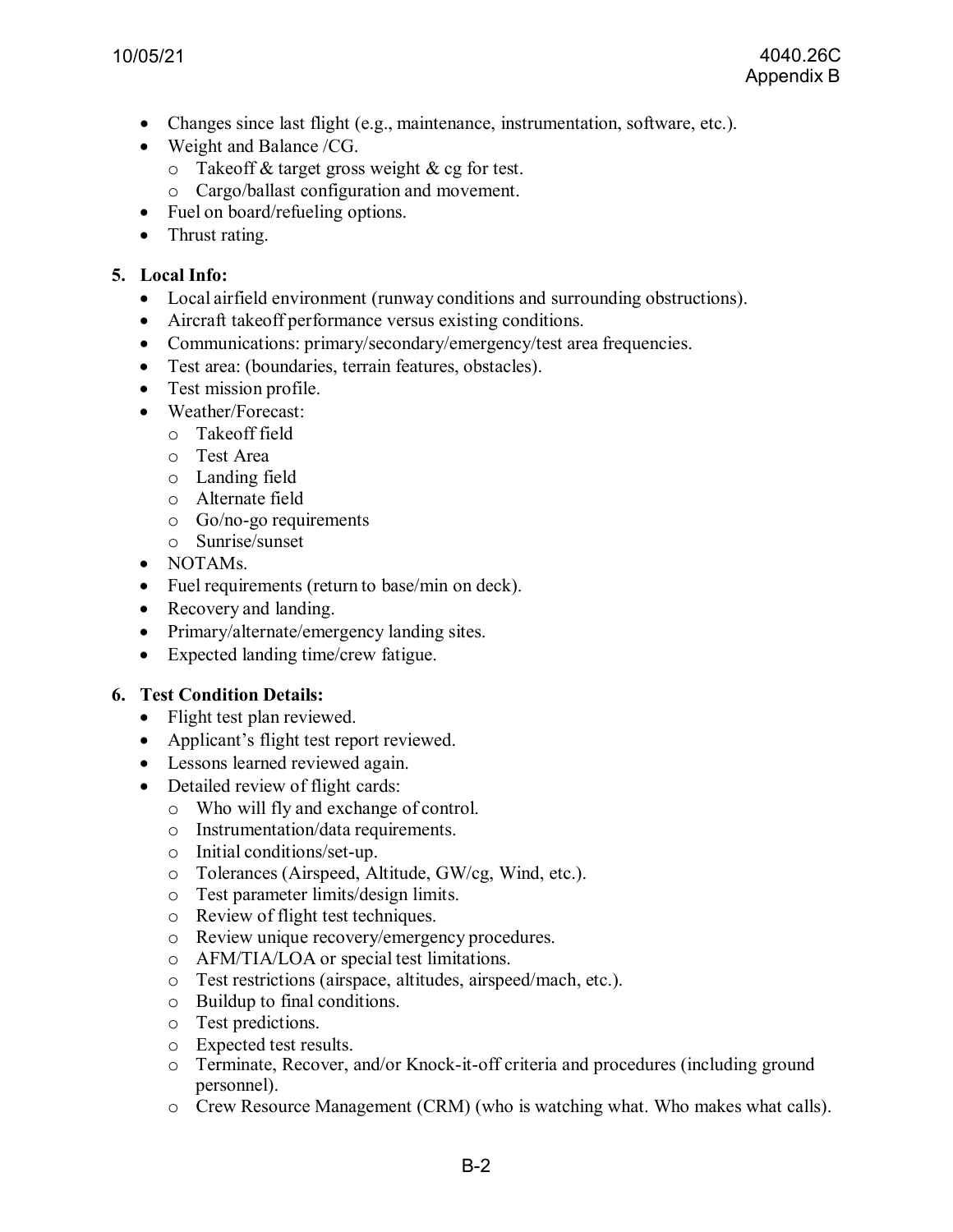- o Review test risk assessment /THAs.
- o Optional Operational Risk Management Review.

#### **7. Chase/Support Aircraft:**

- Type/registration.
- Crew/call sign.
- Normal duties/procedures.
- Position.
- Rendezvous point/join-up.
- Intra-flight communications.
- Fuel plan.
- Emergency procedures (lost sight/comm, inadvertent IMC, mid-air, search and rescue).

#### **8. Emergencies/Contingencies:**

- Emergency recovery procedures (primary/secondary)(e.g., spin chute minimum, call-outs).
- Aircraft recovery device procedures (spin chutes).
- Crew escape/egress features/procedures (bail-out or on ground, bail-out minimums).
- Rallying point after egress.
- Emergency/survival equipment.
- Local crash rescue crews briefed on aircraft and procedures.
- Nearby emergency airfields.
- TM room duties.
- Accident Response Plan in place and available.
- Optional Operational Risk Management Review.

#### **POST-FLIGHT**

#### **9. Landing/Flight/Block times.**

#### **10. Aircraft Status:**

- Aircraft squawks.
- Instrumentation squawks.
- Post-flight inspection results.

#### **11. Discussion of test conduct:**

- Safety Review/Discussion.
- Review all test cards.
	- o Were all test points executed satisfactorily?
	- o Were any limits approached or exceeded?
	- o Are any visual or other inspections required? (e.g., due to exceedance).
	- o Were the required data gathered?
	- o Was build-up adequate?
	- o Was risk level accurate?
	- o Are any repeats necessary?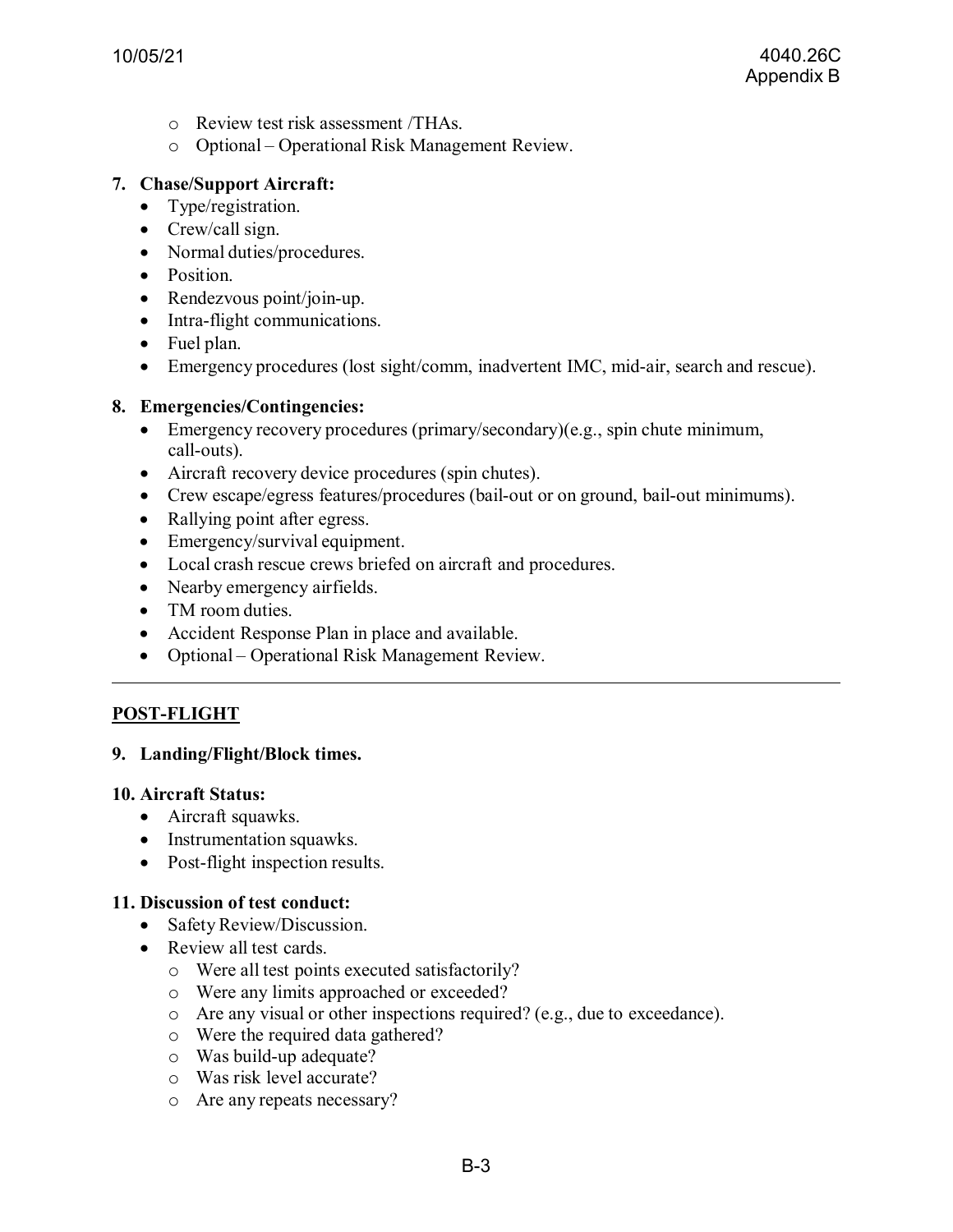- Were there any unusual events?
- What events prompted questions that were never adequately answered?
- Chase/ground observations.

## **12. Discussion of results:**

- Data analysis observations.
- Regulatory compliance.

# **13. Safety Reports Required:**

• Accident/incident/SSE/VSRP/ASRS.

## **14. Lessons Learned and CRM discussion.**

## **15. Plan for next flight.**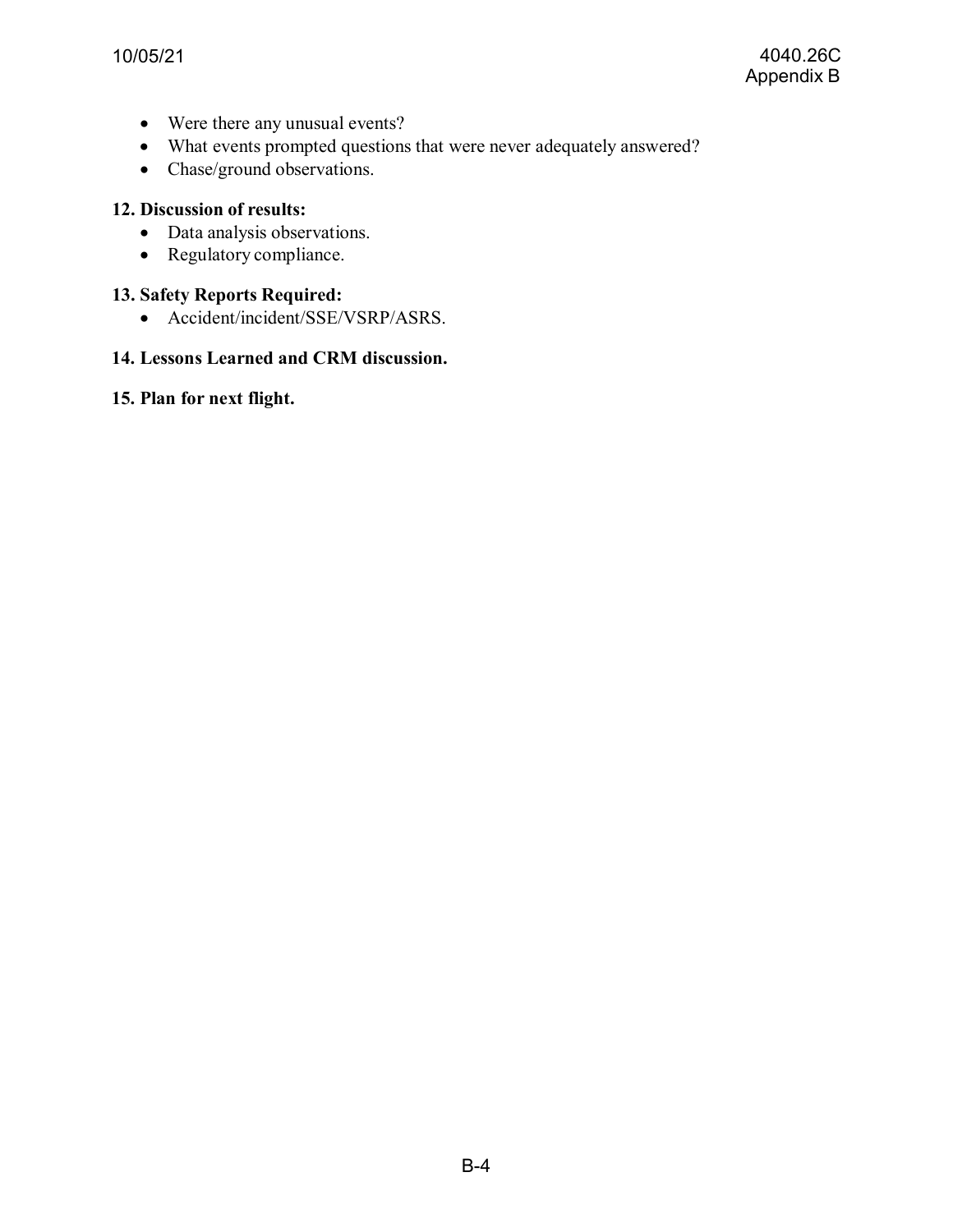# **Appendix C. AIR Flight Test Risk Management Process**

**1. Purpose.** This appendix more fully describes the Risk Management (RM) process for flight test and flight-test-related operations within AIR. This appendix will first describe some basic principles for RM, then describe in more detail the steps in the RM process at each stage of flight test (prior to flight testing, during flight testing, and after flight testing), including a more detailed description of the SRB. For definitions of terms used in this appendix, refer to Appendix A of this order.

**2. Principles.** All flight test risk management within AIR will be based on the following principles:

**a. Accept no unnecessary risks**. An "unnecessary risk" is any risk that, if taken, will not contribute meaningfully to the task.

**b. Reduce risks to an acceptable level**. Risk is a part of flight test, but identifying risk causes and effects, followed by effective mitigations, allows flight testing to be accomplished in a safe and efficient manner.

**c. Manage risks as early in a project as possible**. It is easier to accomplish many RM objectives when you begin to address them early in the program, such as the concept and planning stages. For example, if safety and mitigations for flight test are considered when designing an aircraft, it is much easier to incorporate safety equipment such as spin chutes or instrumentation instead of trying to add those things when the aircraft is complete.

**d. Risk Management acceptance should be made at the appropriate level**. Acceptance of residual risk should be made at a level commensurate with the premitigated level of risk (i.e., the higher the premitigated risk, the higher the level of management acceptance).

**e. Focus on test-related risk**. Flight test risk management should focus on the test-unique hazards that are more likely to occur due to the configuration being tested and the test technique(s) being performed. Risk associated with the normal flying operations need not be specifically addressed.

**f. Review all plans**. Risk Management plans should be subjected to a safety review process in which project and non-project personnel review the flight test plan(s) to identify potential hazards.

**g. Utilize all available resources**. Review the results of previous tests for lessons learned. Consult colleagues within the FAA, Designated Engineering Representatives (DER)/Unit Members (UM), applicant flight test personnel or other flight test organizations who may have conducted similar tests. Examine flight test organizations' databases. The NASA Flight Test Safety Database and Flight Test Safety Committee websites are recommended as references for development of RM plans.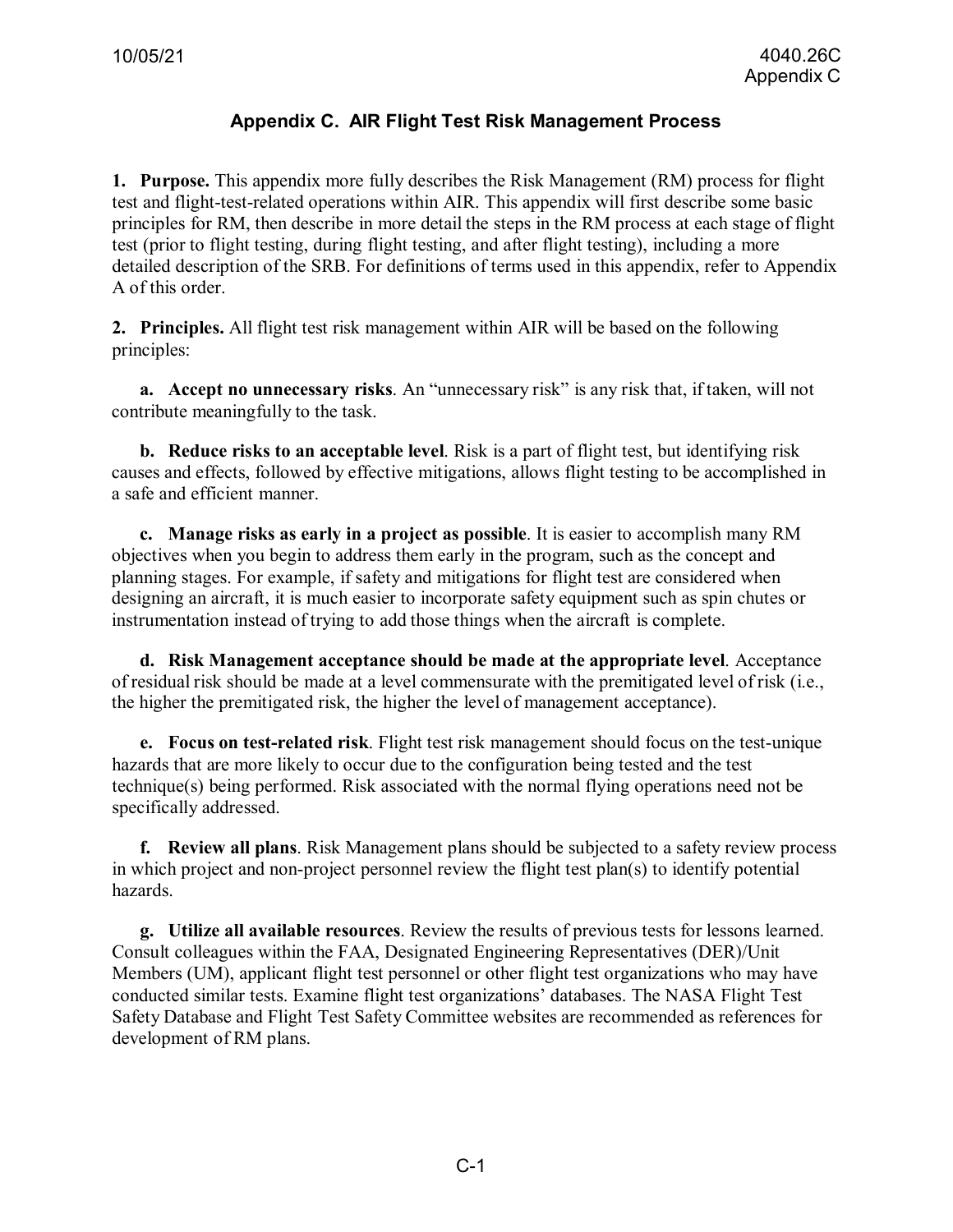**h. Allow time for critical thinking**. Risk Management should not be a last minute activity. Use of past RM plans should not be blindly applied. The value of Risk Management is in the preparation by the team members prior to presenting the results for review and acceptance.

#### **3. Risk Management Process—Prior to Flight Testing:**

**a. Identify the test technique involved**. Example: Minimum Control Speed Air—Static  $(V<sub>MCA</sub> Static)$ . Generally, risk associated with specific flight test techniques results in a higher risk than that associated with operational flying. This test technique will be identified in the test plan. However, there may be risks associated with flying a test aircraft that result strictly from the aircraft's configuration or the environment into which it is flown and these hazards and hazardous conditions must also be considered—in which case the words "test technique" would be broadened to include "normal" flight operations. An example of this would be an aircraft which is otherwise capable of and normally flown in known icing conditions—being flown purposely into heavy icing conditions.

**b. Identify the hazard(s) associated with the test technique**. Example: Loss of control. Ask, "What adverse events might happen when accomplishing this test technique?" Note that one test procedure or technique may have several hazards and each should be addressed (e.g., another hazard with this test technique would be engine failure caused by inlet distortion, or fuel starvation).

**c. List the cause(s) of each hazard**. Ask, "What might cause that hazard to happen?" Example: Reducing speed below stall. Keep asking, "what may cause it?", even for other causes themselves, until all causes are identified.

**d. List the effect of each hazard.** Ask, "What will be the effect?" Example: Ground impact, loss of crew/aircraft. These should be related to either injury/loss of life or damage to aircraft/property.

#### **e. Perform a risk assessment by:**

(1) Estimating the probability of each hazard occurring. Defined as improbable, remote, occasional, probable, or frequent.

(2) Estimating the severity of the consequences of each hazard, if it occurs. Defined as no safety effect, minor, major, hazardous, or catastrophic.

(3) Defining the risk of each hazard as a function of the probability and severity. Defined as LOW, MEDIUM, HIGH, or AVOID.

(a) Risk assessment. Figure C-1 is a notional depiction of how probability and severity are combined to produce a simplified, overall description of risk. For example, if the severity is "Hazardous" and the probability is "Remote," the risk level would be Medium. Other methods of depicting risk may be used.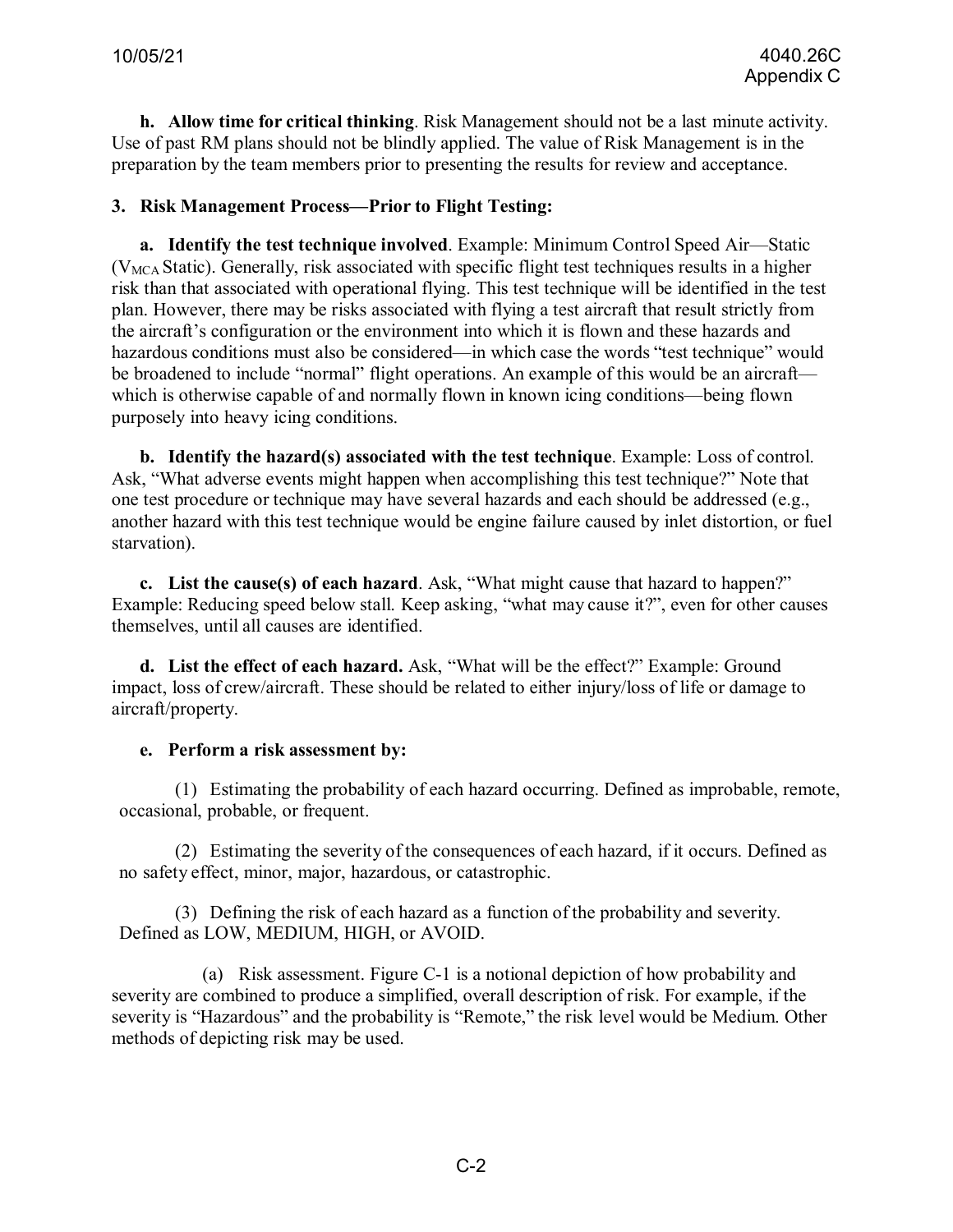



(b) The risk assessment (probability, severity, risk) is assigned prior to risk mitigation. This is to ensure the proper level of management oversight. It is also common (and recommended) to assign a risk level after mitigations to illustrate the effect of those mitigations.

(c) Contributors to consider when performing risk assessments. The following list contains examples of factors that should be considered in assigning a risk rating to specific test techniques. This is not a comprehensive list, but a beginning list of items to consider.

1 Complexity/workload associated with the flight test technique or

maneuver.

 $\frac{2}{2}$  Altitude and airspeed in relation to terrain and/or aircraft recovery

equipment.

3 Configuration (gross weight, center of gravity, etc.).

 $\frac{4}{1}$  Environment (weather, air traffic control, particular airport conditions, darkness, turbulence, etc.).

5 Aircraft internal environment (smoke, temperature, pressurization level, noise, etc.).

- 6 Design maturity.
- $\frac{7}{1}$  Test condition sequencing. (Has proper "buildup" been considered?)
- 8 Adverse system or software effects.
- 9 Specific aircraft limitations.
- 10 Consequence of failure in technique, system, or structure.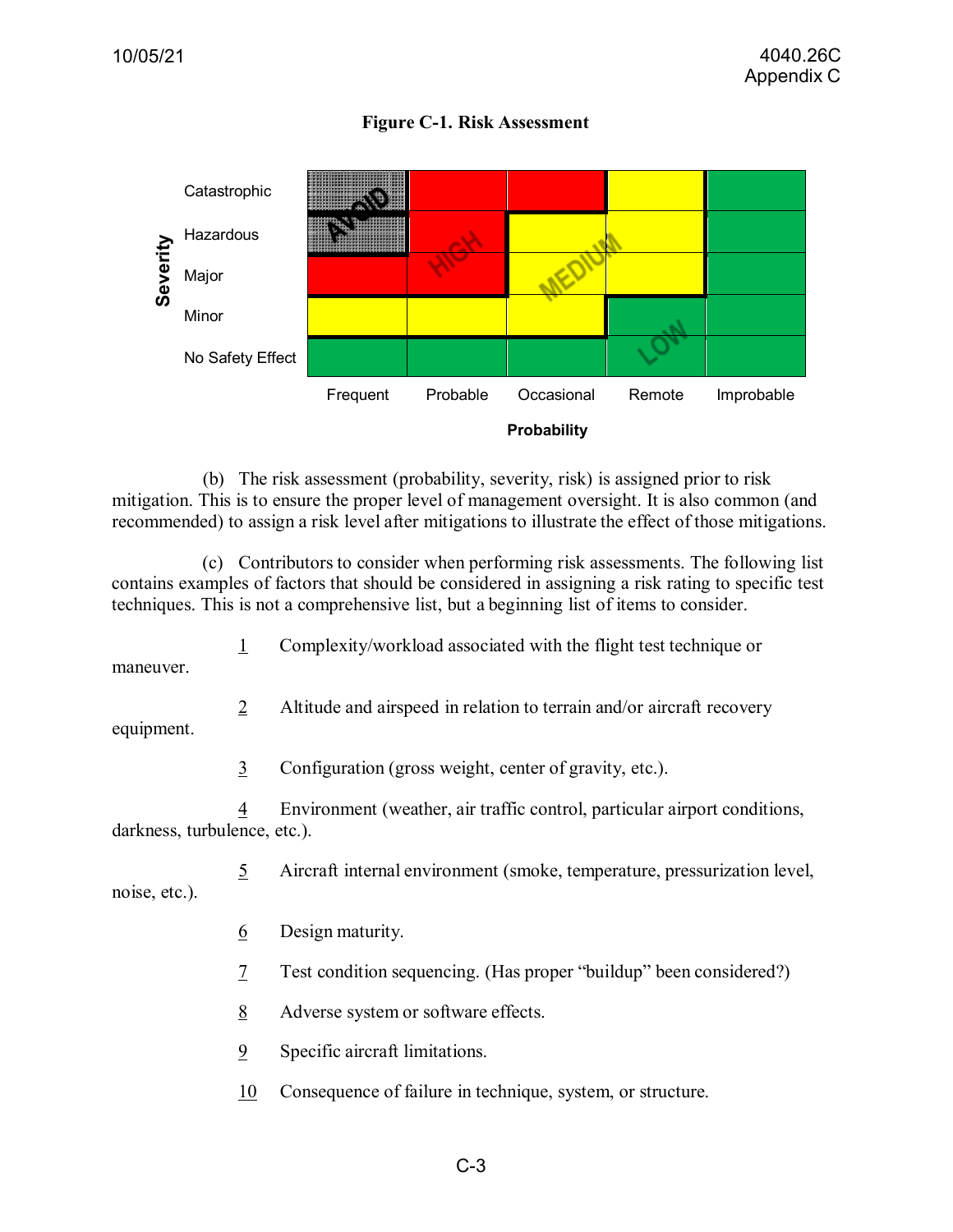- 11 Intentional failure conditions.
- 12 Simulator/lab results/historical experiences/predictive studies.

13 FAA and company test pilot proficiency/currency/familiarity with the type of test aircraft.

**f. Describe the steps for mitigation of hazards**. Develop controls that mitigate identified risks. Mitigations are actions to minimize, understand, prepare, or respond to causes of the hazards. They are actions the flight test crew has control over or events that the test crew can confirm have occurred (e.g., lab testing, simulator evaluations). Mitigations will address reducing either the probability of a hazard or cause occurring, or the severity of the effect, or both. Mitigations should be detailed and specific in nature. The following items should be considered when formulating mitigations. This is not a comprehensive list, but a beginning list of items to consider.

(1) Set limits on test conditions (e.g., minimum weather, altitude, minimum/maximum speed, maximum angle of attack, minimum crew size).

(2) Clearly define and brief "knock-it-off" criteria and who will make calls.

(3) Review test procedure and techniques and specific steps to reduce the risk.

(4) If practical, practice the test procedures and techniques in an appropriate simulator or on another aircraft first.

(5) Design the test for a conservative build-up of maneuver parameters.

(6) For build-up tests, utilize technically qualified personnel to evaluate the data and plan for subsequent tests. Allow adequate time to evaluate the build-up test points prior to continuing tests.

(7) Provide predictions and expectations to prepare participants. Update performance predictions with flight test data when possible.

(8) Provide special training and consultation (e.g., Upset Prevention and Recovery, spin training).

(9) Provide special safety equipment and training (helmets, goggles, masks, oxygen, escape provisions, parachutes, fire extinguishers, etc.).

(10) Use of chase plane to provide visual data and alerts.

(11) Use of photo/video coverage.

(12) Use of telemetry or onboard instrumentation to monitor the tests in "real time" by either onboard personnel or ground monitors.

(13) Install hardware to protect structure and personnel (e.g.,  $V_{MU}$  tailskid).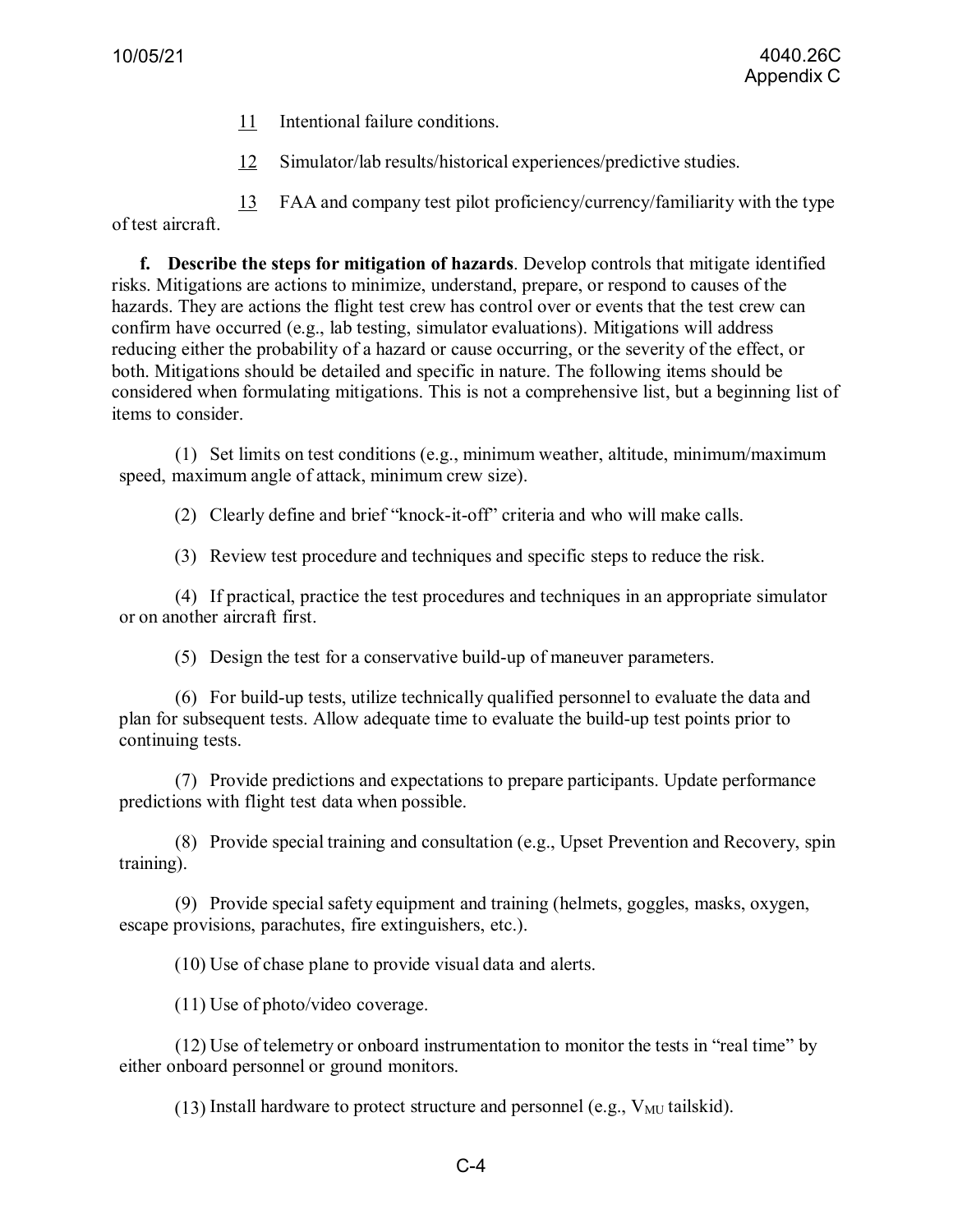safely. (14) Limit personnel on board to the absolute minimum required to conduct the test

(15) Schedule flight crews based on pilot qualifications and recent experience relative to the required tests being conducted.

(16) Request a thorough briefing of the applicant's testing, techniques, and results. On teststhat are highly dependent on pilot precision or technique, consider having the applicant's pilot conduct the initial tests or demonstrate an example and observe his or her performance before conducting the tests yourself.

**Note:** There may not be applicant test data to review if conducting concurrent testing (see Order 8110.4) or research. However, even with concurrent tests, there may be analytical predictions or simulation results to review.

(17) On certain potentially hazardous ground tests (e.g., high energy RTOs), experienced ground crews should be included in the preflight briefing and be immediately available to support the tests if necessary (e.g., cooling fans, fire trucks, aircraft jacks). The ground crews should be briefed regarding when support will be required and who can order support. Evaluate the location of ground equipment and crews with regard to safety.

(18) Ensure local emergency personnel are briefed, on standby, and/or nearby for quick response.

(19) Review weight and balance computations and requirements. While particularly important on critical handling qualities tests at the extremes of the weight/cg envelope and on Weight/Altitude/Temperature (WAT)-limited performance tests, weight and balance should be reviewed for all flight test events.

(20) Check the security of any ballast installations.

(21) Minimize the number of actual engine cuts during runway performance testing if spool-down thrust can be properly accounted for by analysis and related systems failures can be accurately simulated.

(22) All participating crewmembers must be briefed on oxygen use/location and should practice donning masks in the test aircraft prior to actually having to use them. For high altitude flights or pressurization testing, crewmembers should have current physiological training.

(23) For over-water flights, all crewmembers must be briefed on the location of water survival equipment and trained on its use, if necessary. Provide water survival gear if flying more than gliding distance from land.

(24) Test personnel involved with cold/hot weather testing should be briefed on appropriate survival skills and be properly equipped to endure the anticipated environment. If flying in these environments, adequate survival gear must be provided. Use of a buddy system is desirable to monitor other crewmembers for physiological problems (e.g., frost bite, heat stroke, hypothermia).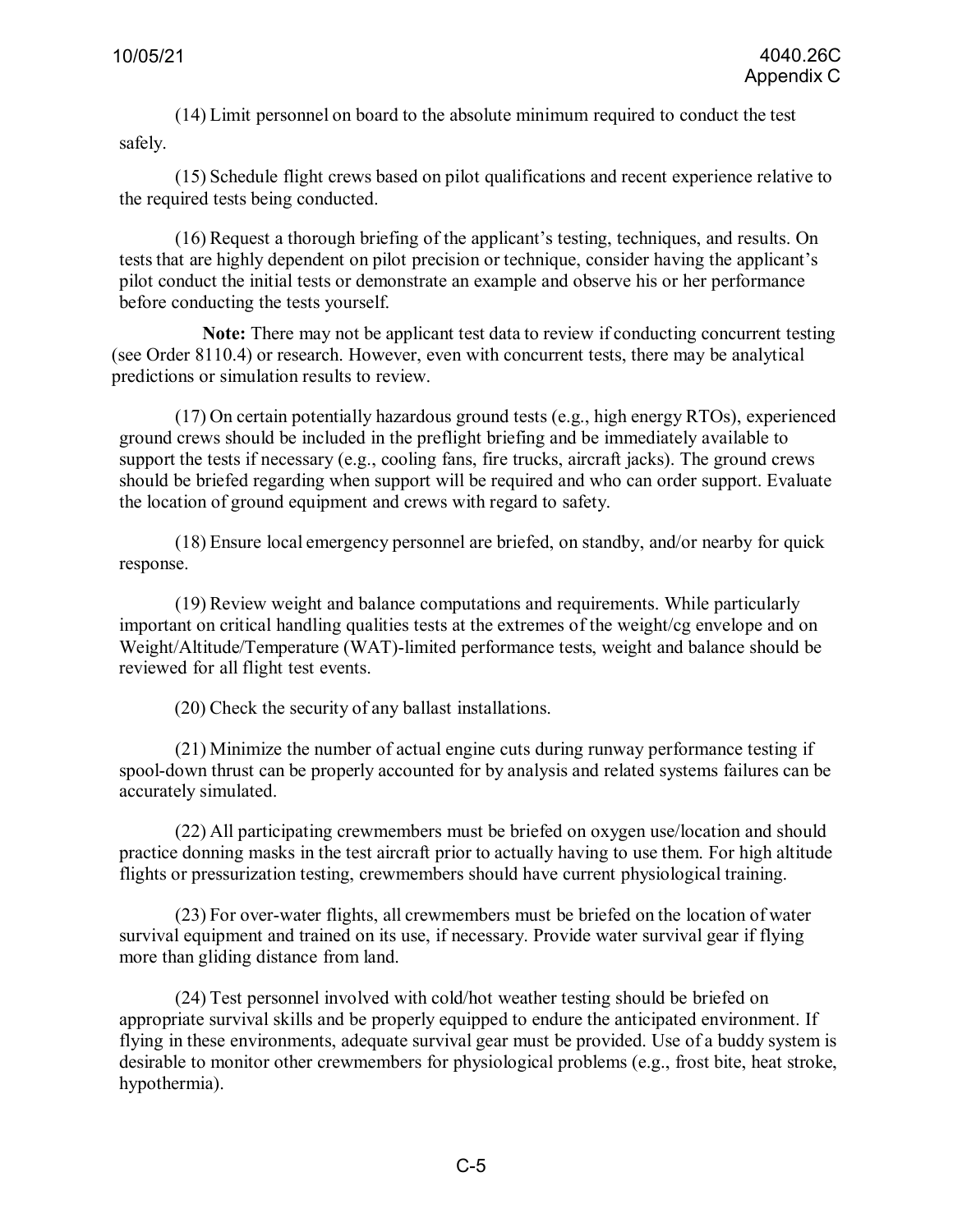(25) Verify conformity. How long has it been since the conformity on the test aircraft configuration was last conducted? Has anything changed since the design was reviewed?

(26) When elevated risk flight testing requires airfield takeoffs (e.g., field performance takeoffs, landings,  $V_{MU}$ ,  $V_{MCG}$ , braking tests, etc.), or includes maneuvers where it is possible for the test aircraft to become airborne, all efforts should be made to avoid flying over densely populated airport environments. For these tests, select a suitable airfield without significant population density in close proximity to the airport boundaries.

(27) Is the test condition really needed in its present form? Has concurrent testing been considered IAW FAA Order 8110.4? Can it be done adequately in the lab or simulator or even by analysis instead?

**g. Describe any emergency procedures to accomplish if the hazard occurs or escalates, despite mitigation steps**. For example, for a spin test you would describe the specific spin recovery procedures and the use of the spin chute to effect recovery. Continue the emergency procedures assessment to include bailout, egress, etc. The EPs should focus on the preservation of life over minimizing damage to the air vehicle if corrective actions can't preclude an escalation of a more dangerous condition. See Appendix D for more examples.

**h. Re-Evaluate test procedures and techniques to determine if safer alternatives exist**. Determine if there are any other safer alternatives to achieve the same data required, especially for newly-created test techniques. This re-evaluation and refinement can be performed through means such as historical research, pre-test simulator testing, and additional build-up test points.

#### **i. Document and Accept RM.**

(1) **Formalize RM plan**. The input of this step should be an approved test plan and a proposed RM plan. Each TIA/LOA must have an RM plan. The level of detail within an RM plan should be consistent with test complexity and safety risk. These plans should be an integral part of a project test plan (such as a section in the test plan) or a stand-alone document that is referenced in the test plan. The risk assessments contained in the RM plan are often called Test Hazard Analysis (THA) sheets. Appendix D shows two examples of formats found to be acceptable but these examples are not the only way to document an RM plan. The objective of the RM plan is to document the details used to manage test risk and then communicate the details simply, clearly, and explicitly to test crews and those accepting the TIA/LOA risk. The output of this step should be an RM plan that has been reviewed by FAA project flight test personnel and is consistent with this order.

(2) **Review of RM plan**. The input of this step should be an RM plan that is ready for review by the person accepting risk for the TIA/LOA. The two methods for review of an RM Plan are by a desktop review or by conduct of a Safety Review Board (SRB). A desktop review is a method where stakeholders receive the RM plan and each review it individually. Their comments or concurrence are captured as an output of the review. An SRB is a meeting where the RM plan is reviewed and discussed by stakeholders in real-time. For TIA/LOA tests that have risk levels of LOW, a desktop review of the RM plan is usually sufficient. An SRB is the preferred method of RM plan review for TIA/LOA tests classified as MEDIUM or HIGH.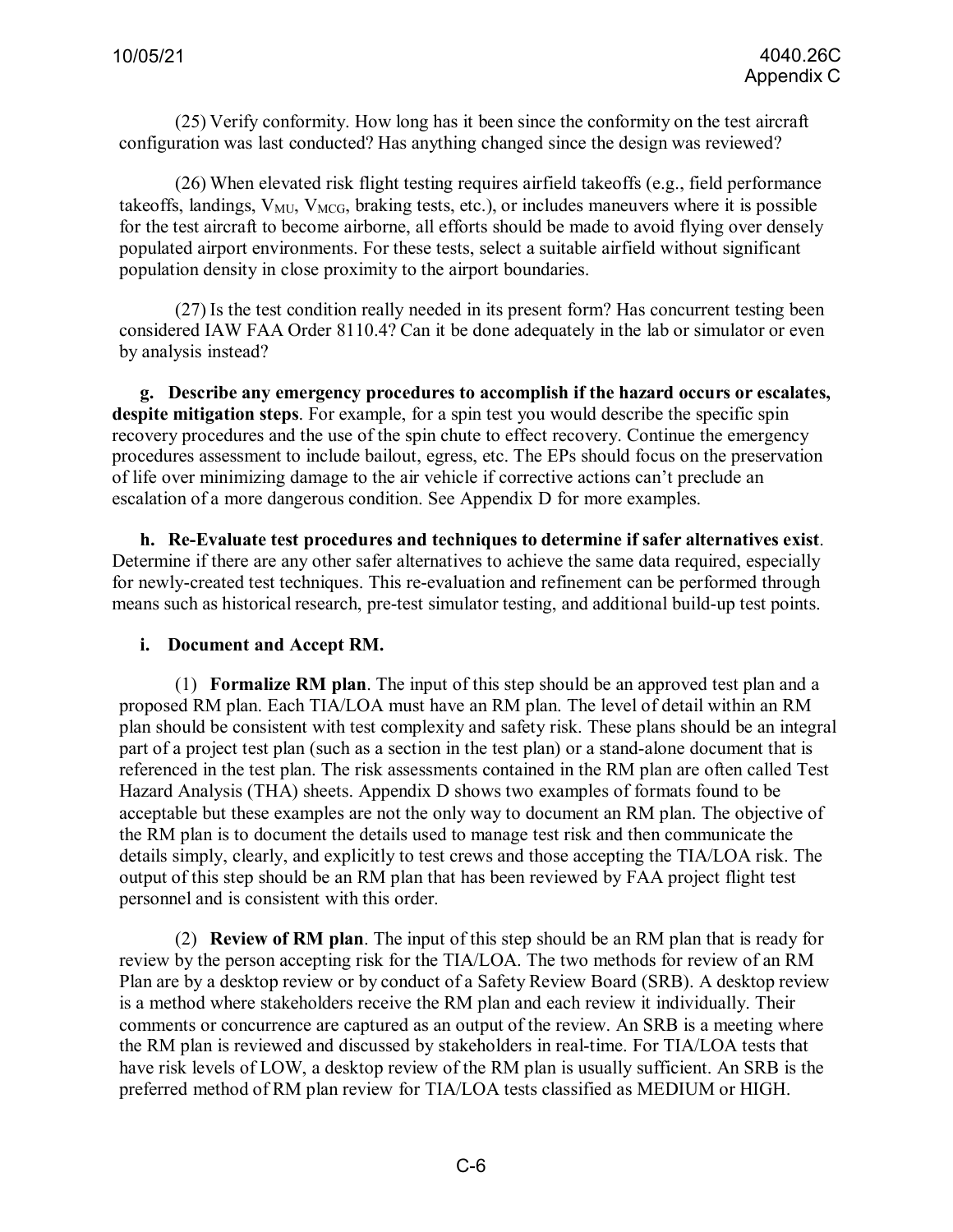Regardless of risk level, the final decision as to whether a desktop review or SRB should be held is at the discretion of the person accepting risk for the TIA/LOA as defined in 7.b.2 of this document. For any RM plan review, the key is the preparation done by the team members for the review. Technical details and issues should be resolved prior to any RM plan review (unless they have no impact on testing) in order to permit a clear focus on the safety aspects of the TIA/LOA tests. The output of this step should be an RM plan that has been appropriately vetted by stakeholders and can be accepted.

(a) **Desktop review of RM Plan**. When a desktop review is appropriate, the RM plan should be routed through appropriate stakeholders for review, comment, and, if acceptable, concurrence. This review can take place either in parallel or serially. The person accepting the risk for the TIA/LOA will be the last to concur after all other stakeholders have concurred on the plan. For the purposes of a desktop review, stakeholders are defined as FAA flight crew assigned to the program, DERs if applicable, and discipline engineers involved with the project.

(b) **Safety Review Board assessment of RM plan (SRB).** The SRB is the method that provides an opportunity to review the safety of the flight test program in a real-time meeting (face-to-face or virtual) after the test team has determined that they are ready for testing. Experience has shown that knowledgeable non-project personnel who are involved in similar projects provide valuable contributions to this process. They can identify areas possibly overlooked by the project.

1 **Membership**. Attendance for an SRB needs to be appropriately sized. The minimum attendance for an SRB shall be the person accepting the risk (as defined in section 7.b.2 of this Order) and the FAA flight test crew assigned to the project. If testing is being delegated to DERs, they should be in attendance. If the DERs are unavailable, it is recommended they provide acknowledgement and agreement to the RM Plan. Anyone involved in the project may attend the SRB and provide input, but focus on the purpose of the SRB needs to be maintained.

2 **Agenda**. A sample SRB agenda is provided in Appendix H.

(3) **Review of RM plan for applicants with an FAA-Accepted RM Process**. If an applicant has an FAA-accepted RM process per paragraph 7.c. of this order, the FAA will be invited to participate in the applicant's process. It is not required that the FAA repeat a full review of the applicant's RM plan as listed in sub-paragraph (2) above. However, FAA flight test crewmembers should perform enough review to be comfortable that TIA/LOA risks have been properly identified and mitigated. Additionally, it is still required that the RM plan be accepted by the FAA before FAA personnel participate in the testing. Therefore, the person accepting the TIA/LOA risk may require more in-depth review of the applicant's RM plan.

(4) **Accept RM Plan**. Acceptance of the RM plan will be documented on the TIA and/or LOA (including non-TIA flights), as defined in Appendix E.

#### **4. Risk Management Process—During the Conduct of Flight Testing.**

**a. Proper use of pre-flight briefing checklists**. The FAA flight test crew must use a preflight briefing checklist that effectively covers safety aspects of the test. Appendix B contains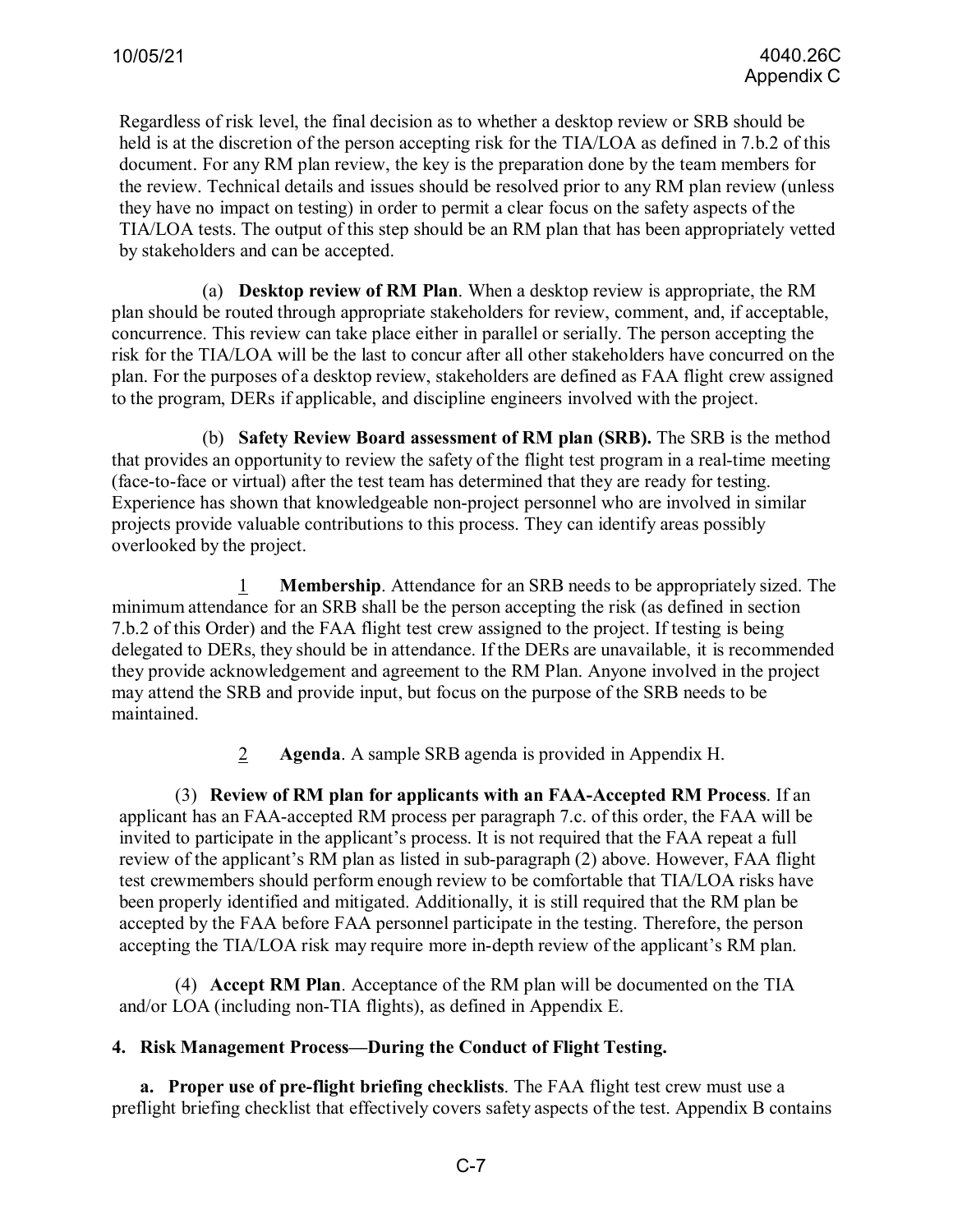a comprehensive recommended checklist. This checklist should be customized for the particular project as it may have items that are not applicable and it may be missing project-specific items. When flights are scheduled in blocks, the whole briefing guide can be used for the first flight and for subsequent flights in the same block, only appropriate parts of the briefing guide need be used, as necessary.

**b. Maintaining configuration/conformity**. To achieve safe operation, it is important to maintain the conformity of the aircraft prior to and during flight testing, particularly when project delays occur. Conformity and inspection requirements identified in Block 12 Part 1 of the TIA must be carefully reviewed when project delays are encountered. Prior to conducting flight tests, flight test personnel should verify aircraft conformity via an appropriate form signed by a Manufacturing Inspection District Office (MIDO)/ODA quality assurance (QA) representative or, alternatively, by direct communication with the MIDO/designated airworthiness representative (DAR)/ODA QA, where necessary.

**c. Constantly re-assess risk**. Risk contributors and assumptions should be checked for accuracy during the conduct of flight testing programs. New contributors (e.g., unplanned weather) should be considered through an appropriate operational risk management evaluation. If, at any time, it becomes apparent that the risk involved in any test event has been underestimated, that test event should be discontinued and the risk reevaluated. The post-flight briefing for such an event must include reference to any risk levels that were inaccurately assessed or considered unsatisfactory or reported via SSE (or applicant approved system). The RM process must then be reevaluated for adequacy. Approval to fly the event on a subsequent flight is contingent on reassessing the risk and risk mitigation measures and may require a repeated formal RM review and acceptance in accordance with this order. It should be stressed that any ground or flight crewmember has the ability to stop the test process at any time if they feel the risk of continuing is unacceptable.

**d. Procedures for changes to test profile.** RM is a deliberate team approach. However, in situations where it may be necessary to make changes to the flight test points (between flights and/or in-flight) due to unusual circumstances and operational considerations (such as remote locations, aircraft availability, weather), these changes are only permitted if they fall within the scope of the previously approved RM plan, without an increase of risk, and with concurrence of all test crewmembers. Involvement of the appropriate ACO disciplines/specialists is preferable if questions of benefit are raised, or increased risk is suspected. Care must be taken that all foreseeable scenarios are considered in making this determination; changes should not exceed the limits of the approved test plan nor compromise build-up to the desired test condition.

#### **5. Risk Management Process—After Completion of Flight Testing.**

**a. Post-flight debriefing is critical in the flight test process**. A thorough debrief reviews and documents what was accomplished during the test, how successful the tests were, and how well the test was run. Pay particular attention to the effectiveness of the RM process. Questions should be addressed, such as:

(1) "Were the risk levels accurate for what was done?"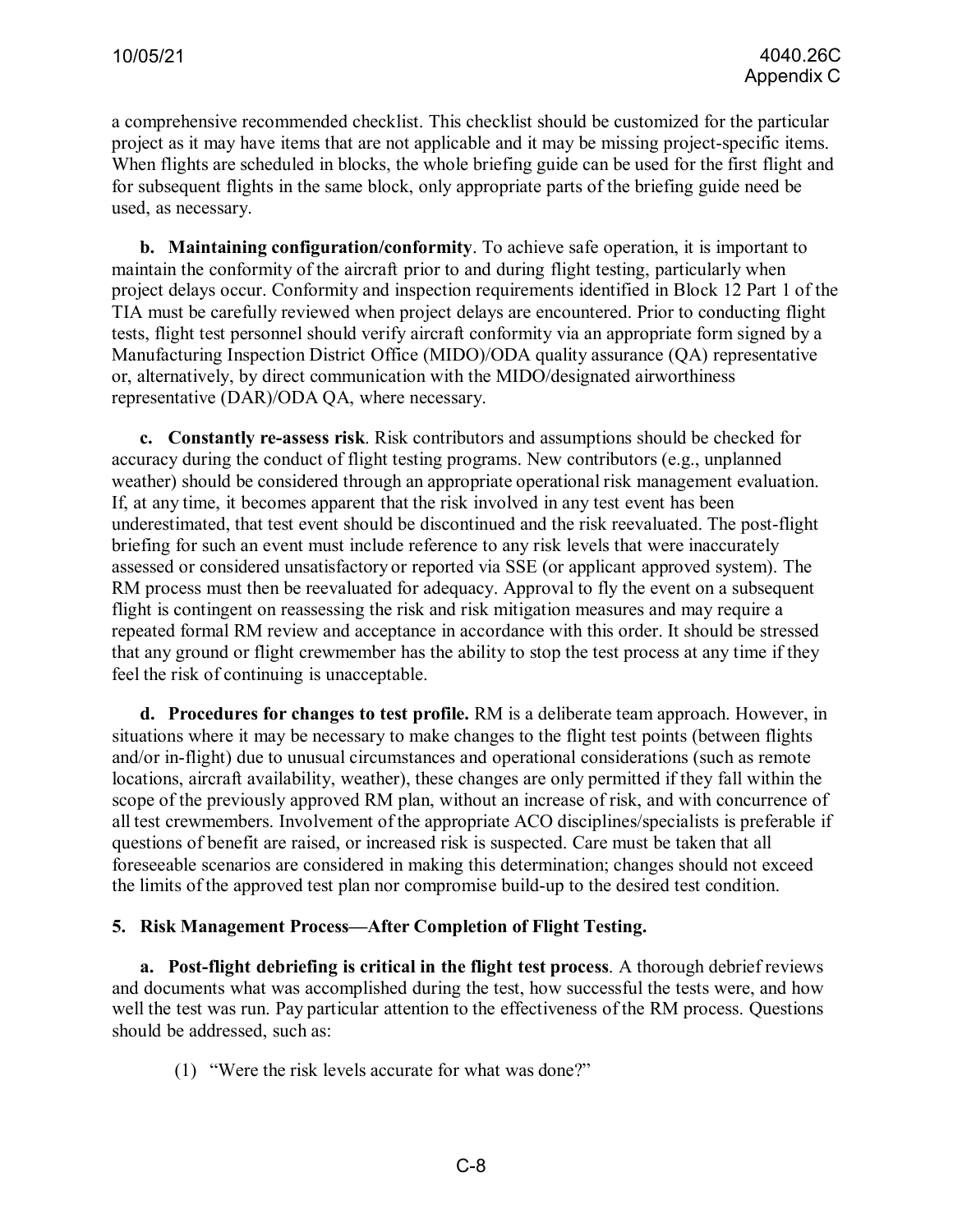- (2) "Were there any new hazards encountered?"
- (3) "Are there any new mitigations that can or should be implemented?"

**b. Capturing of lessons learned**. There are always lessons to be learned during the conduct of flight test. Disciplined flight testers spend the time to pass these lessons along to others, in hopes of improving the safety of future flight test projects. Many avenues exist for capturing lessons learned, including:

(1) Verbal or documented debrief to your SFSO and other co-workers.

(2) Use of the SSE reporting procedures discussed in paragraph 8 of the body of this order.

(3) Formal feedback to the internet-based National Aeronautics and Space Administration (NASA) Flight Test Safety Database.

(4) Feedback to applicant's safety officer and/or lessons-learned database.

**c. Program Debrief**. In the same sense that each flight should be debriefed at the conclusion of a test program, a stand-alone debriefing event should also be planned examining the test program as a whole. The goal of this event should be to review the test program in its entirety from initial planning to completion. Participants should include, at a minimum, ground and flight test personnel, program management, and discipline engineers, with representatives from all organizations involved in the flight test program. If an event, or series of events, of interest included other organizations (such as maintenance, fire rescue, or air traffic control), effort should be made to include appropriate personnel from those organizations. Items to be discussed should include, but not be limited to: validity of initial assumptions, effectiveness of test planning, risk assessment/alleviation efforts, lessons learned, difficulties encountered during testing, unexpected events or results, and recommendations for the planning and conduct of future test programs of a similar nature. The results of this meeting should be documented and if appropriate, shared more broadly through venues such as the NASA Flight Test Safety Database, and the SETP/SFTE Flight Test Safety Workshop.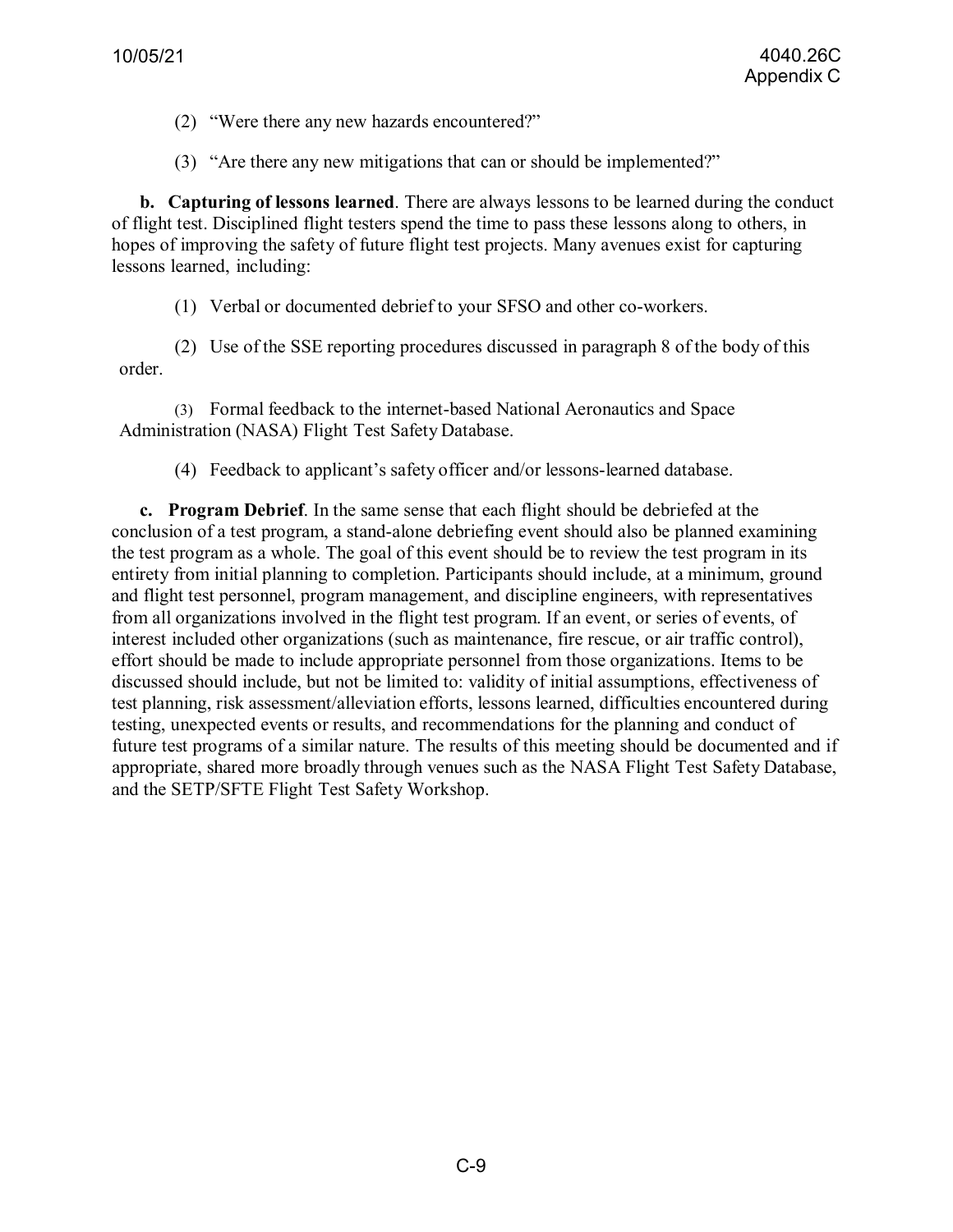Intentionally blank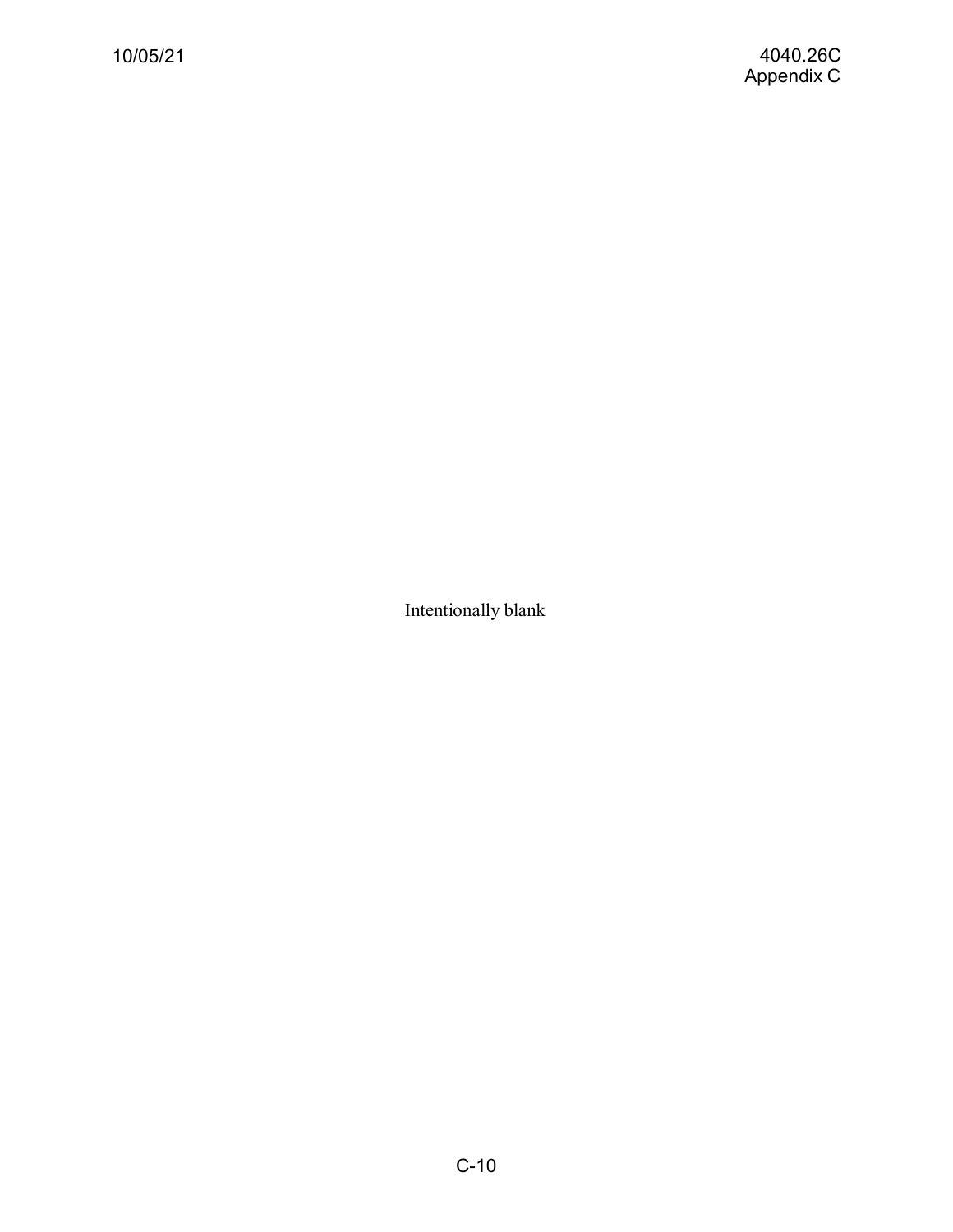# **Appendix D. Examples of Risk Management Plans**

**Note:** The examples contained in this appendix are not *required* formats. They are designed to show *various ways* to document a project-specific Risk Management plan.

## **Example 1 - Sample risk management plan in table format**

Test: [Description of test or test maneuver—can also be added as another column in the table below; can also assign a number to the test, for easy reference. *Example: Minimum Control Speed Air—Static (V<sub>MCA</sub> Static)*] (Project # XXXX) Author: [Name, phone]

| <b>RISK MANAGEMENT</b>                                                                                                          |                                                                                                                                                                                    |                                                                                                              |                                                                                  |                                                                                                           |                                                      |                                                                                                                                                                                                                                                                                                                                                                                                                                                                                            |                                                                                                                                                                                                                            |
|---------------------------------------------------------------------------------------------------------------------------------|------------------------------------------------------------------------------------------------------------------------------------------------------------------------------------|--------------------------------------------------------------------------------------------------------------|----------------------------------------------------------------------------------|-----------------------------------------------------------------------------------------------------------|------------------------------------------------------|--------------------------------------------------------------------------------------------------------------------------------------------------------------------------------------------------------------------------------------------------------------------------------------------------------------------------------------------------------------------------------------------------------------------------------------------------------------------------------------------|----------------------------------------------------------------------------------------------------------------------------------------------------------------------------------------------------------------------------|
| <b>Hazard</b>                                                                                                                   | Cause                                                                                                                                                                              | <b>Effect</b>                                                                                                | Probability <sup>1</sup>                                                         | Severity <sup>2</sup>                                                                                     | Risk <sup>3</sup>                                    | <b>Mitigation</b>                                                                                                                                                                                                                                                                                                                                                                                                                                                                          | Emer Proc <sup>4</sup>                                                                                                                                                                                                     |
| Describe<br>"what<br>might<br>happen to<br>adversely<br>affect the<br>safety of<br>the test?"<br>Example:<br>Loss of<br>control | Describe<br>the "what<br>might<br>cause that<br>hazard to<br>happen?".<br>Example:<br>Poor<br>technique.<br>Unexpected<br>air vehicle<br>response.<br>Wind<br>gradient or<br>shear | Describe the<br>effect of the<br>hazard<br>Example:<br>Ground<br><i>impact, loss</i><br>of crew/<br>aircraft | Describe the<br>chances of the<br>hazard<br>occurring.<br>Example:<br>Occasional | <b>Describe</b><br>severity of the<br>consequences<br>if the hazard<br>occurs<br>Example:<br>Catastrophic | State<br>the<br>overall<br>risk.<br>Example:<br>High | Describe how the risk is minimized.<br>Include all pertinent factors.<br>Example (partial):<br>1. The pilots must be familiar with<br>the aircraft's handling<br>characteristics at low-speed, high<br>AOA, and stall departure recovery<br>techniques.<br>2. Pre-flight briefing to include<br>engine failure procedures, the<br>quick-start procedure, along with<br>ditching procedures.<br>3. Lat-Dir handling qualities and<br>stall characteristics testing<br>completed.<br>4. etc. | Describe what<br>will be done IF<br>the hazard<br>occurs to reduce<br>the severity.<br>Example:<br>Reduce AOA,<br>increase speed,<br>and retard<br>throttle as<br>necessary to<br>maintain<br>directional<br>control, etc. |

Notes: (1) Likelihood that the risk will occur—Improbable, Remote, Occasional, Probable, or Frequent.

(2) Consequence *if* the hazard occurred—No Safety Effect, Minor, Major, Hazardous, or Catastrophic.

- (3) Combination of Probability and Severity—Low, Medium, High, Avoid. Refer to Figure C-1 in Appendix C. Note that these definitions are used to assign the level of risk prior to consideration of risk mitigation effects.
- (4) This column is your plan of action if the event still occurs.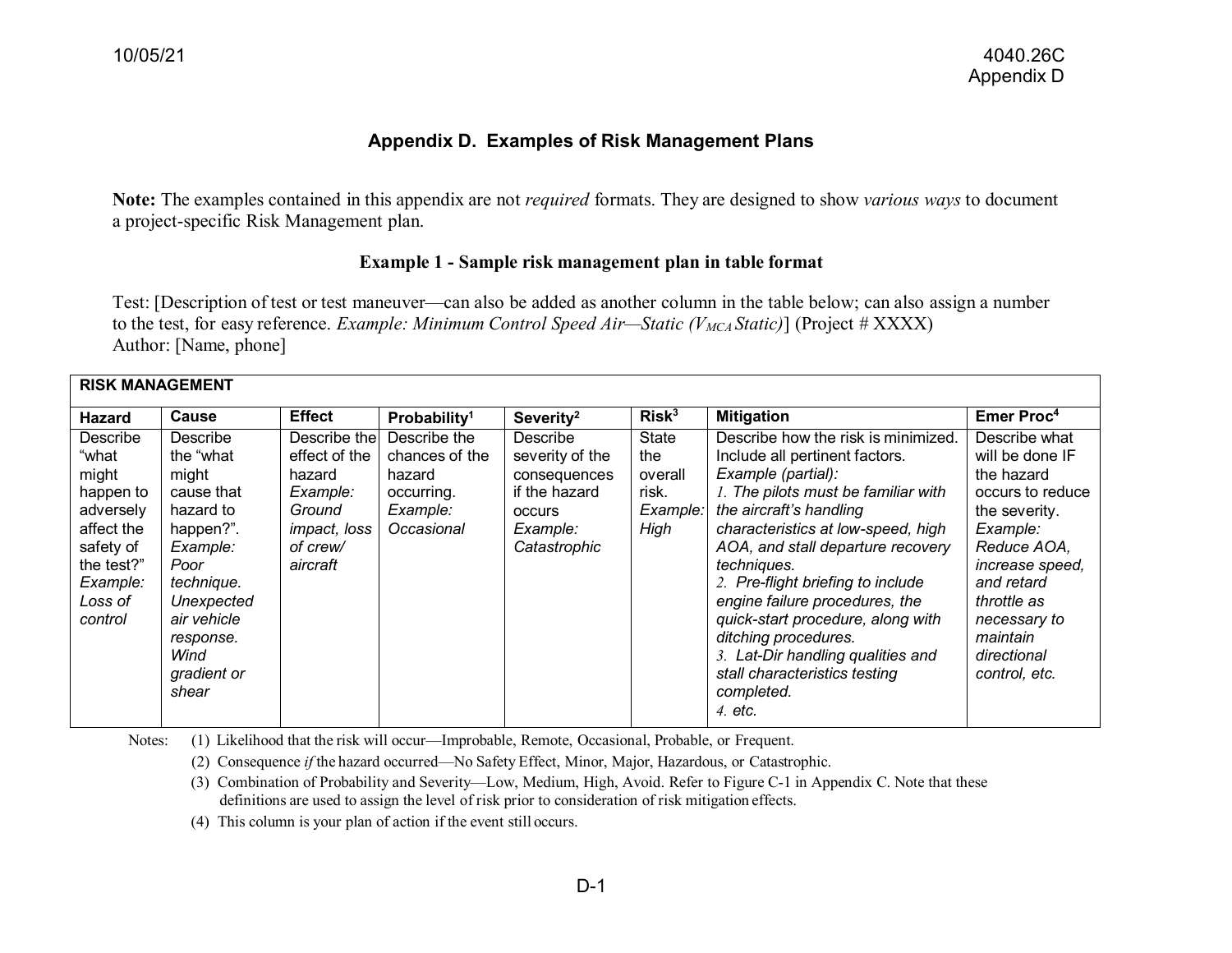# **Example 2 – Sample risk management plan in one-page-per-hazard format**

This example has sections for weather, crew size, and emergency equipment. These examples are shown to convey that a variety of options are available to those performing risk management.

| <b>Hazard Number: 1</b>                                                                                                                                                                                                                                                                                                                                                                                                                                                                                                                                                                                                                                                                                                                                                                                                                                                                          |  | <b>Risk Assessment</b> |                                                                                                            |               |                                                                     |               |            |               |     |
|--------------------------------------------------------------------------------------------------------------------------------------------------------------------------------------------------------------------------------------------------------------------------------------------------------------------------------------------------------------------------------------------------------------------------------------------------------------------------------------------------------------------------------------------------------------------------------------------------------------------------------------------------------------------------------------------------------------------------------------------------------------------------------------------------------------------------------------------------------------------------------------------------|--|------------------------|------------------------------------------------------------------------------------------------------------|---------------|---------------------------------------------------------------------|---------------|------------|---------------|-----|
| Test Plan: Aero 1                                                                                                                                                                                                                                                                                                                                                                                                                                                                                                                                                                                                                                                                                                                                                                                                                                                                                |  | <b>Catastrophic</b>    |                                                                                                            | Avoid         | <b>High</b>                                                         | <b>High</b>   |            | <b>Medium</b> | Low |
| <b>Flight Test</b><br><b>Technique:</b>                                                                                                                                                                                                                                                                                                                                                                                                                                                                                                                                                                                                                                                                                                                                                                                                                                                          |  | <b>Hazardous</b>       |                                                                                                            | Avoid         | <b>High</b>                                                         | <b>Medium</b> |            | <b>Medium</b> | Low |
| V <sub>MCA</sub> Static.                                                                                                                                                                                                                                                                                                                                                                                                                                                                                                                                                                                                                                                                                                                                                                                                                                                                         |  | <b>Major</b>           |                                                                                                            | <b>High</b>   | <b>High</b>                                                         | <b>Medium</b> |            | <b>Medium</b> | Low |
| Hazard: Loss of<br>control.                                                                                                                                                                                                                                                                                                                                                                                                                                                                                                                                                                                                                                                                                                                                                                                                                                                                      |  | <b>Minor</b>           |                                                                                                            | <b>Medium</b> | <b>Medium</b>                                                       | <b>Medium</b> |            | Low           | Low |
|                                                                                                                                                                                                                                                                                                                                                                                                                                                                                                                                                                                                                                                                                                                                                                                                                                                                                                  |  |                        | No Safety Effect                                                                                           | Low           | Low                                                                 | Low           |            | Low           | Low |
| Cause: Low<br>altitude stall.                                                                                                                                                                                                                                                                                                                                                                                                                                                                                                                                                                                                                                                                                                                                                                                                                                                                    |  |                        | <b>Severity</b><br>Frequent<br><b>Probable</b><br><b>Occasional</b><br>Improbable<br>Remote<br>Probability |               |                                                                     |               |            |               |     |
| <b>Effect: Ground</b><br>impact, Loss of<br>aircraft and crew.                                                                                                                                                                                                                                                                                                                                                                                                                                                                                                                                                                                                                                                                                                                                                                                                                                   |  |                        |                                                                                                            |               |                                                                     |               |            |               |     |
| <b>Mitigations and Minimizing Procedures:</b><br>1. The pilots must be familiar with the aircraft's handling characteristics at low-speed, high angle-of-attack, and<br>stall departure recovery techniques.<br>2. Monitor structural loads real-time.<br>3. Pre-flight briefing to include engine failure procedures, the quick-start procedure, along with ditching<br>procedures (if over water).<br>4. Directional control handling qualities testing and Light / Aft stall characteristics will be completed prior to<br>any V <sub>MCA</sub> tests.<br>5. Entry altitude should be a minimum of xxxx ft AGL.<br>6. Spin-chute (if installed) must be operational and pilot familiar with its operation.<br>7. Minimum crew only.<br>8. etc.<br><b>Emergency Procedures:</b> Reduce angle-of-attack, increase airspeed and retard throttle as necessary to<br>maintain directional control. |  |                        |                                                                                                            |               |                                                                     |               |            |               |     |
|                                                                                                                                                                                                                                                                                                                                                                                                                                                                                                                                                                                                                                                                                                                                                                                                                                                                                                  |  |                        |                                                                                                            |               | Weather Requirement and/or Flight Conditions: VMC, no clouds below. |               |            |               |     |
| <b>Minimum Essential Aircrew: YES</b>                                                                                                                                                                                                                                                                                                                                                                                                                                                                                                                                                                                                                                                                                                                                                                                                                                                            |  |                        |                                                                                                            | <b>NO</b>     | <b>Parachutes Required:</b>                                         |               | <b>YES</b> | <b>NO</b>     |     |
| <b>RISK:</b>                                                                                                                                                                                                                                                                                                                                                                                                                                                                                                                                                                                                                                                                                                                                                                                                                                                                                     |  | <b>LOW</b>             |                                                                                                            | <b>MEDIUM</b> | <b>HIGH</b>                                                         |               |            | <b>AVOID</b>  |     |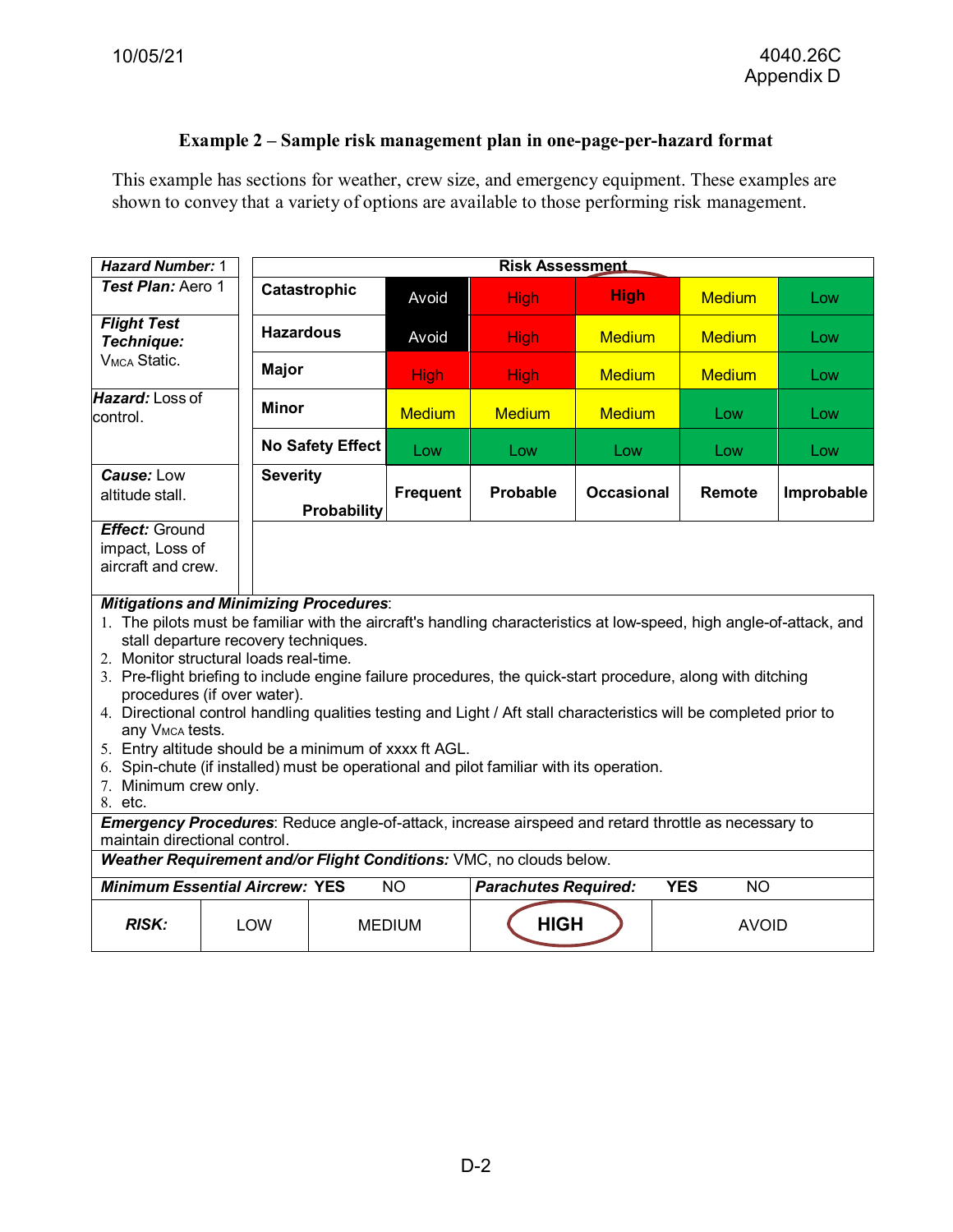# **Appendix E. Example Letter of Authorization (LOA)**



# **Memorandum**

| Date:        | Month-Date-Year                                                                                                              |
|--------------|------------------------------------------------------------------------------------------------------------------------------|
| To:          | [AIR-71X Flight Test Personnel Listed Below, or]<br>Name, Title, AIR-71X<br>Name, Title, AIR-71X                             |
| From:        | Name, Manager, Organization, Office Code                                                                                     |
| Prepared by: | Name, Title, AIR-71X                                                                                                         |
| Subject:     | Authorization of Flight Test Crewmembers to Conduct Flight Test in the<br>Make/Model Aircraft/Rotorcraft, Project # XXXXXXXX |

- 1. You are authorized to conduct flight tests of the [Make/model] aircraft/rotorcraft, in support of [TIA, production test, etc.] for project number [XXXXXX].
- 2. Specific tests include certification testing of [provide a summary of planned tests].
- 3. This testing is authorized during the period of [Month date range and year]. You should coordinate with your manager to ensure that you remain current and proficient to perform all planned flight tests in accordance with the AIR Flight Test Operations Manual (latest revision) and specific CFTP prerequisites (i.e., simulator build up).
- 4. The following flight test crewmembers are authorized to conduct this testing:
	- a. Name, FTP/FTE, AIR-71X
	- b. Name, FTP/FTE, AIR-71X
	- c. Name, FTP/FTE, AIR-71X
- 5. The highest premitigated risk of these flights is [**Low**/**Medium/High**] as determined by the FAA approved/accepted flight test risk management plan [XXXXX revY] in accordance with FAA Order 4040.26. Below are identified hazards and planned risk mitigations:

# **RISK ASSESSMENT, RISK MITIGATION, AND OPERATING LIMITATIONS**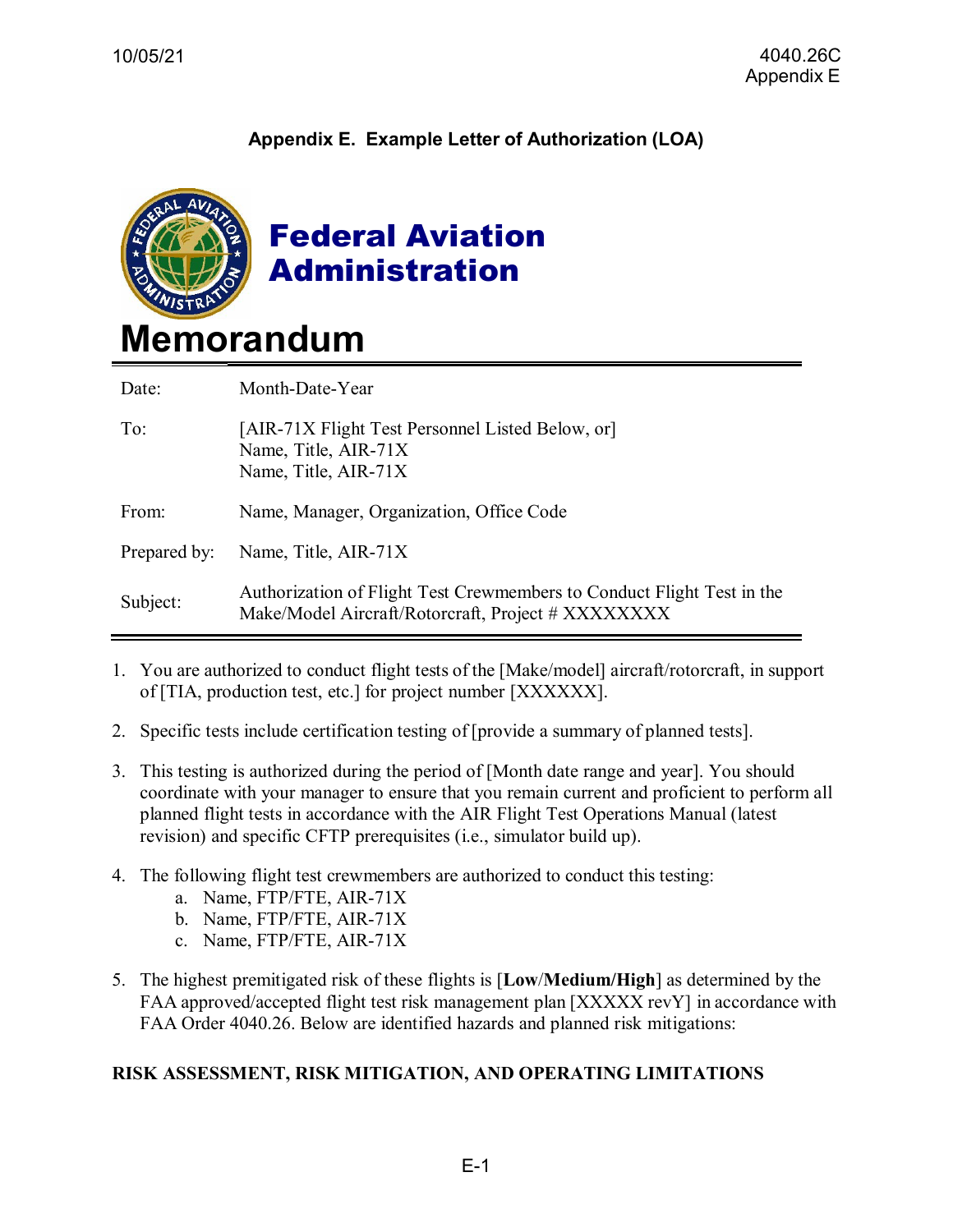# **General Risk Mitigations:** [EXAMPLES BELOW]

*1. The applicant pilot will be pilot-in-command.*

*2. The pilot is experienced in type and familiar with the local operating area and nearby airfields.*

*3. A thorough pre-flight briefing will be conducted, to include crew resource management consideration, with an emphasis on lookout doctrine and responsibilities.*

*4. The flight will be conducted fully within the limitations contained in the FAA approved Aircraft Flight Manual.*

*5. The flight will be flown in the KXXX local operating areas. The terrain and obstacles will be reviewed by the FAA crew and safety pilot.*

*6. All planned maneuvers have been cleared by the applicant and will be accomplished within existing limitations.*

## **Specific Test Hazards and Risk Mitigations:** [LIST UNIQUE TEST HAZARDS AND MITIGATIONS OR REFERENCE APPROVED FLIGHT TEST RISK MITIGATION PLAN]

# Hazard 1: XXXXXXX

• Describe hazard and risk level before minimizing procedure taken into account.

Minimizing Procedures/Mitigations:

- Minimizing element 1.
- Minimizing element 2.
- Minimizing element 3.

Emergency Procedures:

• Applicable emergency or recovery procedures.

#### Hazard 2: XXXXXXX

• Describe hazard and risk level before minimizing procedure taken into account.

Minimizing Procedures/Mitigations:

- Minimizing element 1.
- Minimizing element 2.
- Minimizing element 3.

Emergency Procedures:

• Applicable emergency or recovery procedures.

Risk Level (after minimizing procedures taken into account): Extreme (Avoid) \_\_\_\_\_\_\_ High\_\_\_\_\_\_ Medium Low  $X$ 

Distribution List: AIR-71X AIR-710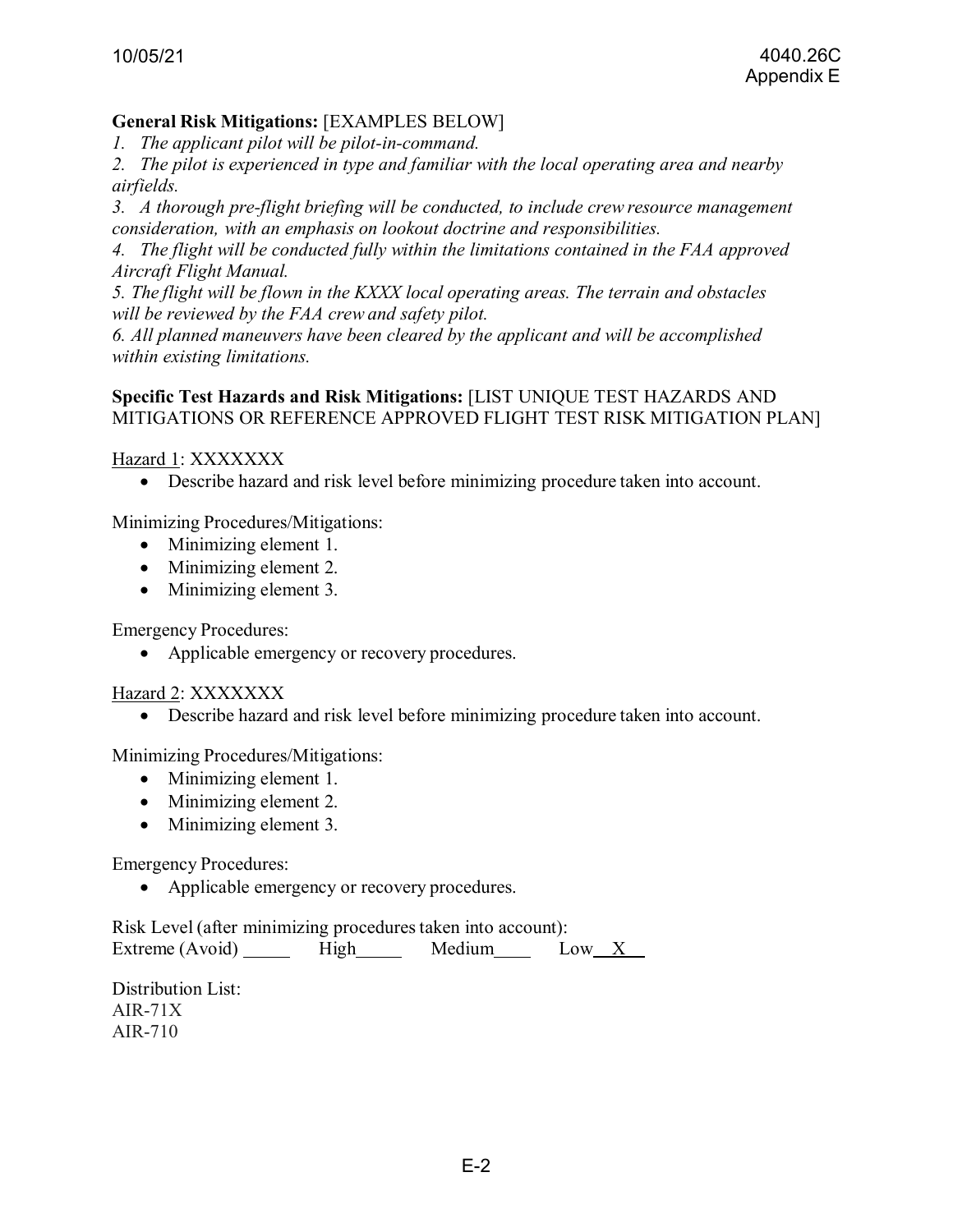# **Appendix F. Example Letter Accepting Company Risk Management Process**

[Date]

Mr. I. M. Safety Director of Safety Applicant Aircraft Company P.O. Box 9999 Applicantville, USA

Subject: FAA Acceptance of [Applicant's] Risk Management Policy and Procedures, Flight Test Safety Program

Reference: [Applicant's letter submitting process]

Dear Mr. Safety:

We have reviewed and accept [Applicant] Report No. *XXXX* [Applicant's Risk Management Process document] submitted in your letter referenced above. This document defines the formal safety program for Engineering Flight Test and contains the procedures for risk mitigation of flight and ground tests. This document meets the specified requirements of Order 4040.26.

If this document is revised in the future, please submit a copy of the revised document to our office for review and acceptance. If you have any questions, please contact [SFSO name] at [Phone number].

Sincerely,

[Name] Manager, XXX Flight Test Section, AIR-7XX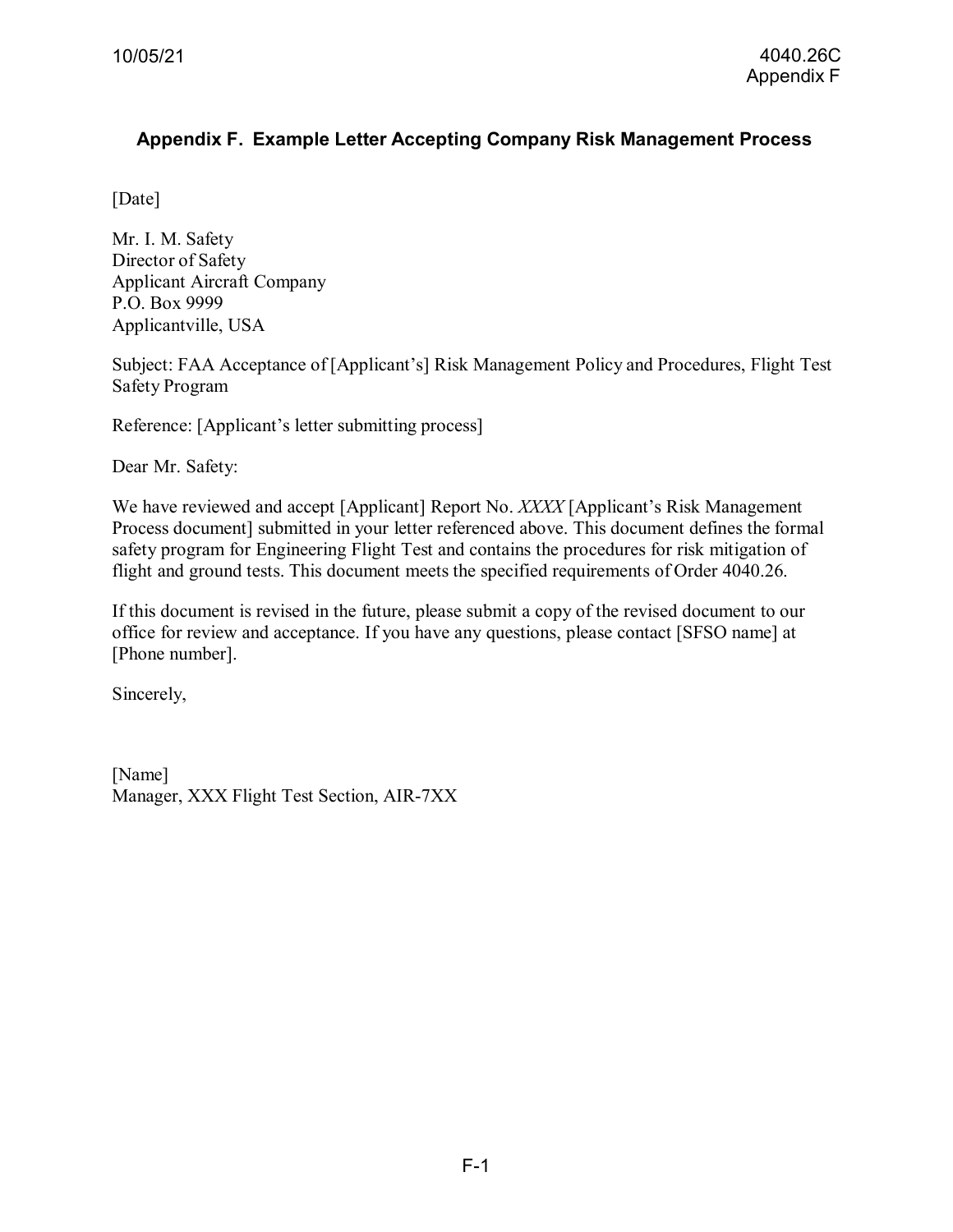Intentionally blank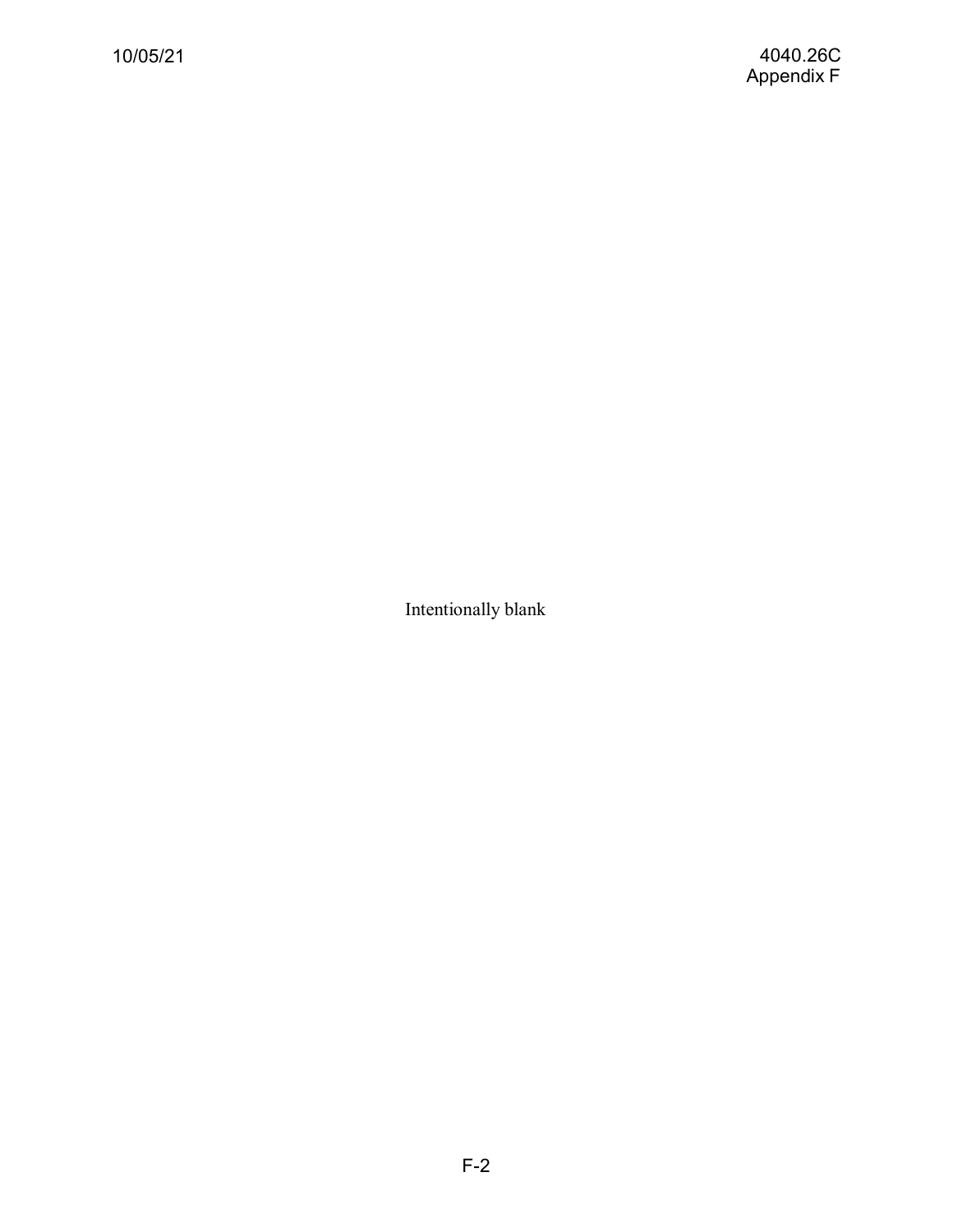# **Appendix G. Typical Examples of Flight Tests at Various Risk Levels**

**Note:** These are typical examples only, provided here for general guidance. The actual risk category must be evaluated on a case-by-case basis and it may be different from these examples depending on actual project-specific circumstances.

# **HIGH RISK**

- Stall characteristics:
	- **o** Aft cg accelerated stalls with rapidly changing dynamic conditions.
	- **o** On aircraft equipped with unproven stall/high AOA protection or barrier systems that are masking potential deep stalls.
	- **o** High altitude stalls on aircraft with potential engine flameout problems.
	- **o** With critical ice shapes.
- High speed tests above  $V_{NE}/V_{MO}/M_{MO}$ .
- $V_{MCA}$  tests at low altitude, particularly dynamic  $V_{MCA}$ .
- Flight control malfunction testing during takeoff and landing phases of flight, and asymmetric deployment of roll controls at high speeds.
- Ice shape testing, especially during the takeoff phase where special procedures are required.
- Maximum energy RTOs where wheel/brake fires are a possibility.
- Actual  $V_1$  fuel cuts for takeoff performance.
- Autopilot malfunction tests at low altitudes.
- WAT limited takeoffs with actual engine cuts.
- $V_{\text{MU}}$  test at low thrust to weight ratios.
- $V_{MCG}$  tests.
- Nose-wheel steering malfunction tests.
- Spin testing.
- Lateral-directional testing on aircraft that can achieve extremely large sideslip angles.
- Dynamic lateral stability testing (Dutch rolls) on aircraft that are extremely unstable under certain conditions.
- In-flight thrust reverser deployments.
- Systems installation (with unproved design aspects) where the Failure Hazards Analysis (FHA), Systems Safety Analysis (SSA) or Failure Modes and Effects Analysis (FMEA) have identified catastrophic events.
- Stall characteristics with asymmetric wing store configurations.
- H/V envelope determination.
- Helicopter low speed testing.
- Autorotation.
- PIO Testing.
- Max Crosswind Landings.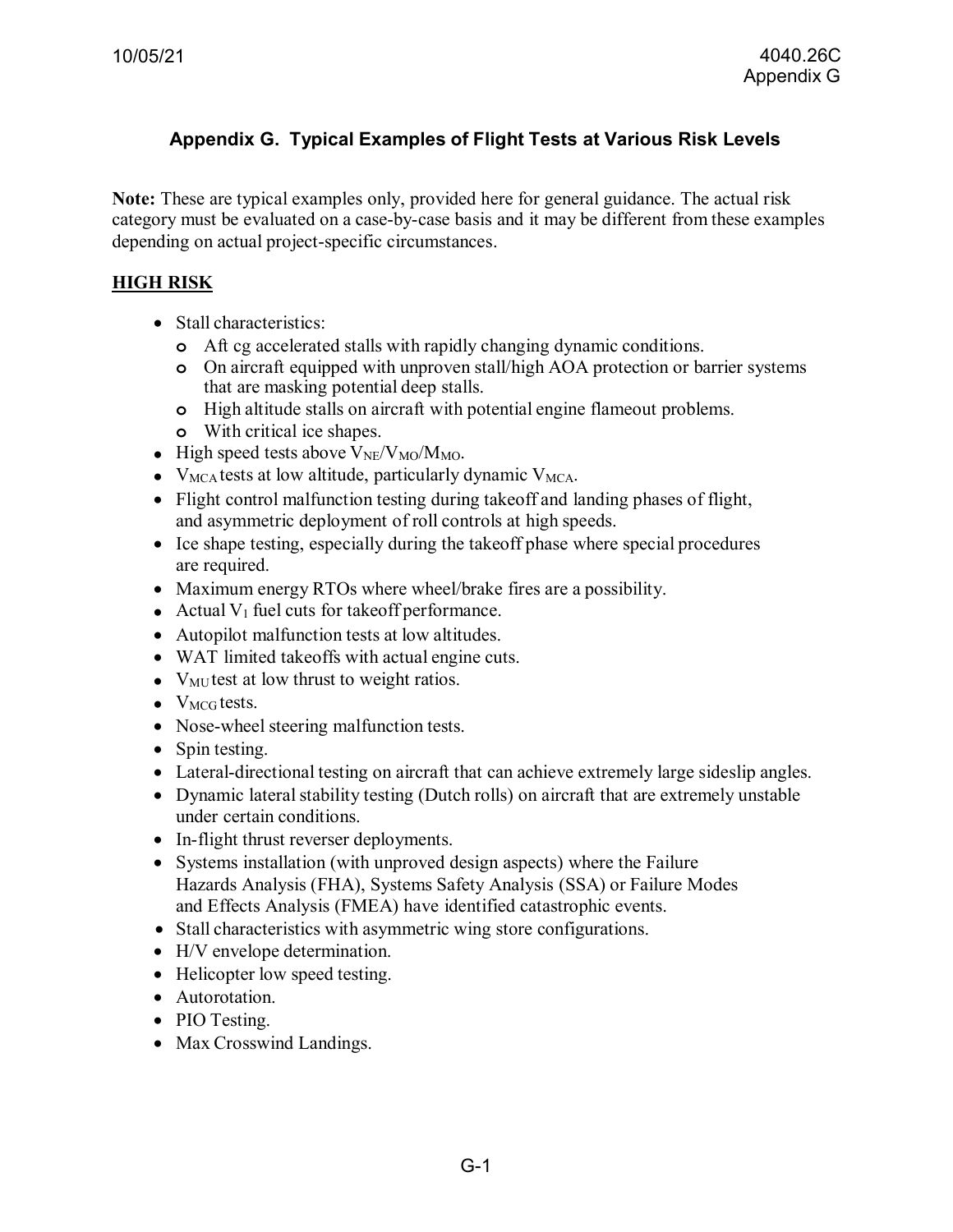# **MEDIUM RISK**

- Any tests involving low altitude operations (e.g., tower fly by).
- Icing tests flown behind a tanker (formation flying with potential restricted vision).
- Engine out operations at low altitude.
- In-flight unusable fuel tests that result in engine flameout.
- Emergency electrical power landings at night using standby instruments and reduced lighting (both external and internal).
- Emergency descents to demonstrate high altitude special conditions (possible physiological effects).
- Unimproved runway field performance.
- High-G acrobatic tests.
- Abnormal flight control configuration testing. Includes pitch and roll disconnects or manual reversion for hydraulic systems.Natural ice test flights on unprotected surfaces.
- Cockpit and cargo smoke evacuation tests.
- Engine water ingestion tests.
- Asymmetric thrust reverser deployments on the ground.
- Abnormal operations of various onboard systems.
- Flights involving Full Authority Digital Engine Control (FADEC) testing (Electromagnetic Interference (EMI), software, etc.).
- Terrain Awareness and Warning System (TAWS).
- High thrust to weight ratio  $V_{MU}$  tests (tail strikes).
- Traffic Alert and Collision Avoidance System (TCAS) using airborne target.

# **LOW RISK**

- Basic system function tests (electrical, hydraulic, fuel, environmental, anti-ice, avionics, etc.).
- High altitude airspeed calibrations (e.g., trailing cone).
- Climb performance/speed power, etc.
- Avionics follow-on tests that do not require handling qualities or high speed flight beyond  $V_{MO}$  (e.g., TCAS (no intruder/target aircraft), FMS).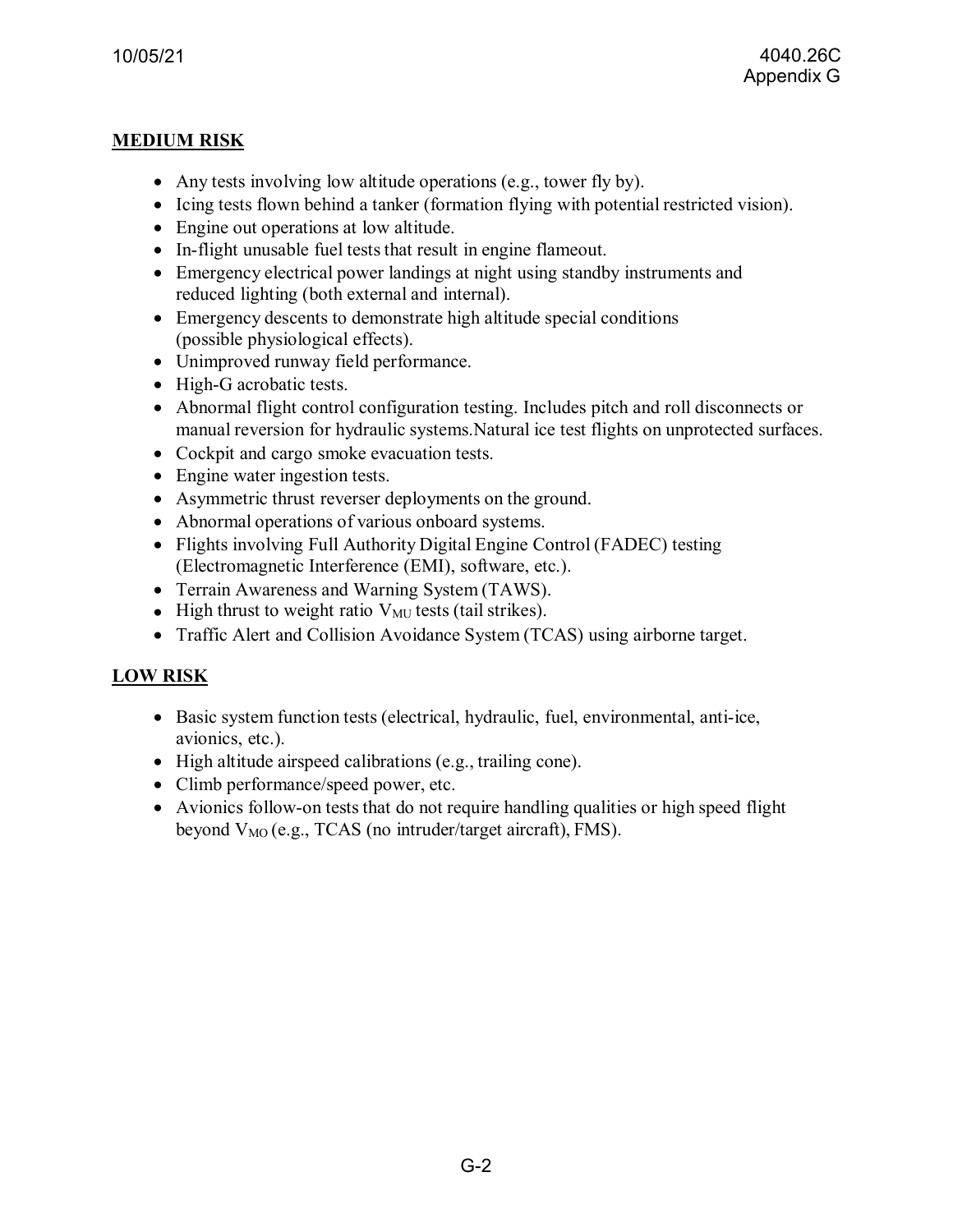#### **Table G-1 – Recommendations for Low Risk Testing**

This table contains recommendations for low risk testing. Low risk does not mean there are no hazards and therefore, no appropriate mitigations. Mitigations such as build-up, day before night, high before low, etc., should be considered. The Flight Safety/Risk Management TIA requirement may be satisfied by referencing the applicable **INDEX** from the table below for repetitive, low risk flight tests in the Risk Assessment block on the Type Inspection Authorization or in other flight test planning documents. In consideration of the above, this implies no flight operations outside the normal flight envelope of the test aircraft are required and all test points will honor AFM limitations, including weight and balance considerations.

When flight characteristics or handling qualities are not altered because of the modification(s) to the test aircraft, the table may be referenced. If flight characteristics or handling qualities are altered, then the table is not applicable and a more formal risk assessment must be accomplished prior to TIA signature.

**Note:** All operations must adhere to basic 14 CFR part 91 requirements (cloud clearance, visibility, safe altitudes, etc.)

|  |  |  |  | Note: This table may only be used for the specific types of tests listed. |
|--|--|--|--|---------------------------------------------------------------------------|
|--|--|--|--|---------------------------------------------------------------------------|

|   | <b>INDEX TYPE OF TEST</b>                                 | <b>TEST/OPERATING AREA</b><br><b>ALTITUDE RANGE</b>                                                                            | <b>WEATHER</b><br><b>REQUIREMENTS &amp;</b><br><b>IFLIGHT</b><br><b>CONDITIONS</b> | <b>REMARKS</b>                                                                                                                                                                                                                                                                                                                                                                                                                                                                                                                                                                                                                                                                                                                                                                                                         |
|---|-----------------------------------------------------------|--------------------------------------------------------------------------------------------------------------------------------|------------------------------------------------------------------------------------|------------------------------------------------------------------------------------------------------------------------------------------------------------------------------------------------------------------------------------------------------------------------------------------------------------------------------------------------------------------------------------------------------------------------------------------------------------------------------------------------------------------------------------------------------------------------------------------------------------------------------------------------------------------------------------------------------------------------------------------------------------------------------------------------------------------------|
| А | Avionics<br>(including FMS<br>functional GPS.<br>TCAS II) | Within gliding distance of<br>land for aircraft not equipped<br>for overwater ops or not<br>capable of sustained OEI<br>flight | VMC (Day or Night)<br>(See remarks)                                                | Where VMC requirements apply, VMC day testing should precede<br>VMC night testing. No operations below 500' AGL (excluding<br>approach and landing), no high sink rates below 1500' AGL. At<br>discretion of test crew, rotorcraft tests may be conducted below<br>500' AGL where nature of test requires such exception, and has<br>been thoroughly pre-briefed.<br>TCAS testing limited to VMC Day conditions. No flight involving<br>formation flying or intruder/target aircraft.<br>Testing in IMC may be performed when system integrity has been<br>proven (successful ground EMI/RFI tests) and means other than<br>the system being tested are available to fly under IFR. However,<br>for the first takeoff and the first landing, the weather conditions are<br>limited to no lower than circling minimums. |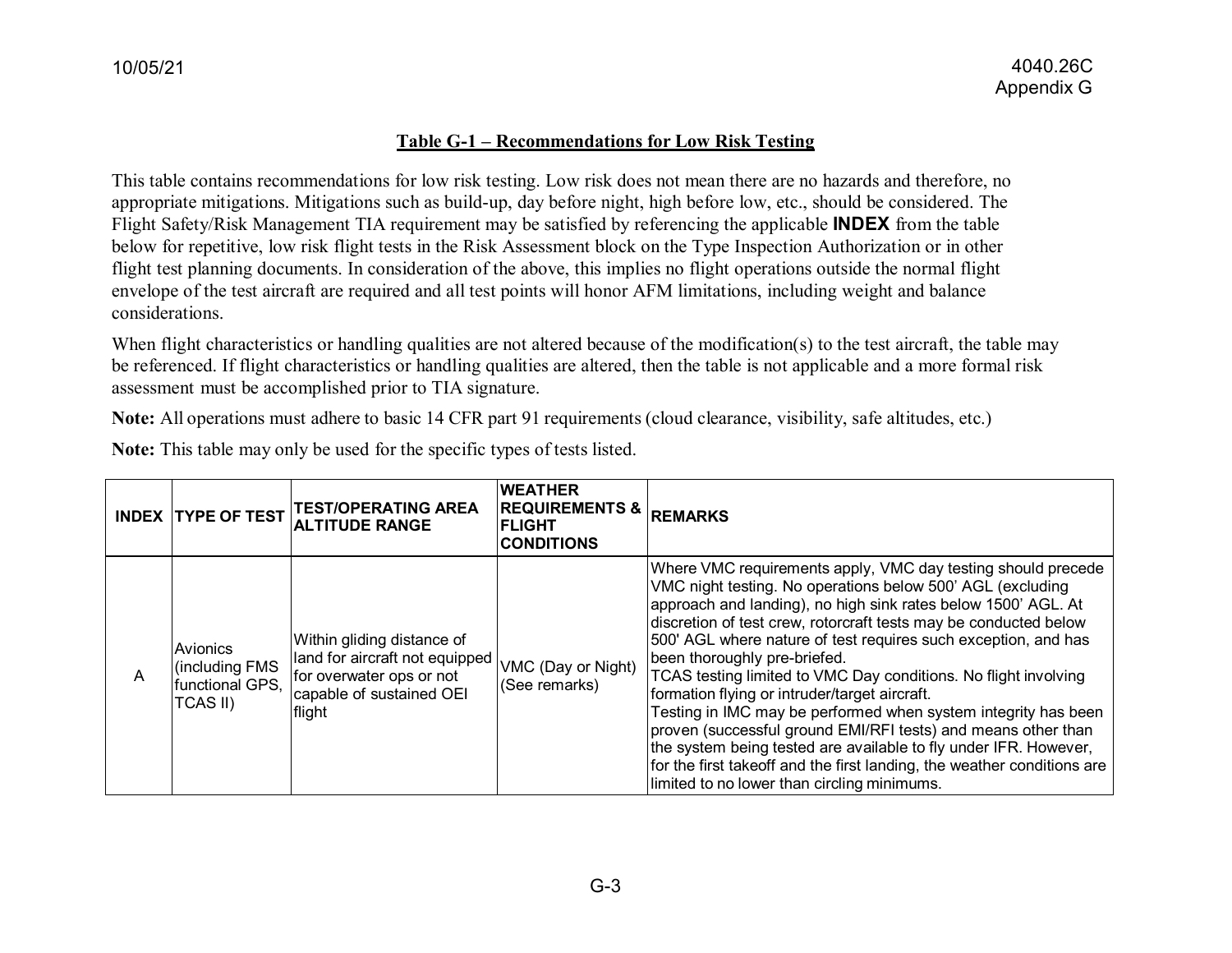|   | <b>INDEX TYPE OF TEST</b>                                      | <b>TEST/OPERATING AREA</b><br><b>ALTITUDE RANGE</b>                              | <b>WEATHER</b><br><b>REQUIREMENTS &amp;</b><br><b>FLIGHT</b><br><b>CONDITIONS</b> | <b>REMARKS</b>                                                                                                                                                                                                                                                                                                                                                                                                            |
|---|----------------------------------------------------------------|----------------------------------------------------------------------------------|-----------------------------------------------------------------------------------|---------------------------------------------------------------------------------------------------------------------------------------------------------------------------------------------------------------------------------------------------------------------------------------------------------------------------------------------------------------------------------------------------------------------------|
| B | Night evaluation<br>of cockpit<br>lighting                     | Within the National Airspace<br>System or test area<br>acceptable to flight crew | <b>VMC Night</b>                                                                  | Excludes emergency electrical system evaluation.                                                                                                                                                                                                                                                                                                                                                                          |
| C | <b>EMI</b> for cabin<br>electrical<br>systems<br>installations | Within the National Airspace<br>System or test area<br>acceptable to flight crew | VMC (Day or Night)<br>(See remarks)                                               | VMC day testing should precede VMC night testing. May be<br>medium risk if EMI could adversely affect critical systems such as<br>fly-by-wire flight controls or FADEC.<br>Testing in IMC may be performed when system integrity has been<br>proven (successful ground EMI/RFI tests). However, for the first<br>takeoff and the first landing, the weather conditions are limited to<br>no lower than circling minimums. |
| D | <b>Basic systems</b><br>functional tests                       | IIn accordance with<br>Certificate limitations                                   | VMC/IMC Day or<br>Night                                                           | Where VMC requirements apply, VMC day testing should precede<br>VMC night testing. These tests are simple functional tests similar<br>to production flight testing or return to service after maintenance.                                                                                                                                                                                                                |
| E | High altitude<br>airspeed<br>calibration                       | <b>IAW Certificate limitations</b>                                               | VMC Day                                                                           |                                                                                                                                                                                                                                                                                                                                                                                                                           |
| F | Cockpit<br>evaluation for<br>layout or human<br>factors issues | <b>IAW Certificate limitations</b>                                               | VMC/IMC Day or<br>Night                                                           | Where VMC requirements apply, VMC day testing should precede<br>VMC night testing.                                                                                                                                                                                                                                                                                                                                        |
| G | Function and<br>Reliability (F&R)                              | Normal operating envelope                                                        | VMC/IMC Day or<br>Night                                                           |                                                                                                                                                                                                                                                                                                                                                                                                                           |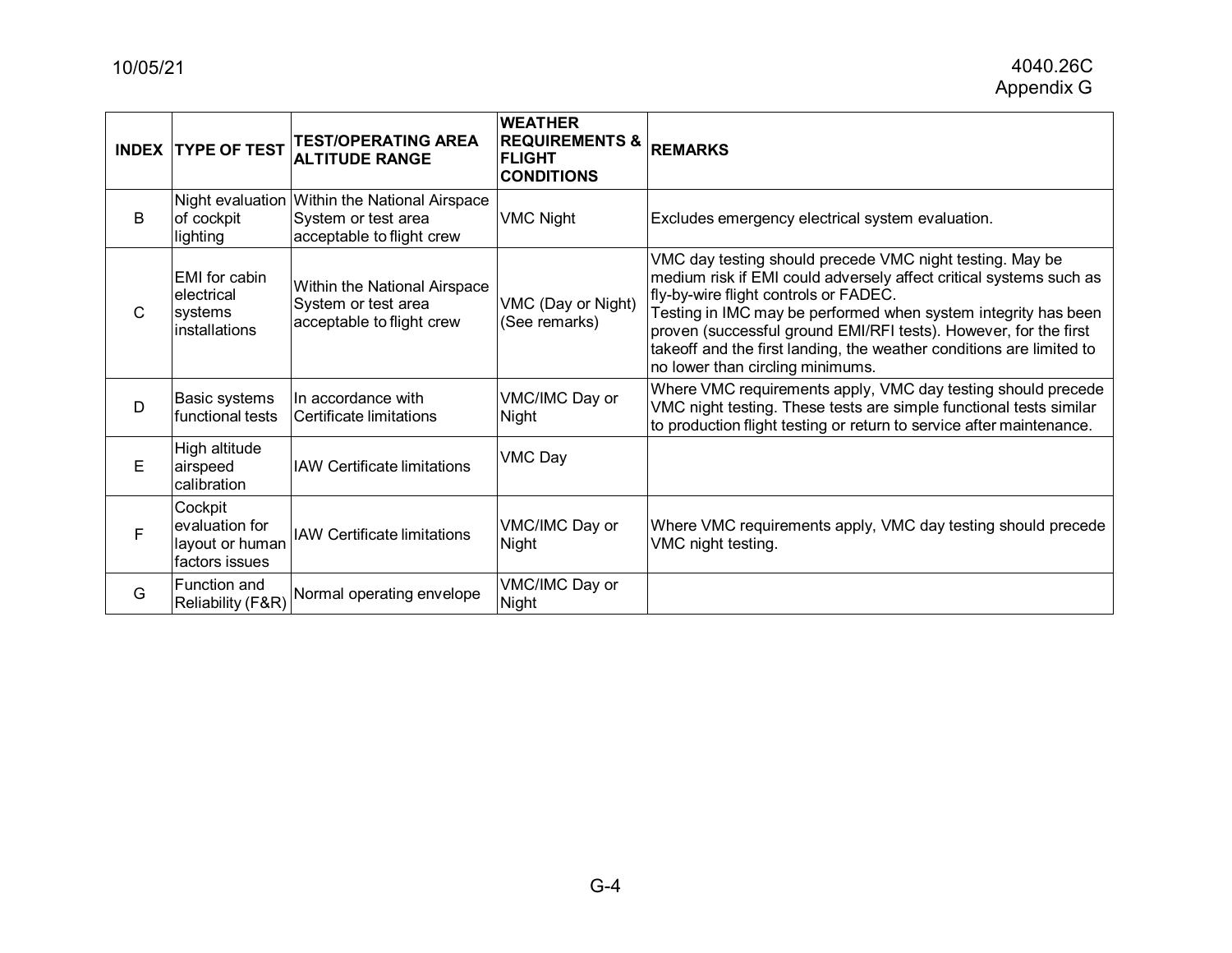# **Appendix H. Pre-Flight Type Certification Board (PFTCB)/Risk Management Review (RM Review)**

## **1. Background**

Multi-disciplinary test readiness reviews are critical elements of any ground or flight test program. These reviews provide important technical information that support a flight test risk management review. For purposes of this order, test readiness reviews are synonymous with Pre-Flight Type Certification Boards (PFTCB), Technical Review Boards (TRB), Test Readiness Reviews (TRR), Airworthiness Reviews, etc. When combined with a review of Flight Test Safety/Risk Management, the resultant meeting crosses several technical disciplines and functional organizations. (e.g., PFTCB, SRB, etc.)

In recent experience, it has been observed that the content and focus of a flight test safety/risk review would often deviate toward subjects that were not flight test safety related. It is important to draw a distinction between items that are important for test readiness and those that are safety focused. For the purpose of this order, a Pre-Flight Type Certification Board (PFTCB) serves as the vehicle to discuss test readiness. A PFTCB is normally used to evaluate a project's readiness to enter TIA testing. A PFTCB is generally a project management-led responsibility supported by flight test, whereas Flight Test Safety/Risk Management Review (aka Safety Review Board or SRB) is the responsibility of Flight Test supported by project personnel.

As mentioned previously in this order, the purpose of the Risk Management Review is to allow for the people who are authorized to accept risk to review the test risks identified along with the classification and the mitigations of those risks. The RM Review is chaired by the person(s) authorized to approve the level of risk identified for the testing. For the FAA, the person who is authorized to approve test risk is defined in section 7.b.(2) of this Order. An RM Review is led by the flight test organization and supported by discipline engineers and project managers. If a combined PFTCB and SRB is to be scheduled, sufficient time should be scheduled to accomplish both. The SRB, normally scheduled toward the end of the meeting, must not be rushed.

# **2. Pre-Flight Type Certification Board (PFTCB)**

Based on each project, the audience for the PFTCB will vary. The PFTCB is normally chaired by the FAA program manager with attendance from the applicant, DERs, DARs, FAA engineers, and inspectors. The purpose of a PFTCB is to get engineering approval that the aircraft and its systems are ready to test based on the specified plans.

The test review board includes an evaluation of the current status of the following:

- Research and development on systems and components presented for test.
- Engineering type design.
- Component qualification/bench testing.
- System architecture analysis and safety assessments.
- Necessary type design, qualification reports, analyses, and other compliance findings have been reviewed and approved by the FAA or FAA designees.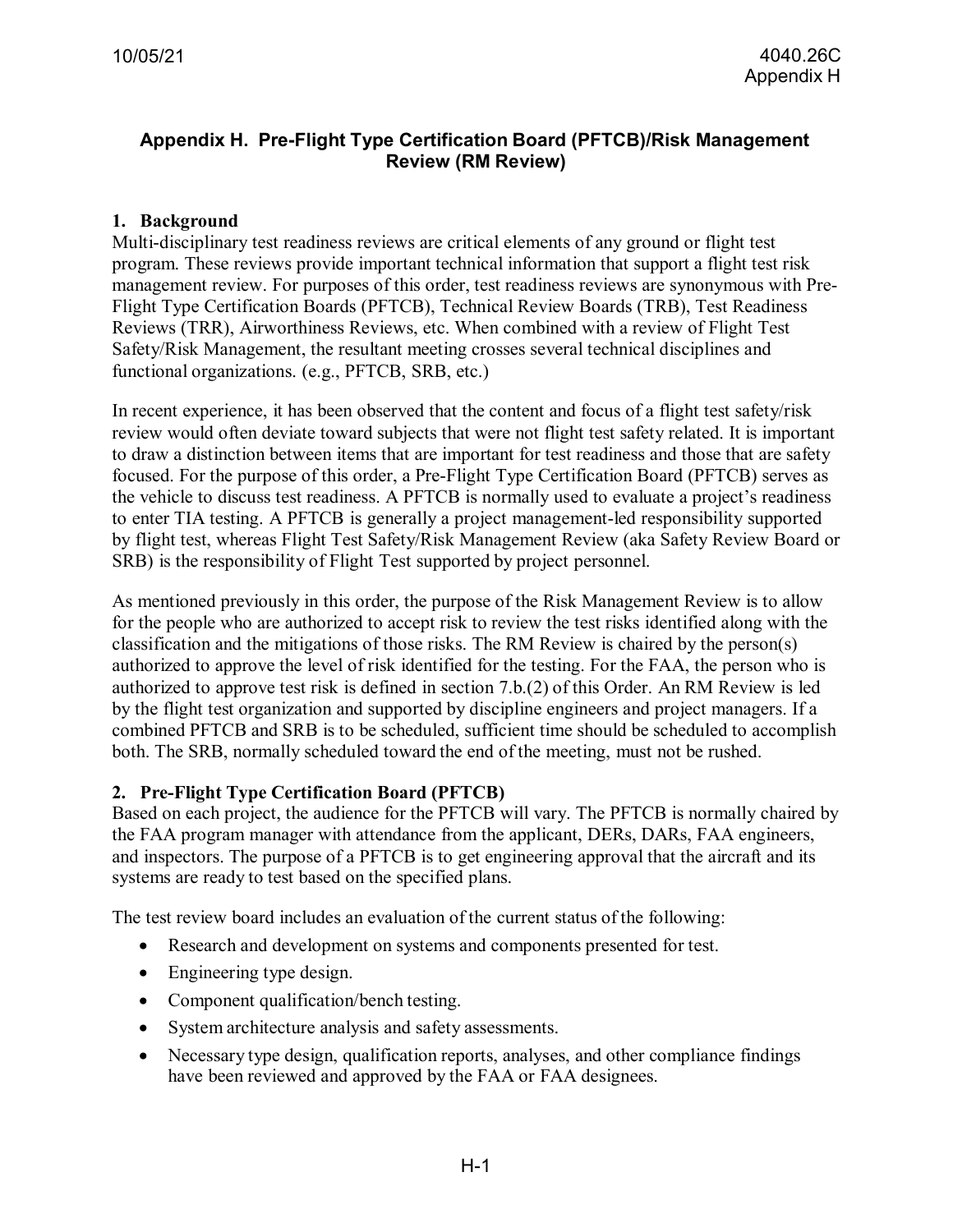- Applicant has completed sufficient company flight testing to ascertain that design shows compliance.
- Conformity inspection requirements for testing have been identified.
- Applicable test plans have been reviewed and approved.

**3. Safety Review Board** The SRB is chaired by the Flight Test Section RM approval authority (see 7b on page 2). While these are recommendations, project specific details may influence the format/agenda.

## **a. Stand-Alone SRB Agenda**

- (1) Program Overview
	- Description of modification
	- Verify test rediness review has been held to verify 14 CFR 21.35(a) testing has been completed
		- Brief safety-related results from company testing
- (2) Test Plan Review
	- Purpose and Objectives
	- Method of Test
	- Test limitations
		- Limitations from baseline design (if applicable)
		- Changes from baseline design (if applicable)
	- Success Criteria
	- Go / No-Go Criteria (instrumentation, test support requirements, etc.)
	- Schedule
- (3) Test Article
	- Configuration, especially as related to test hazards such as control rigging
	- Review any Open Problem Reports (OPR) related to system software and airborne electronic hardware (AEH). Verify the FAA team has reviewed and concurred with any OPRs.
- (4) Safety Review
	- Test Hazard Analysis Review
	- Risk Assessment
- (5) Safety Equipment availability and applicability to the test/environment

(6) Review of decisions and actions. Meeting minutes will be generated and placed in the project file.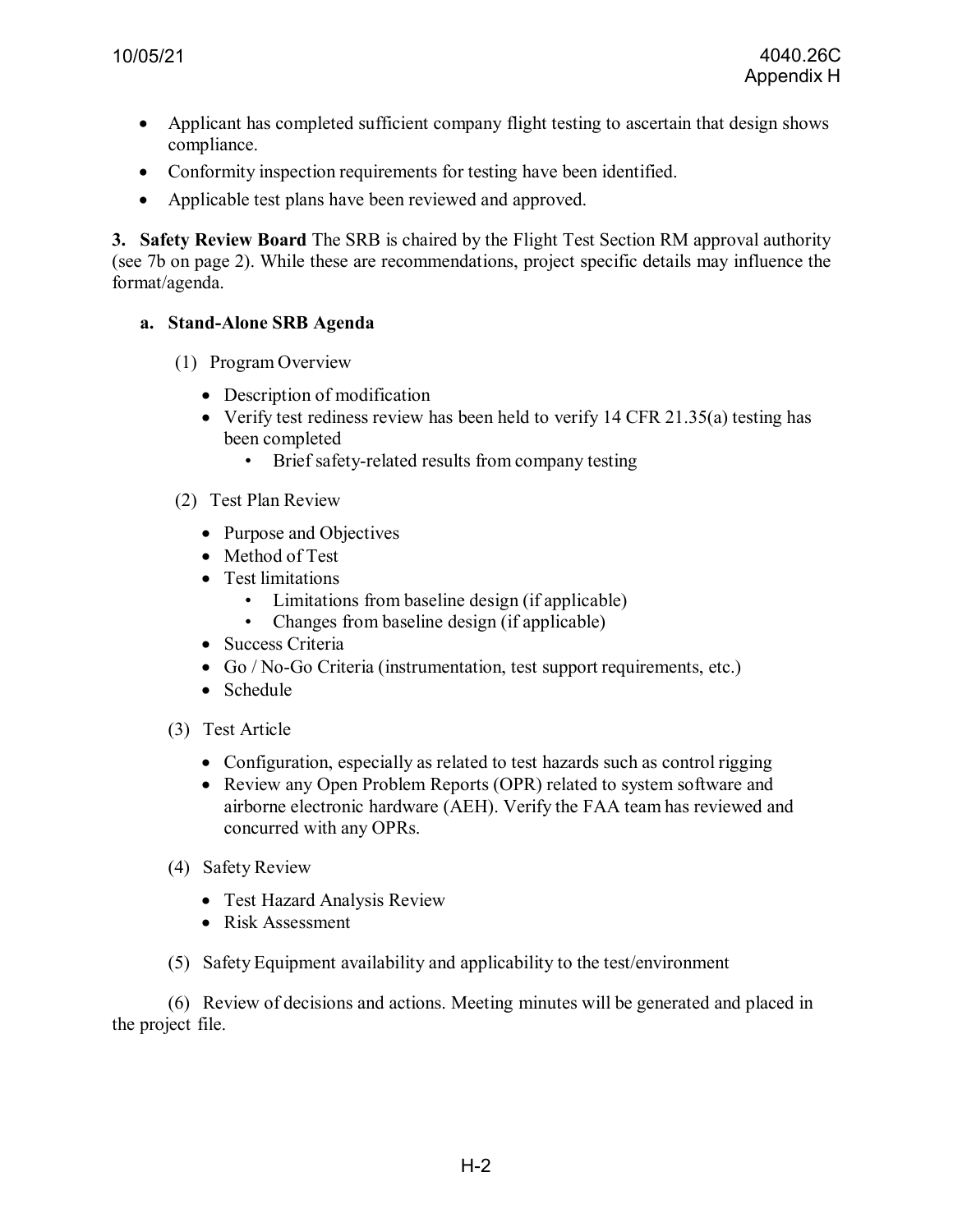### **b. List of Potential Attendees for an SRB and reviewers for a Desktop RM Review**

- RM Review chairperson (person(s) authorized to approve the level of risk identified for the testing)
- Project manager and/or project engineer
- Project flight test crew (FTP and FTE) and other flight test personnel who will be participating in the test
- Other flight test section representative(s) (if assigned project pilot or FTE are unavailable)
- FAA discipline engineers (propulsion, airframe, systems, etc.)
- Independent SMEs that may be outside observers with the appropriate experience to provide an independent review of safety issues
- Project manufacturing inspection district office (MIDO) or manufacturing inspection satellite office (MISO) specialist
- Applicant representative(s)
	- o Main project POC
	- o Applicant flight test personnel
- Flight Test Designees (when delegated)
- Project Aircraft Evaluation Division (AED) pilot, if appropriate
- SFSO

**c. Blended PFTCB/SRB Agenda** If a Blended PFTCB/SRB is proposed, the FAA Program Manager and SRB Chairperson should consider the following agenda:

- (1) Program Overview (PFTCB) Led by Program Manager
	- Description of Modification
	- Engineering Status
	- Company Flight Test Data
	- Design Maturity Review
		- o System/Aircraft Safety Assessment (2X.1309)
		- o Qualification testing
		- o Iron bird/systems integration testing
		- o Software testing
		- o AEH testing
- (2) Test Plan Review(PFTCB) Led by flight test team
	- Purpose and Objectives
	- Method of Test
	- Success Criteria
	- Technical Go / No-Go Criteria
	- Schedule
- (3) Test Article (PFTCB) Led by Program Manager
	- Configuration
	- Airworthiness Status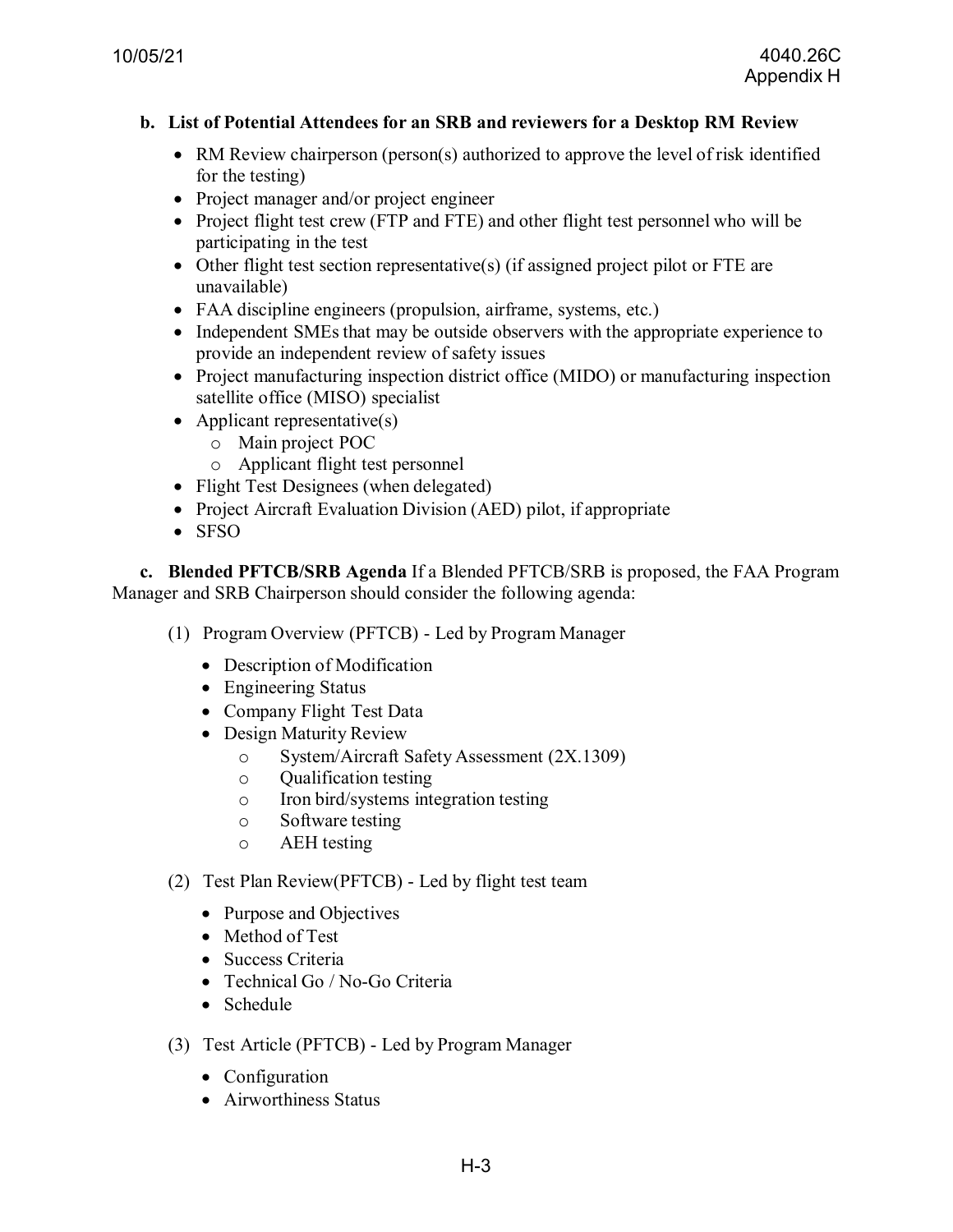- (4) Safety Review (SRB) Led by SRB Chairperson
	- Test Hazard Analysis Review
	- Risk Assessment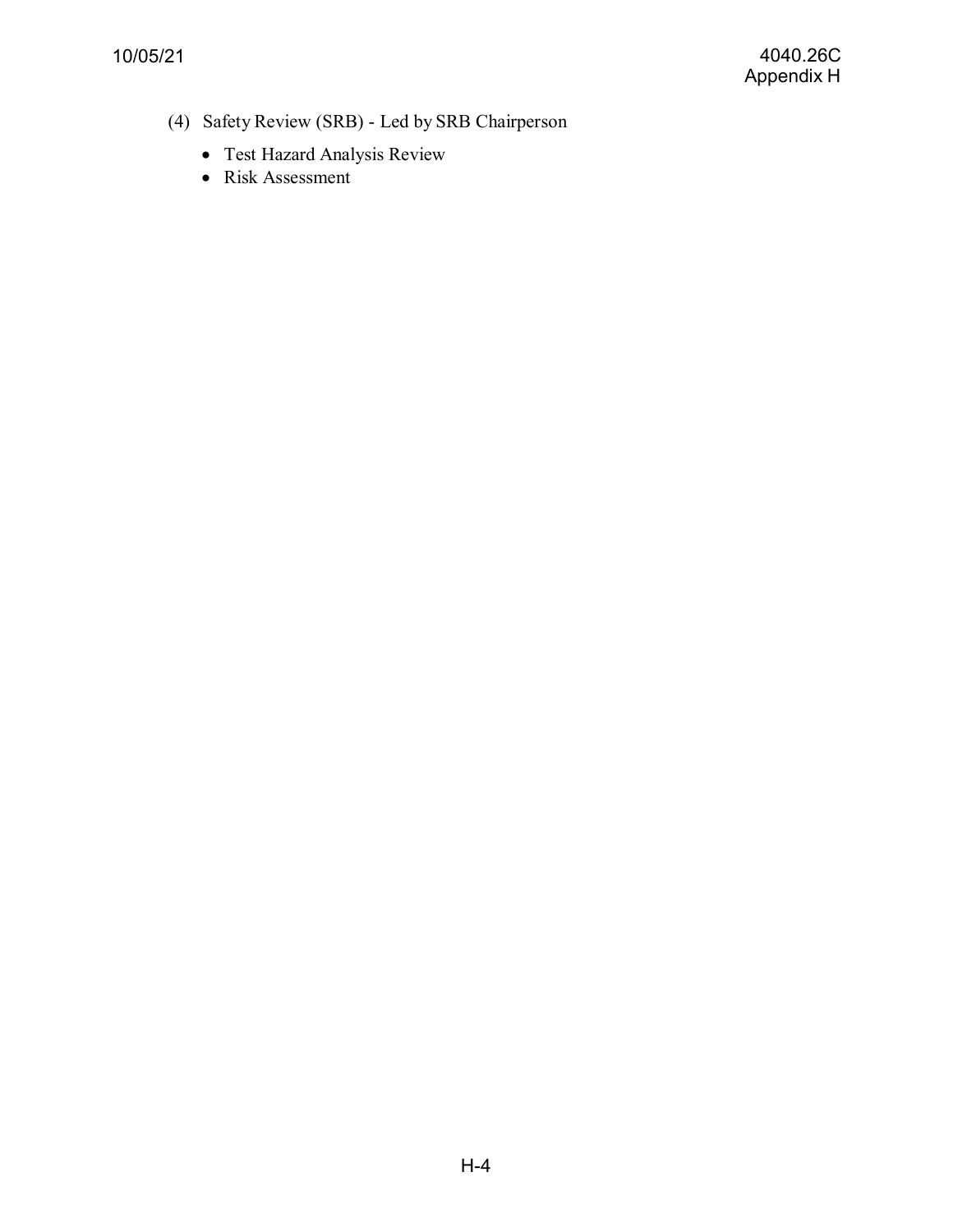# **Appendix I. Administrative Information**

**1. Distribution.** This order is distributed to the branch level in AIR.

**2. Authority to Change This Order.** The issuance, revision, or cancellation of the material in this order is the responsibility of the AIR Compliance and Airworthiness Division (AIR-700).

**3. Suggestions for Improvements.** Please forward all comments on deficiencies, clarifications, or improvements regarding the contents of this order to:

- **a.** The AIR Directives Management Officer at [9-AWA-AVS-AIR-DMO@faa.gov](mailto:9-AWA-AVS-AIR-DMO@faa.gov) or
- **b.** The FAA Directive [Feedback](https://ksn2.faa.gov/avs/dfs/Pages/Home.aspx) System at [https://ksn2.faa.gov/avs/dfs/Pages/Home.aspx.](https://ksn2.faa.gov/avs/dfs/Pages/Home.aspx)

Your suggestions are welcome. FAA Form 1320-19, *Directive Feedback Information*, is located in Appendix J of this order for your convenience.

**4. Records Management.** Refer to FAA Order 0000.1, *FAA Standard Subject Classification System*; FAA Order 1350.14, *Records Management*; or cognizant Records Management Officer (RMO)/Directives Management Officer (DMO) for guidance regarding retention or disposition of records.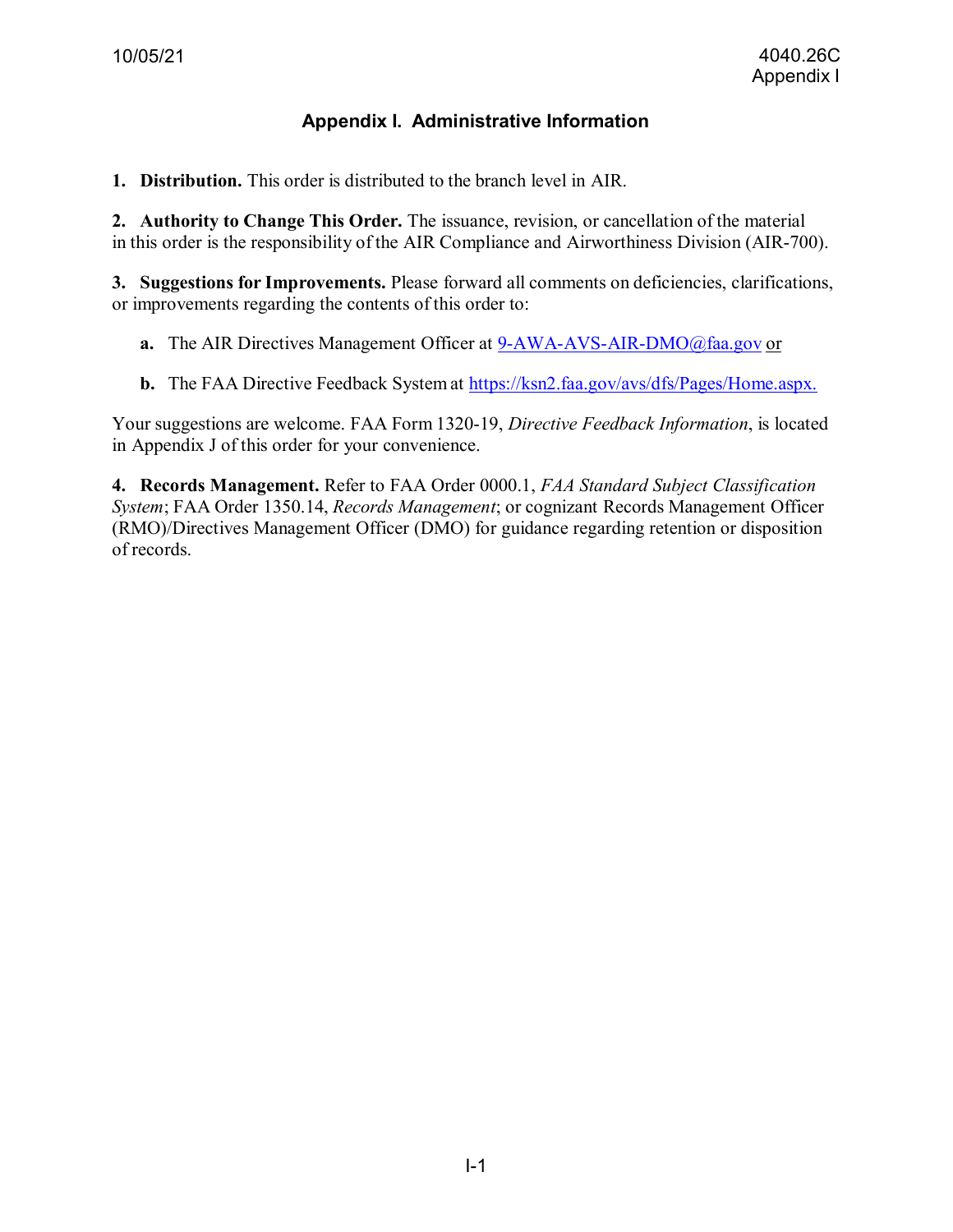66

Intentionally blank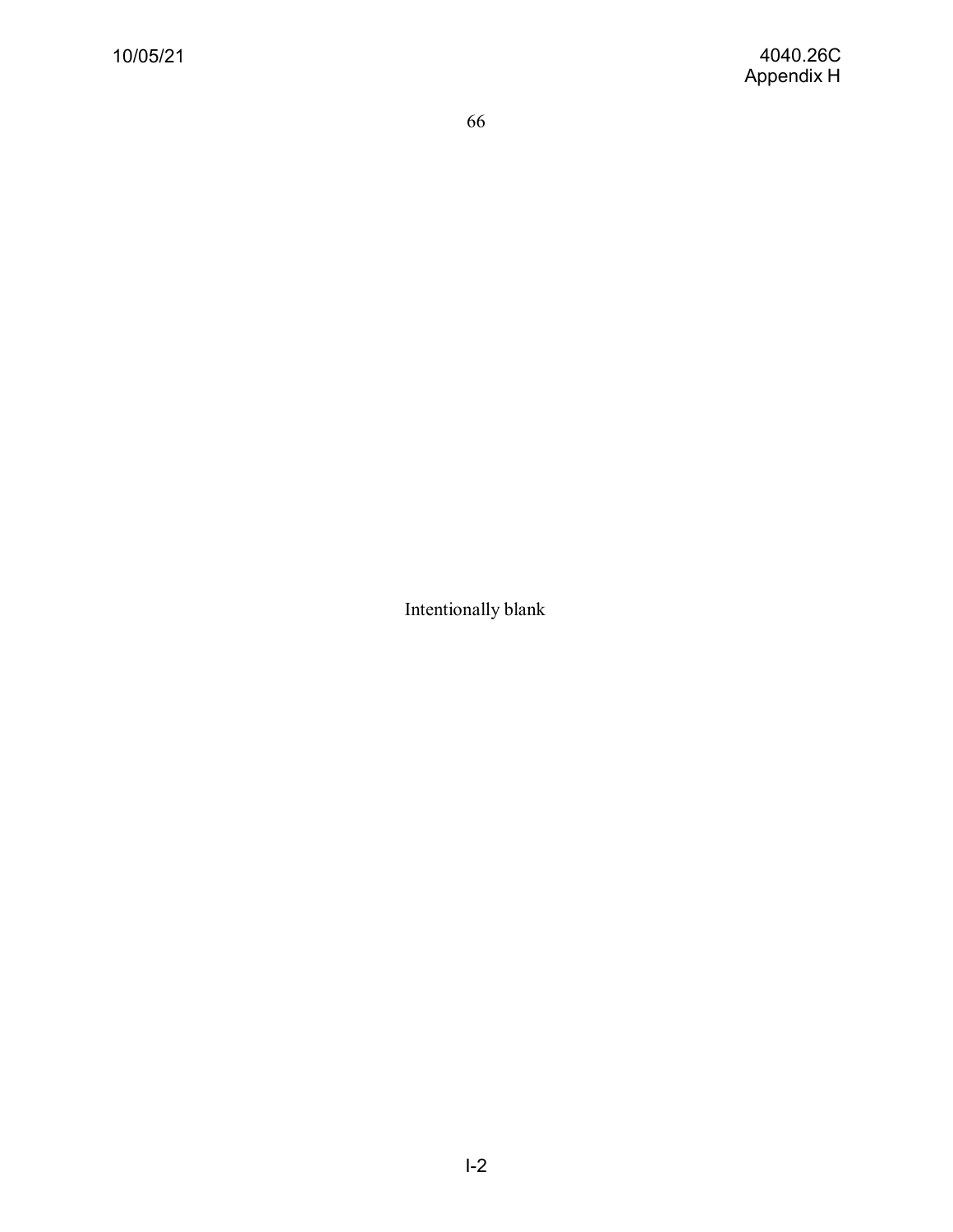# **Appendix J. Directive Feedback Information**

Please submit any written comments or recommendation for improving this directive, or suggest new items or subjects to be added to it. Also, if you find an error, please tell us about it.

Subject: FAA Order 4040.26C, *Aircraft Certification Service Flight Test Risk Management*

To: [9-AWA-AVS-AIR-DMO@faa.gov](mailto:9-AWA-AVS-AIR-DMO@faa.gov) or complete the form online at <https://ksn2.faa.gov/avs/dfs/Pages/Home.aspx>

*Please check all appropriate line items:*

.

 $\Box$ 

 $\Box$ 

An error (procedural or typographical) has been noted in paragraph\_\_\_\_\_\_\_\_\_\_on page  $\mathbb{R}^n$ 

Recommend paragraph on page be changed as follows:  $\perp$ 

In a future change to this Order, please cover the following subject: *(Briefly describe what you want added.)*

Other comments:

| Submitted by:     | Date:                  |
|-------------------|------------------------|
| Telephone Number: | <b>Routing Symbol:</b> |

**FAA Form 1320-19 (10-98)**